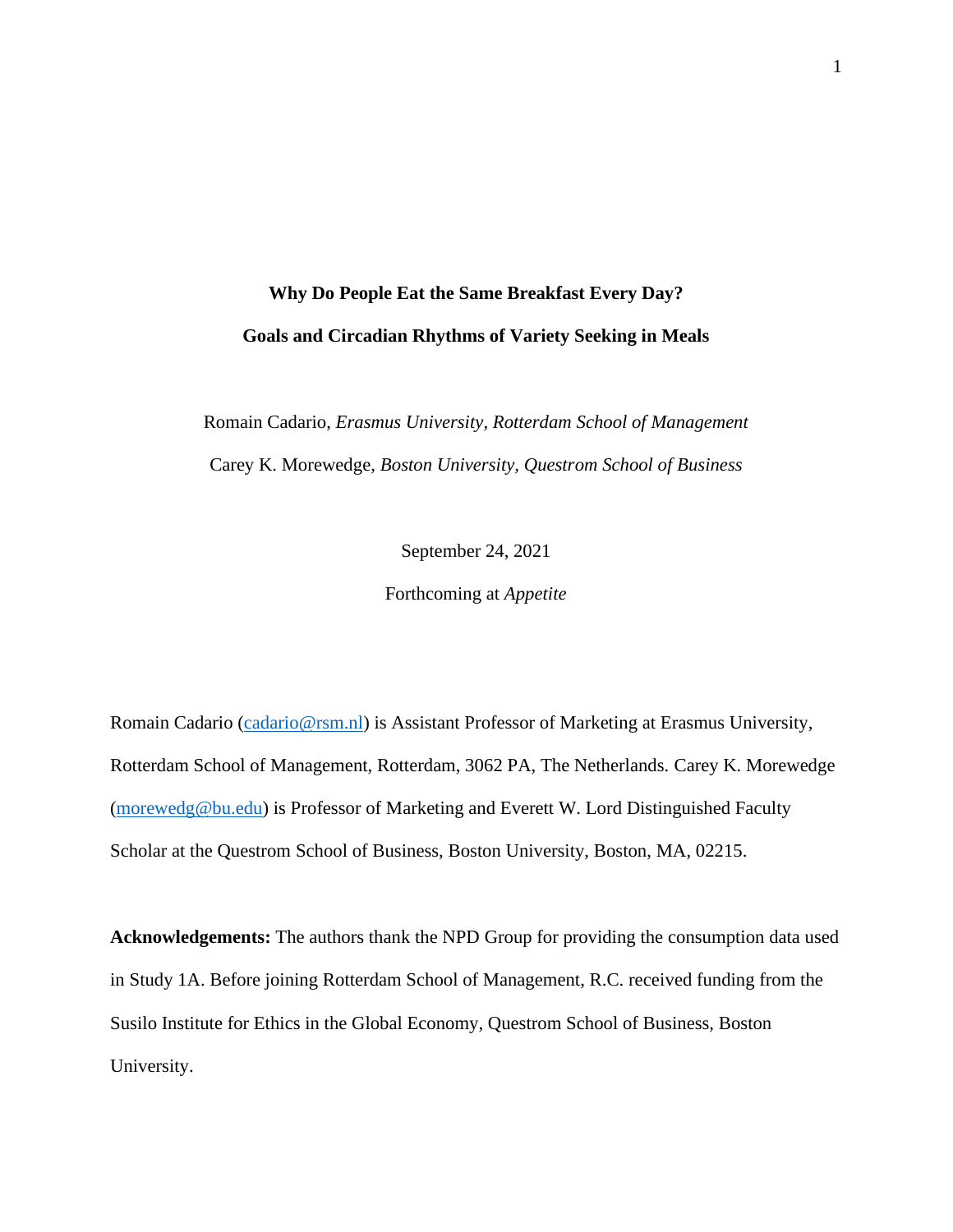# **Why Do People Eat the Same Breakfast Every Day? Goals and Circadian Rhythms of Variety Seeking in Meals**

**Abstract***.* People exhibit a circadian rhythm in the variety of foods they eat. Many people happily eat the same foods for breakfast day after day, yet seek more variety in the foods they eat for lunch and dinner. We identify psychological goals as a driver of this diurnal pattern of variety seeking, complementing other biological and cultural drivers. People are more likely to pursue hedonic goals for meals as the day progresses, which leads them to seek more variety for dinners and lunches than breakfasts. We find evidentiary support for our theory in studies with French and American participants ( $N = 4,481$ ) using diary data, event reconstruction methods, and experiments. Both endogenously and exogenously induced variation in hedonic goal activation modulates variety seeking in meals across days. Hedonic goal activation predicts variety seeking for meals when controlling for factors including time devoted to meal preparation and eating, the presence or absence of other people, and whether people ate a meal inside or outside their home. Goal activation also explain differences in time spent on meals, whereas increasing time spent on meals does not increase variety seeking. Finally, we observed that a similar increase in hedonic goal activation enacts a larger increase in variety seeking at breakfast than at lunch than at dinner, suggesting a diminishing marginal effect of hedonic goal activation on variety seeking. *Keywords:* breakfast, variety seeking, hedonic goal, eating, circadian rhythm

2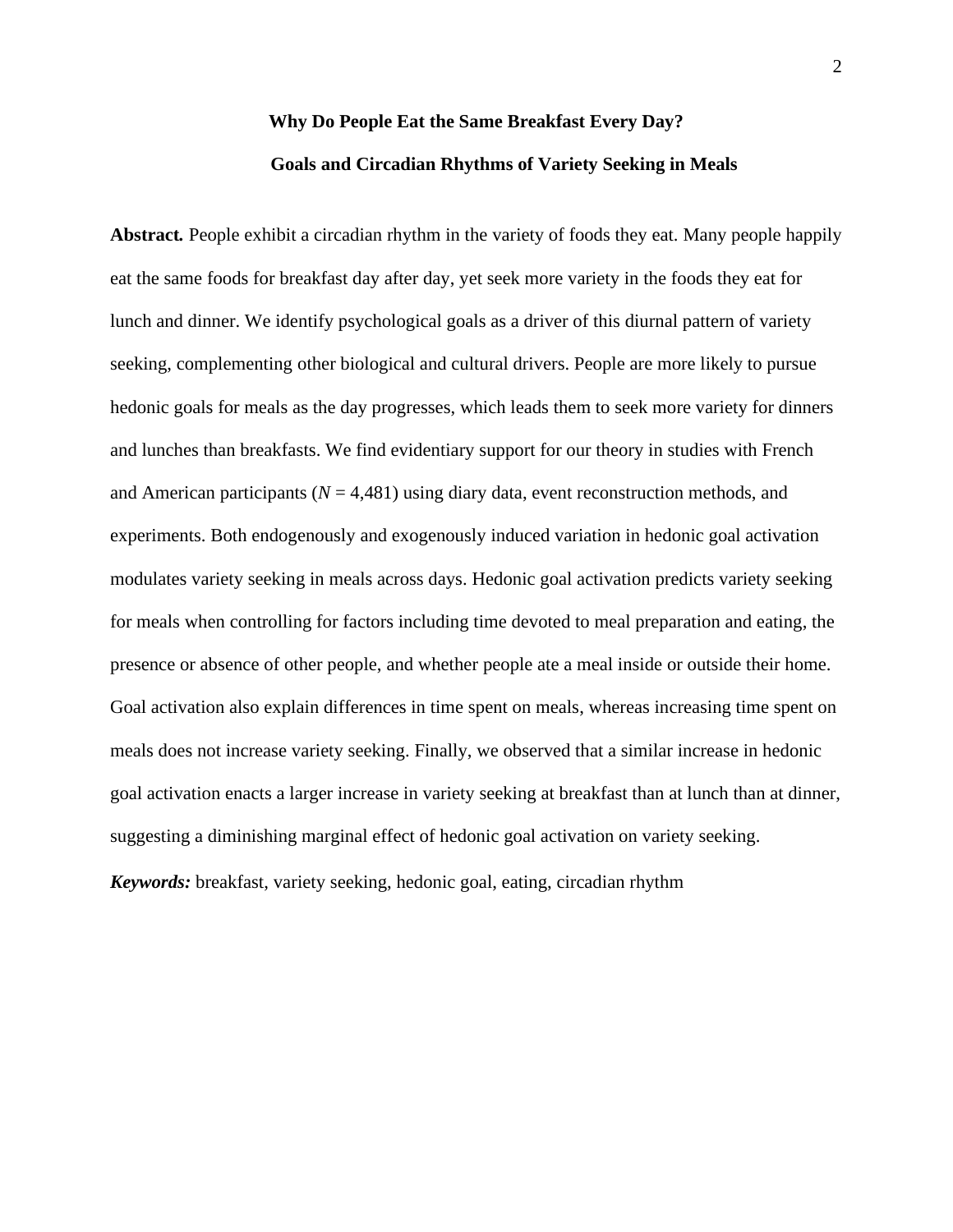#### **1. Introduction**

People exhibit a circadian rhythm in the variety of foods they eat. Many people who choose to eat the same breakfast each day seek variety in their lunches and dinners (Khare & Inman, 2006). Why do the same people fluctuate so much in their variety seeking, in the same appetitive domain, even within the same day? Factors ranging from culture to biology contribute to this diurnal pattern of variety seeking (Khare & Inman, 2006). We have identified a novel and complementary psychological driver: diurnal variance in the pursuit of hedonic and utilitarian goals across meals. We propose that people are relatively more likely to pursue hedonic goals as the day progresses, with utilitarian goals most active in the morning and hedonic goals most active in the evening. This difference in goal activation modulates the variety they seek for meals. In food diary data, event reconstruction studies, and experiments, we tested whether natural and experimentally induced variation in hedonic versus utilitarian goal activation helps explain why people seek less variety across days for their breakfasts than for their lunches and dinners.

#### *1.1 Circadian Rhythms in Meals and Goals*

Circadian rhythms are patterns that manifest in many physical, psychological, and behavioral domains over the course of a 24-hour cycle (e.g., Bodenhausen, 1990; Panda, 2016). One peculiar circadian rhythm exists in the domain of food. Within the same person, appetitive domain, and day, there is substantial disparity in variety seeking across meals. People more often eat the same breakfast each day than the same lunch or dinner (Khare & Inman, 2006). One driver of this diurnal variation is a cultural constraint. Capitalist labor practices allow many people less time to select, prepare, and consume their breakfasts than their lunches or dinners (Khare & Inman, 2006). They thus have time to prepare and eat fewer combinations of food at breakfast than at lunch and dinner. A biological driver also contributes to this diurnal variation.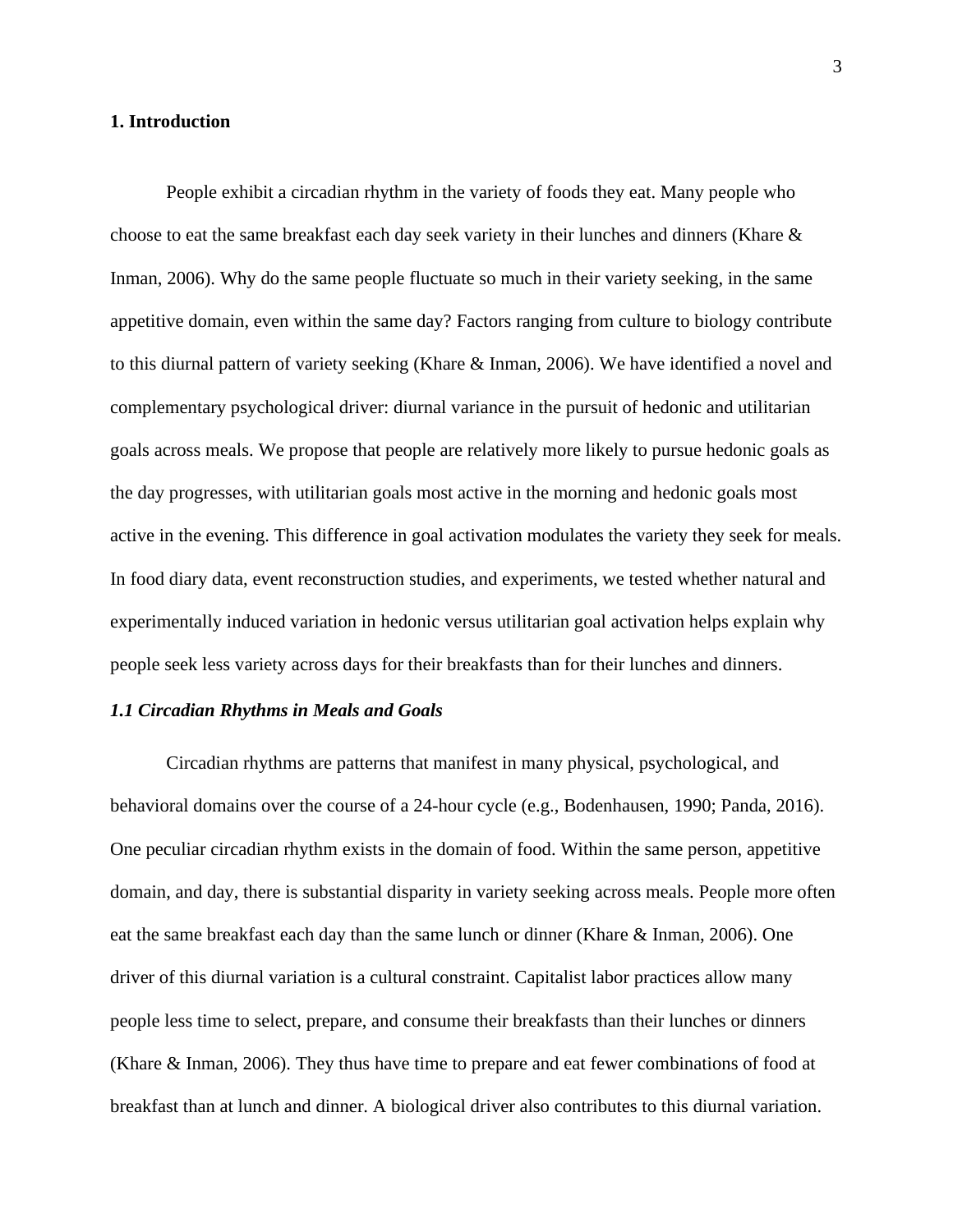Physiological arousal increases according to a concave function throughout the day, and people seek to optimize their stimulation level by matching the arousing effects of variety to the level of arousal they are currently feeling (Gullo, Berger, Etkin, Bollinger, & Morales, 2019).

We suggest a complementary (and malleable) intermediary psychological driver. We suggest there is substantial diurnal variation in the goals that people pursue for breakfast, lunch, and dinner and that this helps explain why people pursue different levels of variety seeking in meals across days. We adopted an item-based definition of variety seeking across days. For each person (*i*), we examined how many times the exact combination of foods consumed at meal *m* on day *d* was consumed on other days of the week. If Elizabeth Alexandra Mary Windsor ate Special K and a fruit salad for breakfast on Monday, for instance, how many other times did that queen eat that combination of foods for breakfast that week? We acknowledge that this is one of many ways to measure variety seeking, which includes variance in the nutritional content of foods eaten (Khare & Inman, 2006), types of cuisines eaten (e.g., pasta, Haws, Liu, Redden, & Silver, 2017), and perceptions of variety (Hoch, Bradlow, & Wansink, 1999).

Goals drive many decisions about what people eat. Two that are prevalent in decisions about food are hedonic and utilitarian goals (Dhar & Wertenbroch, 2000). Hedonic experiences are characterized as pleasurable and sensorial. Hedonic goals are pursued to produce hedonic experiences and the pleasurable sensations, affective states, and emotions they produce (Hirschman & Holbrook, 1982). In contrast, utilitarian experiences are more often characterized as useful and functional. Utilitarian goals are often pursued to fulfill a superordinate goal, as a means to an end, such as eating a particular food to facilitate weight control (Stroebe, Mensink, Aarts, Schut, & Kruglanski, 2008), optimize long-term health (Belei, Geyskens, Goukens, Ramanathan, & Lemmink, 2012), or maximize short-term performance (Gildersleeve, 2012; Loebnitz & Grunert, 2018). People pursuing a hedonic goal might have a milkshake to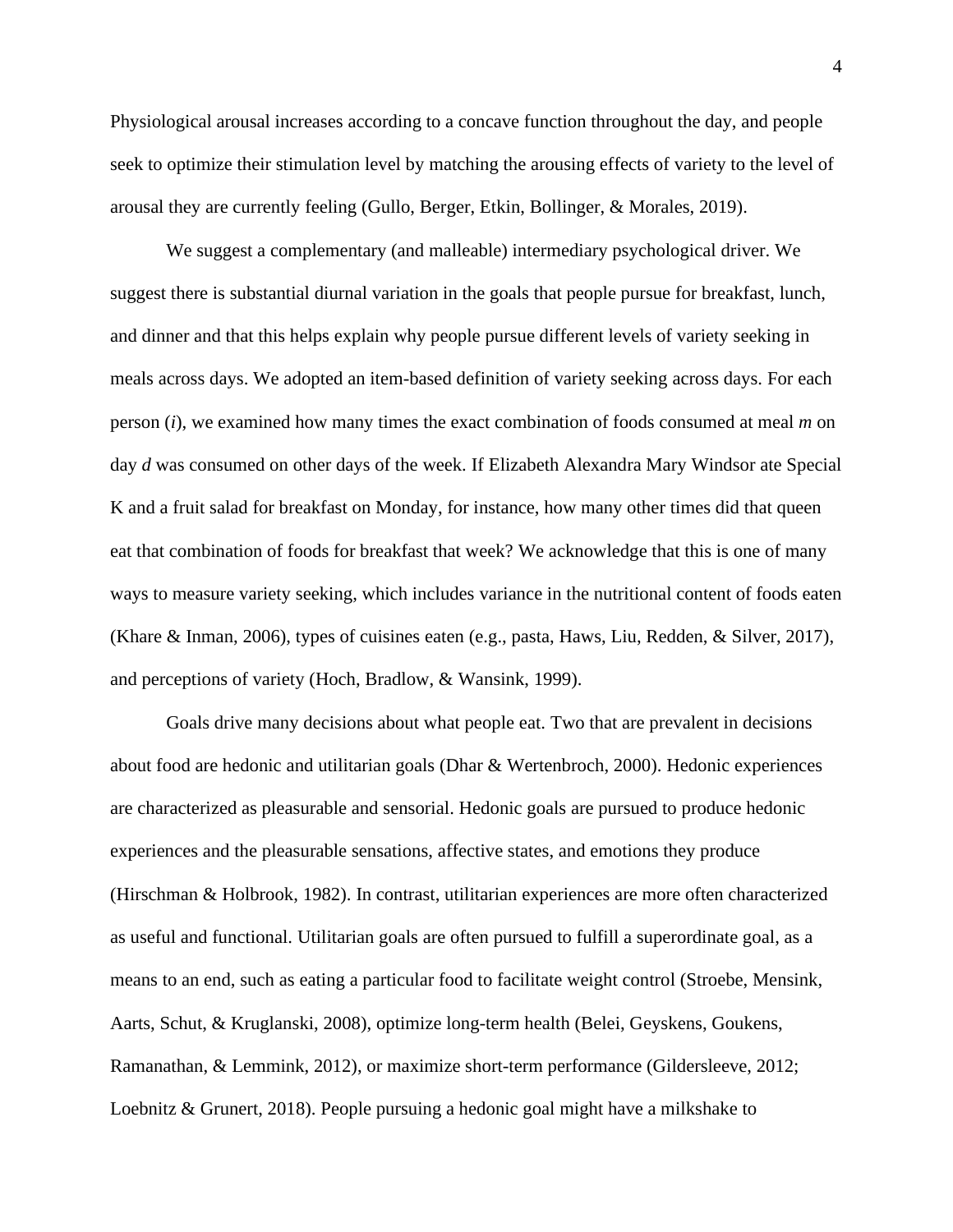experience the cold, sweet, rewarding sensations it produces in their body, for instance, whereas those pursuing a utilitarian goal might eat a meal-replacement shake to help them control their weight. Hedonic and utilitarian goals are frequently in conflict when eating (Dhar & Wertenbroch, 2000), which often requires people to make trade-offs between maximizing pleasure and satisfying more utilitarian goals.

#### *1.2 The Present Research*

We suggest there is a circadian rhythm in the relative activation of hedonic versus utilitarian goals within the day. Long-term dietary goals may be active throughout the entire day but are often balanced against conflicting short-term goals (Orehek & Vazeou-Nieuwenhuis, 2013). We theorize that as the day progresses, the relative activation of utilitarian goals for eating declines, and the activation of hedonic goals increases. Consequently, for most people, hedonic goals are least active at breakfast and most active at dinner. Indirect support for our assumption from the literature includes research findings that indicate people more frequently exhibit the kind of self-control that utilitarian eating practices require in the morning than evening (Dhar & Wertenbroch, 2000; Kouchaki & Smith, 2014). Indirect evidence from practice comes from the breakfast foods featured in marketing campaigns (Bian & Markman, 2020), which tend to fulfill more utilitarian than hedonic goals. We have also found marketers emphasize the utilitarian rather than hedonic benefits of breakfast foods in observational pilot studies of online food manufacturers (Pilot Study A, Supplementary Material 1–2) and restaurant managers (Pilot Study B, Supplementary Material 3). While we hypothesize that the activation of hedonic goals increases throughout the day, we acknowledge that this increase may not be monotonic and likely to be larger at breakfast rather than at dinner. Similarly, Gullo et al. (2019) found that the increase in physiological arousal is greater in morning to midday rather than midday to evening.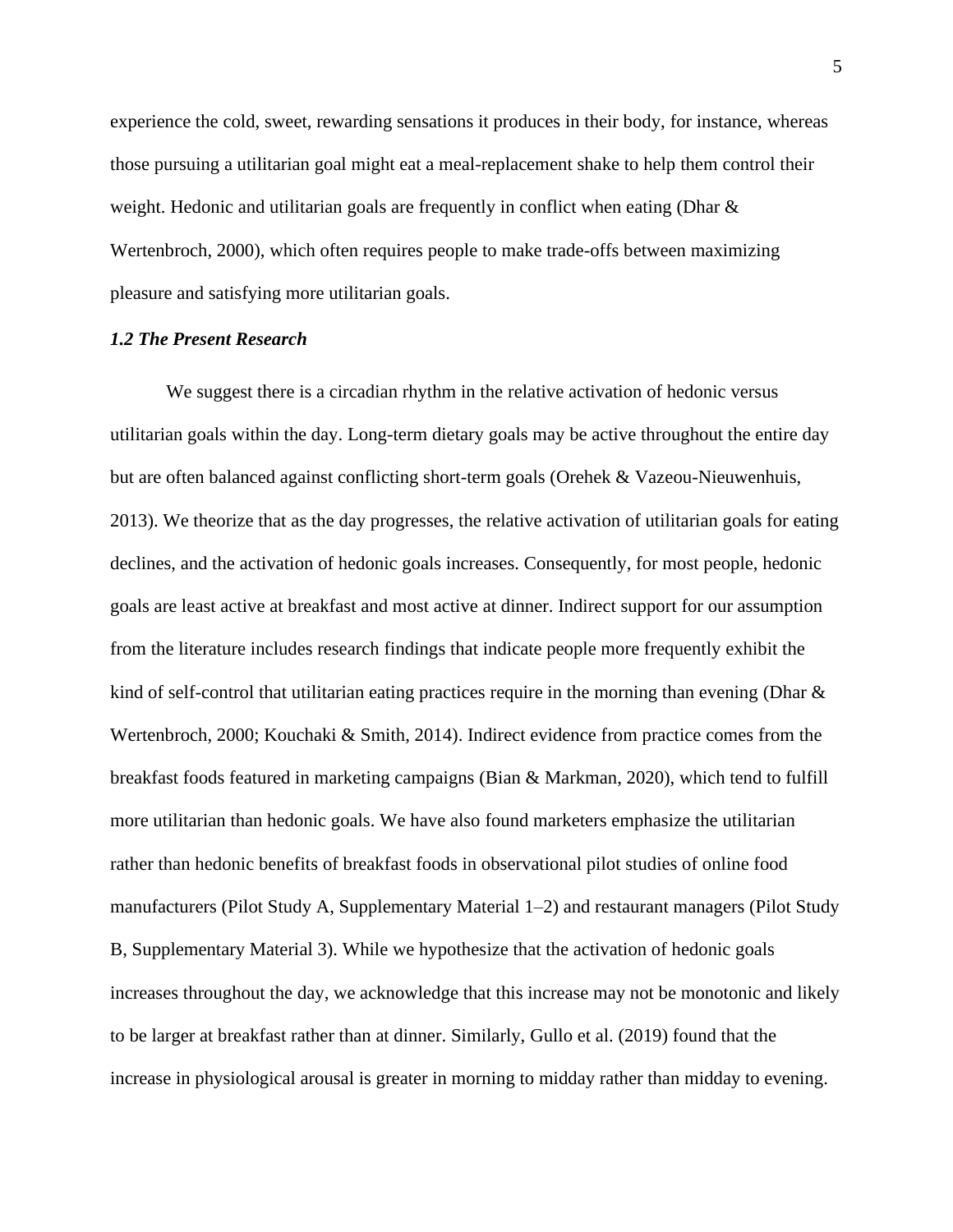Hedonic goal activation increases variety seeking (Whitley, Trudel, & Kurt, 2018). Variety helps fulfill hedonic goals by reducing the pleasure-dampening effects of satiation and habituation within and across meals (Galak & Redden, 2018). Satiation and habituation lead people to derive less pleasure from the last bite of a food than the first bite but can be slowed within the same meal by consuming by foods that actually differ or are perceived to differ (e.g., in flavor, texture, color; Redden, 2008; Rolls, Rolls, Rowe, & Sweeney, 1981). Likewise, people seek to eat a variety of meals to counteract the effects of satiation and habituation on their enjoyment of meals recently eaten (Galak, Redden, & Kruger, 2009; Garbinsky, Morewedge, & Shiv, 2014).

We argue that if people are less likely to pursue hedonic goals for their breakfasts than lunches and dinners, they should seek less variety across days in their breakfasts than in their lunches and dinners. If people are more likely to be pursuing utilitarian goals at breakfast, the pleasure enhanced by variety may be less important in their choice of foods than maximizing the efficiency of meal preparation, their health, weight control, or saving money. This "breakfast monotony" prediction complements the time-constraint driven prediction of Khare and Inman (2006). However, it stems from a distinct psychological mechanism in which time allocated to a meal is not externally constrained; instead, it is determined by goals associated with food consumption during that meal. We measured these goals, their diurnal variation, and their relationship to variety seeking.

A second related prediction was that relative variation in hedonic goal pursuit has a diminishing marginal effect on variety seeking across days from breakfast to dinner. Because the baseline of hedonic goal activation at breakfast is lower than at lunch than at dinner (i.e., breakfast < lunch < dinner), interventions increasing hedonic goal activation will produce a larger increase in variety seeking at breakfast than at lunch than at dinner (i.e., breakfast  $>$  lunch  $>$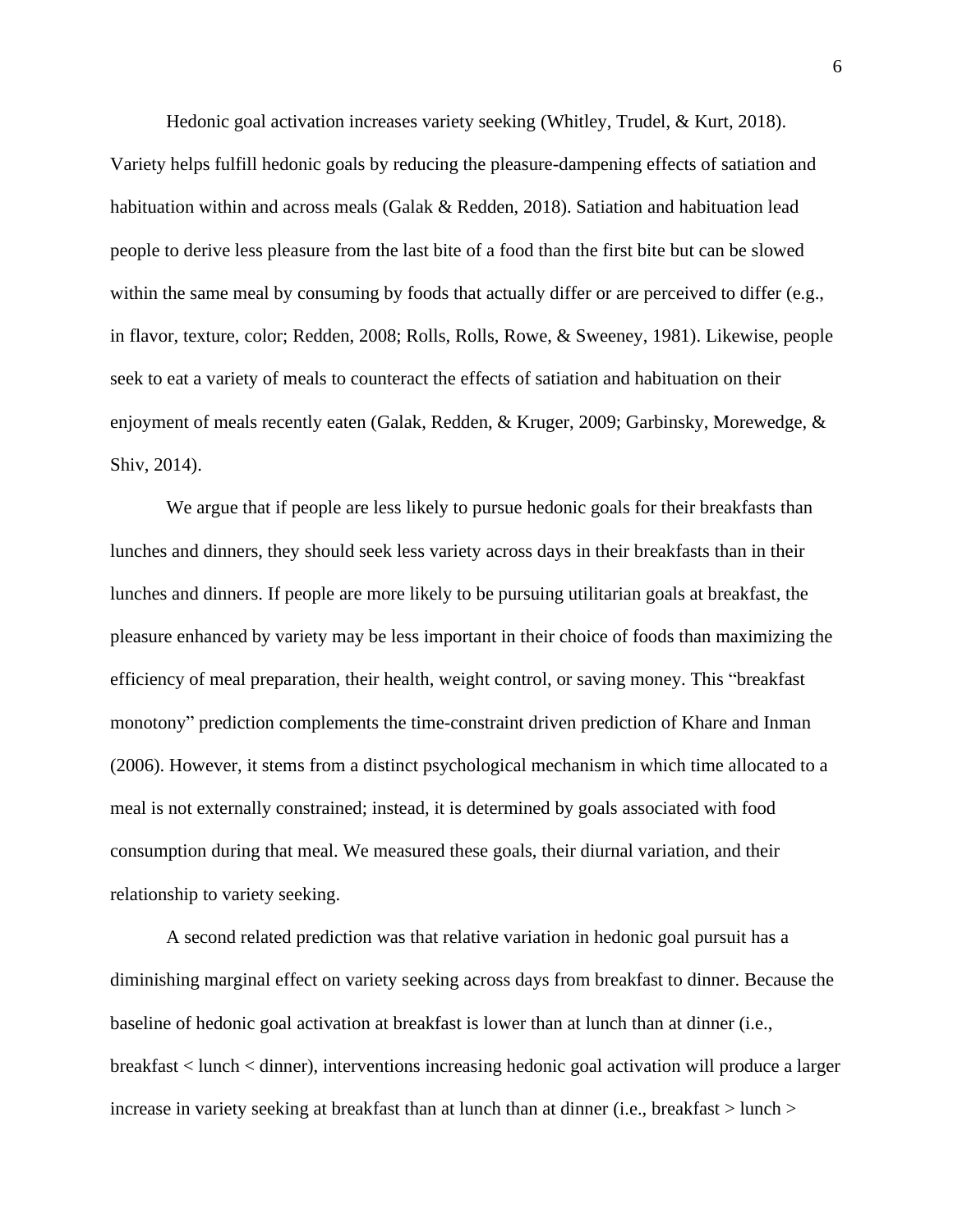dinner). Indeed, in previous research on variety seeking throughout the day, Gullo, et al. (2019) found that physiological stimulation has a weaker influence on variety seeking as the day progresses. Because baseline physiological stimulation is typically lower in the morning than later in the day, the increase in variety seeking with physiological stimulation is stronger in the morning than later in the day. We suggest that, similarly, because the baseline of hedonic goal activation at breakfast is lower than at lunch than at dinner, the same increase in hedonic goal activation that might occur due to a weekend, holiday, change in diet, or marketing intervention will influence variety seeking more at breakfast than lunch, and at lunch than at dinner.

We used a mulitmethod approach testing the role of hedonic goals using natural variation in hedonic goals (e.g., weekday vs. weekend Studies 1A-B), individual variance in goals (Study 2), and experimental manipulations (Study 3), rather than solely mediation analyses, as suggested by Spencer, Zanna, and Fong (2005). We also tested whether hedonic goal activation is a substantive predictor of variety seeking in meals when controlling for previously identified covariates such as time spent on meals, the presence of other people (Ariely & Levav, 2000; Higgs, 2015), and whether food is consumed inside or outside the home (Ratner & Kahn, 2002).

The materials and procedures were approved by the Boston University Charles River Campus Institutional Review Board. Informed consent was obtained for all participants in studies involving primary data collection with human subjects. Raw data and Stata code files are available on the Open Science Framework at [https://osf.io/dwx9j.](https://osf.io/dwx9j/)

#### **2. Studies 1A & 1B: Natural Variations in Hedonic Goals**

In Study 1A and 1B, we tested our central prediction by exploiting endogenous variation in hedonic goal pursuit at meals. With diary data, we compared meals eaten on weekdays and on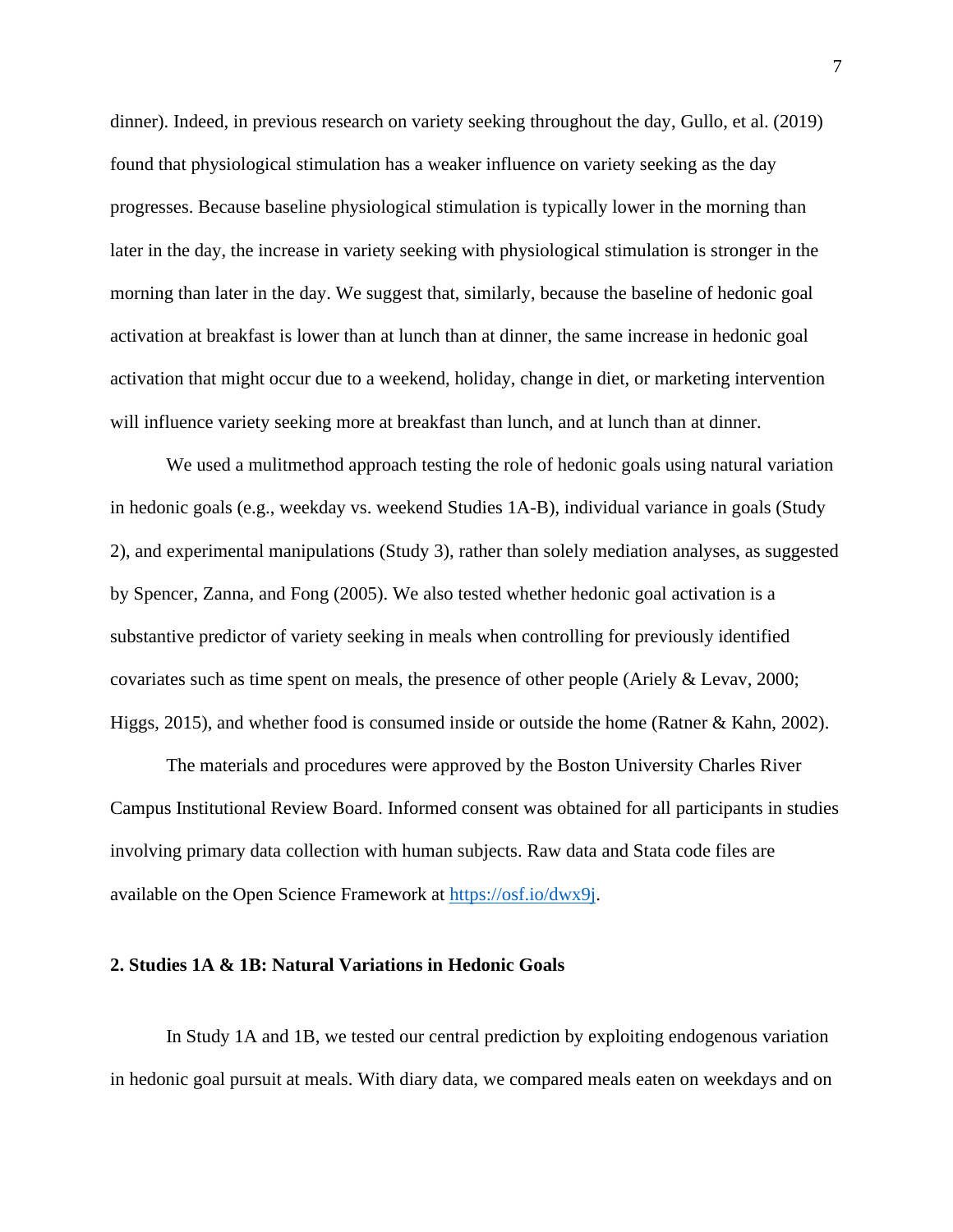the weekend. We assumed that people would be more likely to pursue hedonic goals when eating meals over the weekend than during weekdays. In a pretest, detailed in Supplementary Appendix 4, we found that hedonic goal activation was indeed higher on the weekend than during weekdays. While we acknowledge that a variety of factors change from week to weekend, we controlled for three important drivers in our pretest and in Studies 1B and 2: time spent on meals, the presence of others, and consumption location. We explored more factors regarding variation in hedonic goal activation from weekdays to weekend in Study 2. Moreover, we predicted the increased hedonic goal pursuit for meals over the weekend should exhibit diminishing marginal returns: it should increase variety seeking more at breakfast than at lunch than at dinner.

#### *2.1 Study 1A: The Increase in Variety Seeking over the Weekend Is Stronger for Breakfast*

Study 1A drew from a large (*N* = 1,275) sample of Americans who each provided a food diary in which they reported all meals eaten over the course of seven days. We started by statistically replicating the breakfast monotony effect found in Khare and Inman (2006), testing for lower levels of variety seeking across days at breakfast than at lunch than at dinner. We used a similar data set, but our empirical strategy differed in two important ways. First, our measures of variety seeking across days were based on the exact combination of foods consumed rather than the nutritional composition of the meal (Khare & Inman, 2006, 2009). Second, we exploited the natural increase in hedonic goals from the weekday to the weekend to examine how different levels of hedonic goal activation affect variety seeking.

#### *2.1.1 Method*

In the focal study, our analyses examined food diary data collected by the NPD Group in 2004 from a nationally representative sample of Americans. The initial sample included 1,713 respondents from 0 to 99 years old. We removed participants under 18 years of age, as their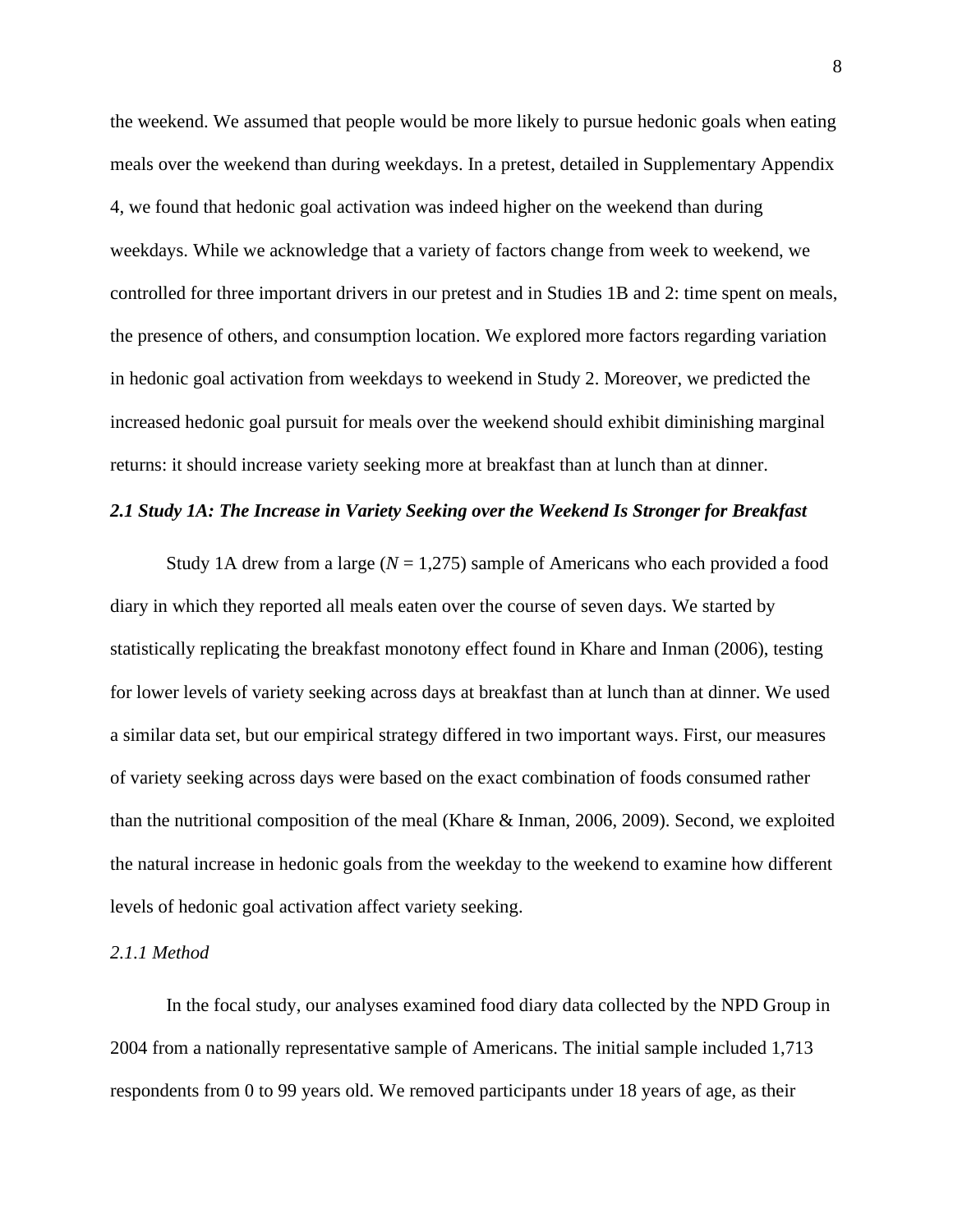choices are likely to be influenced by their parents, which may bound the effect (Botti & McGill, 2010). The final sample consisted of 1,275 American adults. We also limited our analysis to the first seven days of the diaries to facilitate the comparison of the results of this American sample to the French sample in Study 1B, who only recorded their meals for one week. The results are similar when including all 14 days recorded by the American sample, instead of seven (see Supplementary Material 5).

Information about six food occasions (breakfast, lunch, dinner, and three snacks) was recorded for each participant, every day for two weeks, in 2004. Due to our focus on meals, we removed snack observations (9% of the total food items consumed). Each observation captured the consumption of one food item (e.g., eggs) on a specific day *d*, for one meal *m*, for one panel member *i*. The NPD Group organized the food items in 166 categories (see Supplementary Material 6). The exclusions discussed above only slightly changed the estimates. All conclusions still hold using participants below 18, including snacks, and using the alternative categorizations from Study 1B (see Supplementary Material 5).

We measured variety seeking across days in two ways. First, we analyzed the data across days to produce a maximum of seven observations for each meal of each panel member. Our measure of variety seeking across days is a function of the number of weekly repetitions of each food combination (i.e., from one to seven repetitions) relative to the number of meals reported within the week (e.g., from one to seven breakfasts).

$$
Variety_{imd} = \frac{\# \text{Meals}_{im} - \# \text{Weekly Repetitions}_{imd}}{\# \text{Meals}_{im}}
$$

Specifically, we computed how many times a food combination consumed on day *d* was consumed on other days of the week for meal *m* of individual *i*. Supplementary Material 7 provides details on this disaggregated measure of variety seeking (*M* = .71, *SD* = .22). Minimal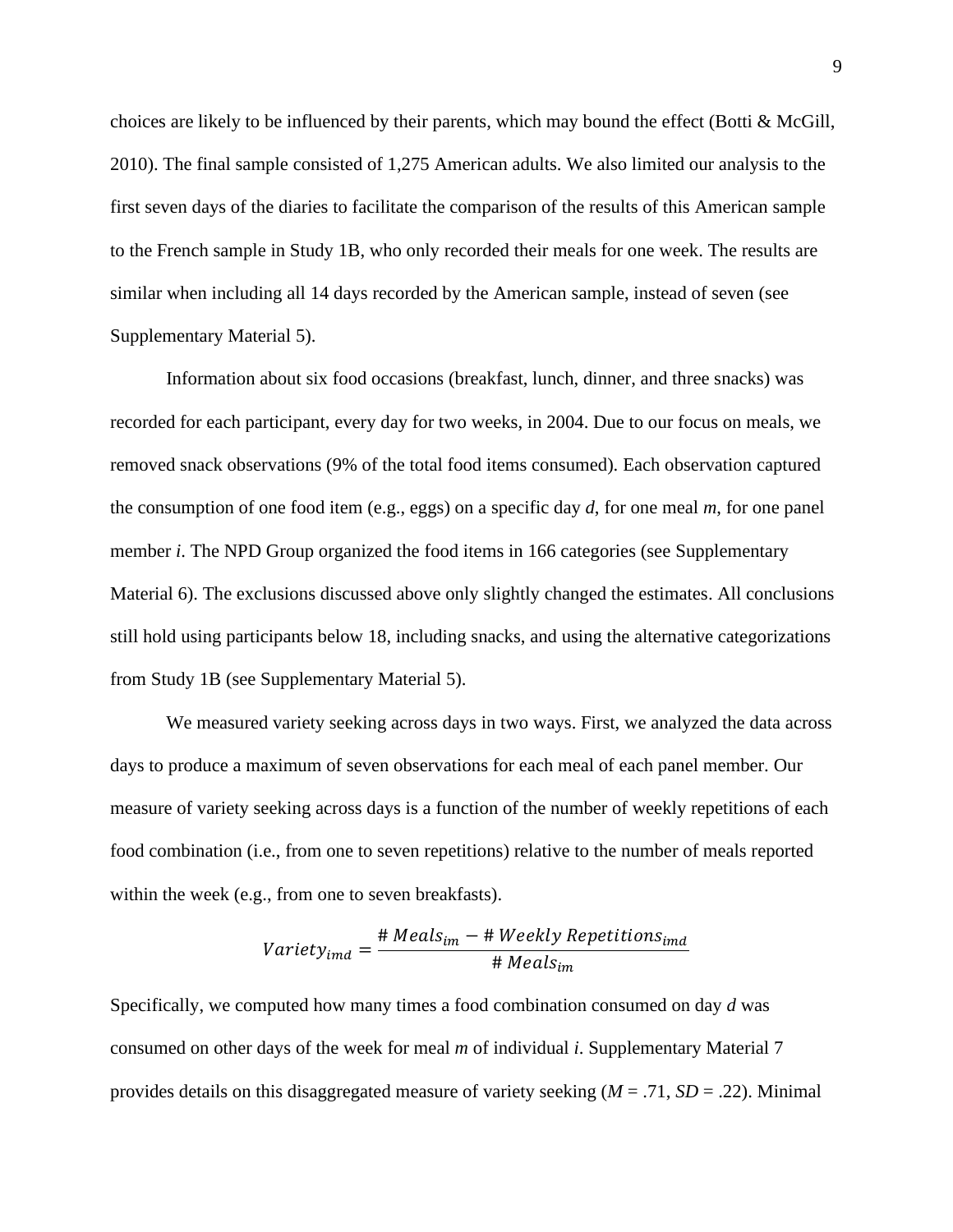variety seeking occurs when a participant eats the same combination of breakfast foods every day on seven consecutive days (min.  $= .00$ ), and maximum variety seeking occurs if they eat that combination only once in seven breakfasts (max. = .86). This measure is sensitive to small variations in food consumption: close combinations are considered to differ even if meals vary by a single item (e.g., a breakfast of ham and cheese on Monday, versus a breakfast of ham and cheese and egg on Tuesday).

We also used two measures of variety seeking across days as robustness checks by examining the data at the level of meal, aggregating the seven daily observations (see details in Web Appendix 8). First, we used an aggregated measure adapted from Gullo, et al. (2019), the function of the number of unique different items consumed throughout the week and the total number of items consumed over the week. This measure ranges from 0 to 1 (i.e., no variety to maximum variety across days, respectively;  $M = .62$ ,  $SD = .23$ ). Second, we computed entropy, a measure of dispersion for categorical variables (Van Herpen & Pieters, 2002), which has been previously used to measure variety seeking (Mitchell, Kahn, & Knasko, 1995). This measure ranges from 0 to 3.23 (i.e., no variety over time to maximum variety over time;  $M = 1.78$ ,  $SD =$ .68).

Consistent with Khare and Inman (2006), we used a multilevel model to account for the hierarchical nature of our data: day observations (level 1) are nested within meals (level 2), which, in turn, are nested within panelists (level 3). We used linear mixed-effect regressions with random intercepts at both the panelist and the meal-within-panelist levels.

#### *2.1.2 Results*

We began by testing for the breakfast monotony effect, examining the direct effect of meals on variety seeking across days. We estimated a regression with a nominal meal variable,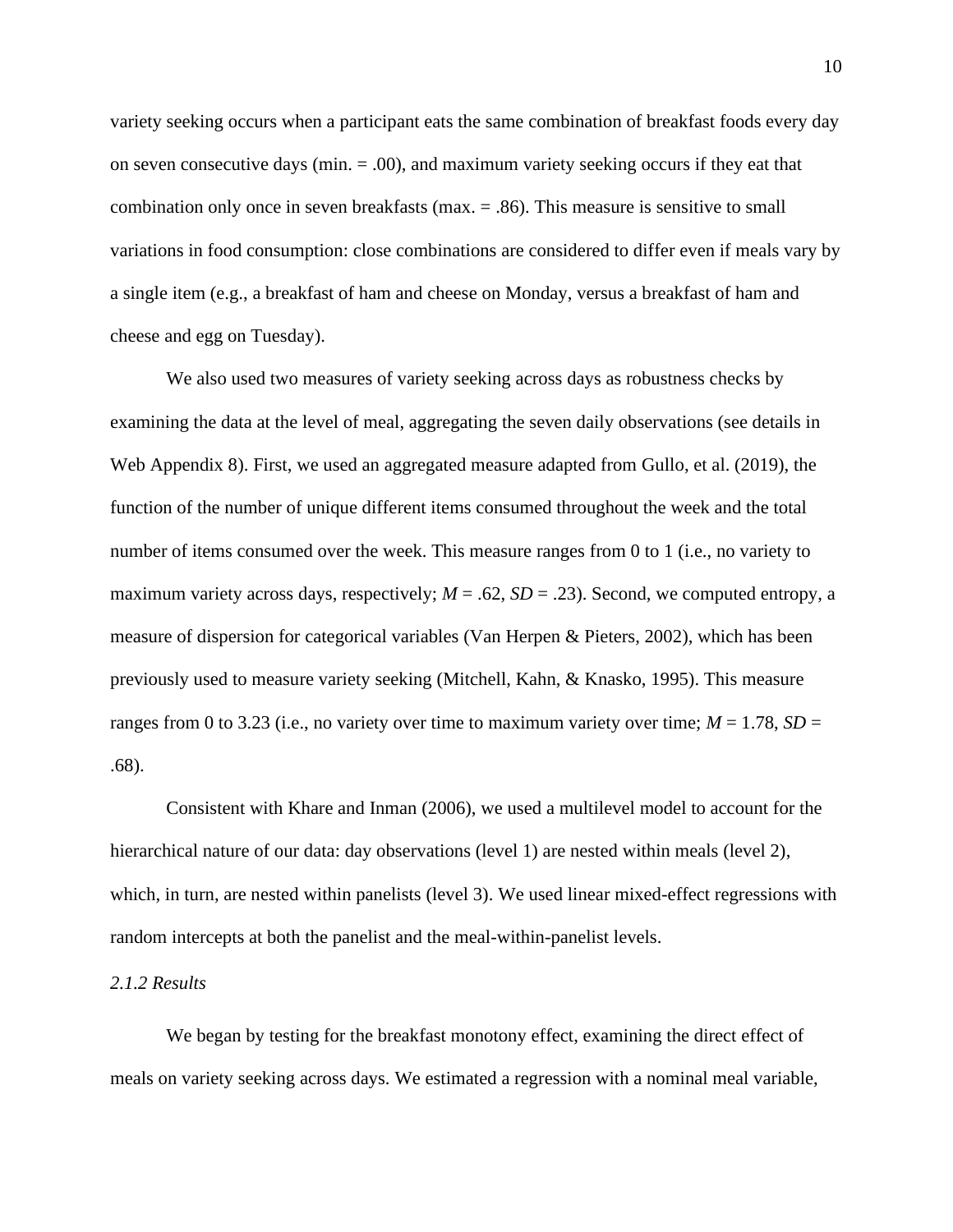that is, two dummy variables for lunch and dinner, with breakfast serving as the reference category. The level of variety seeking was significantly lower for breakfast compared to lunch  $(\beta = .10, z = 15.70, p < .001)$  and to dinner  $(\beta = .17, z = 26.14, p < .001)$ . The difference in variety seeking between lunch and dinner was also significant ( $\beta$  = .07,  $z$  = 10.22,  $p$  < .001). See Supplementary Material 9 for detailed results. The effect of meals on variety seeking across days holds when using the alternative aggregated and entropy measures (Supplementary Material 5): variety seeking was significantly lower for breakfast as compared to lunch (aggregated:  $\beta$  = .18, *z*  $= 31.10, p < .001$ ; entropy:  $\beta = .46, z = 25.93, p < .001$ ) and to dinner (aggregated:  $\beta = .20, z =$ 35.61, *p* < .001; entropy: *β* = .81, *z* = 45.86, *p* < .001). The difference between lunch and dinner was also significant (aggregated:  $\beta = .02$ ,  $z = 4.28$ ,  $p < .001$ ; entropy:  $\beta = .35$ ,  $z = 19.67$ ,  $p <$ .001).



**Figure 1. Declining Effect of Hedonic Goals on Variety Seeking (Studies 1A & 1B)**

Note: Bars represent 95% confidence intervals.

As a preliminary test of the declining effect of hedonic goals on variety seeking across days, we estimated a model that includes interaction terms between the meal dummy variables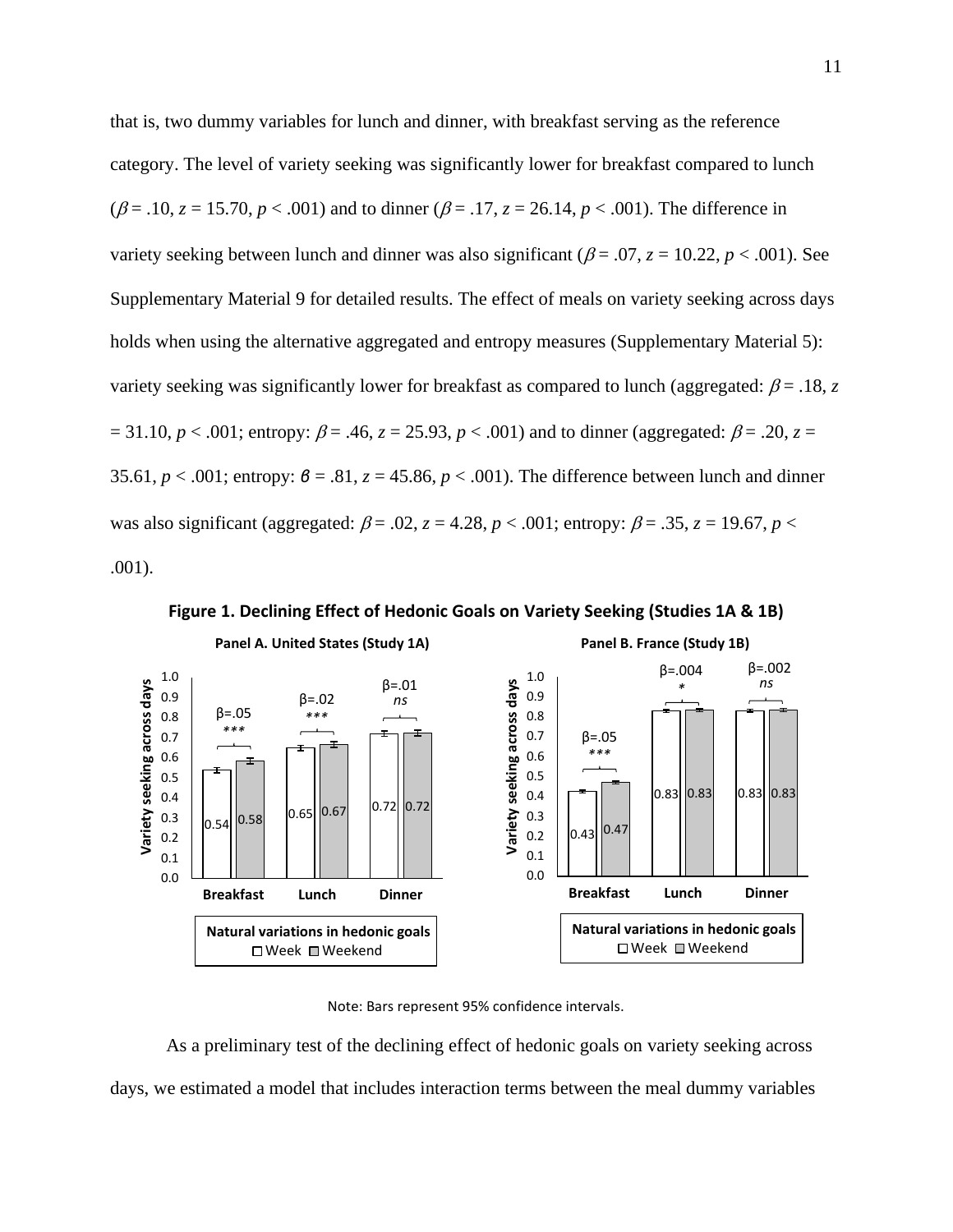and a dummy variable for weekday (0) or weekend (1; Figure 1, Panel A). Consistent with our main prediction, both interactions terms were significant (respectively,  $\beta = -0.03$ ,  $z = -6.98$ ,  $p <$ .001 and  $\beta = -0.04$ ,  $z = -10.54$ ,  $p < 0.001$ ) such that the increase in variety seeking over the weekend was stronger for breakfast ( $\beta$  = .05,  $z$  = 16.07,  $p$  < .001). The simple effect of weekend on lunch was smaller but significant ( $\beta$  = .02,  $z$  = 5.58,  $p$  < .001). The simple effect of weekend was not significant for dinner ( $\beta$  = .003,  $z$  = 1.21,  $p$  = .23).

### *2.2 Study 1B: Cross-Cultural Replication Controlling for Meal-Level Situational Covariates*

There is certainly important cultural variation in the types of food people eat for different meals (Spence, 2017). Study 1B conceptually replicates the results from Study 1A with French participants, known to be more hedonic in their orientation toward meals and to spend more time eating than Americans (Rozin, 2005; Rozin, Remick, & Fischler, 2011). Since Khare and Inman (2006) suggested that time scarcity influences the meal variations in variety seeking, we tested in Study 1B whether the results of Study 1A hold when time spent on meals is included as a control variable. Moreover, we also tested whether our findings hold when controlling for two factors that drive the influence of social norms on food choice (e.g., Higgs, 2015), whether a meal is eaten alone or in the presence of others, and whether it is eaten in or outside of the home.

#### *2.2.1 Method*

In Study 1B, we analyzed a French ANSES food diary database with a similar design to the NPD Group database used in Study 1A. ANSES, a public organization, collected food diaries in 2006–2007 from a nationally representative sample of the French population. This INCA2 database is publicly available (ANSES, 2014) and has been used in previous nutrition research (Dubuisson, et al., 2010). The data consists of food diaries completed over a period of one week, including food consumption for three main meals and snacks. Consistent with Study 1A, we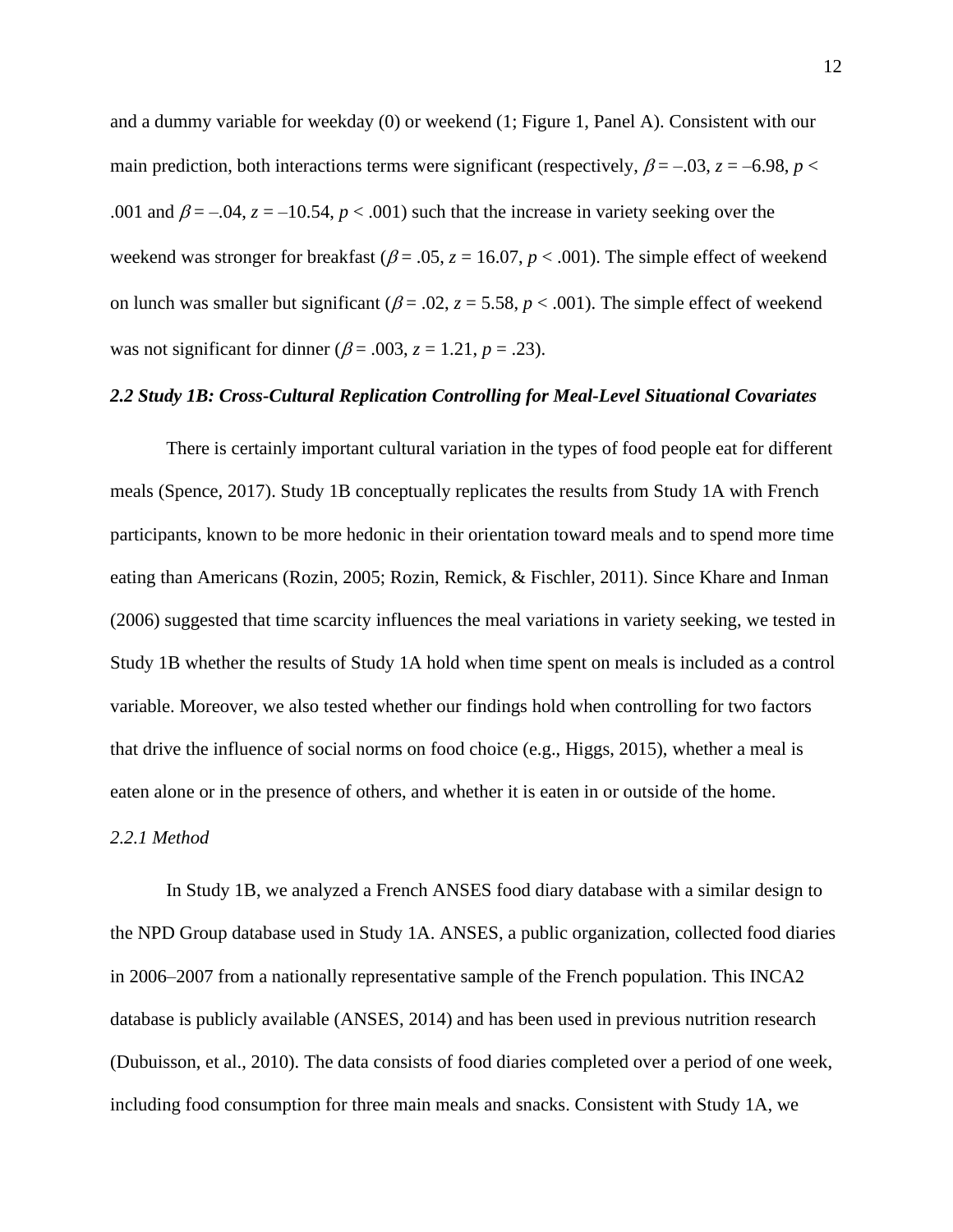removed snacks and participants under 18 years of age, yielding a sample of 2,624 adults. We used the same food categories and measures of variety seeking across days as used in Study 1A. As shown in Supplementary Material 10, the database includes three covariates at the meal level: duration of the meal (in minutes), whether the meal was eaten in the presence of others or alone, and the location where it was consumed (in or outside of the home). Compared to the NPD Group using 166 food categories (Study 1A), ANSES used 44 food categories (Study 1B). We recategorized the food items in Study 1A using the 44 categories from Study 1B to make the estimates from both studies more comparable. This alternative categorization did not change any of the results discussed in Study 1A.

#### *2.2.2 Results*

Using the same empirical strategy and covariates, we replicated the breakfast monotony effect illustrated in Supplementary Material 9. Variety seeking across days for breakfast was significantly lower compared to lunch ( $\beta$  = .39,  $z$  = 80.04,  $p$  < .001) and to dinner ( $\beta$  = .39,  $z$  = 80.85,  $p < .001$ ). The difference in variety seeking between lunch and dinner was not significant ( $\beta$  = .002,  $z$  = .39,  $p$  = .70). These results hold when including the control variables (Supplementary Material 11, Model 2). The results also hold when using the aggregated measure of variety seeking across days (Supplementary Material 9).

As our focal test of the influence of hedonic goals on variety seeking across days, we estimated a model with the interaction terms between the meal dummy variables and the weekend dummy variable. Consistent with Study 1A, both interactions terms were significant (respectively,  $\beta = -.04$ ,  $z = -17.27$ ,  $p < .001$  and  $\beta = -.04$ ,  $z = -18.05$ ,  $p < .001$ ), such that increases in variety seeking over the weekend was greatest for breakfast ( $\beta$  = .05, *z* = 26.74, *p* < .001; see Figure 1, Panel B). The simple effect of weekend versus weekday was significant for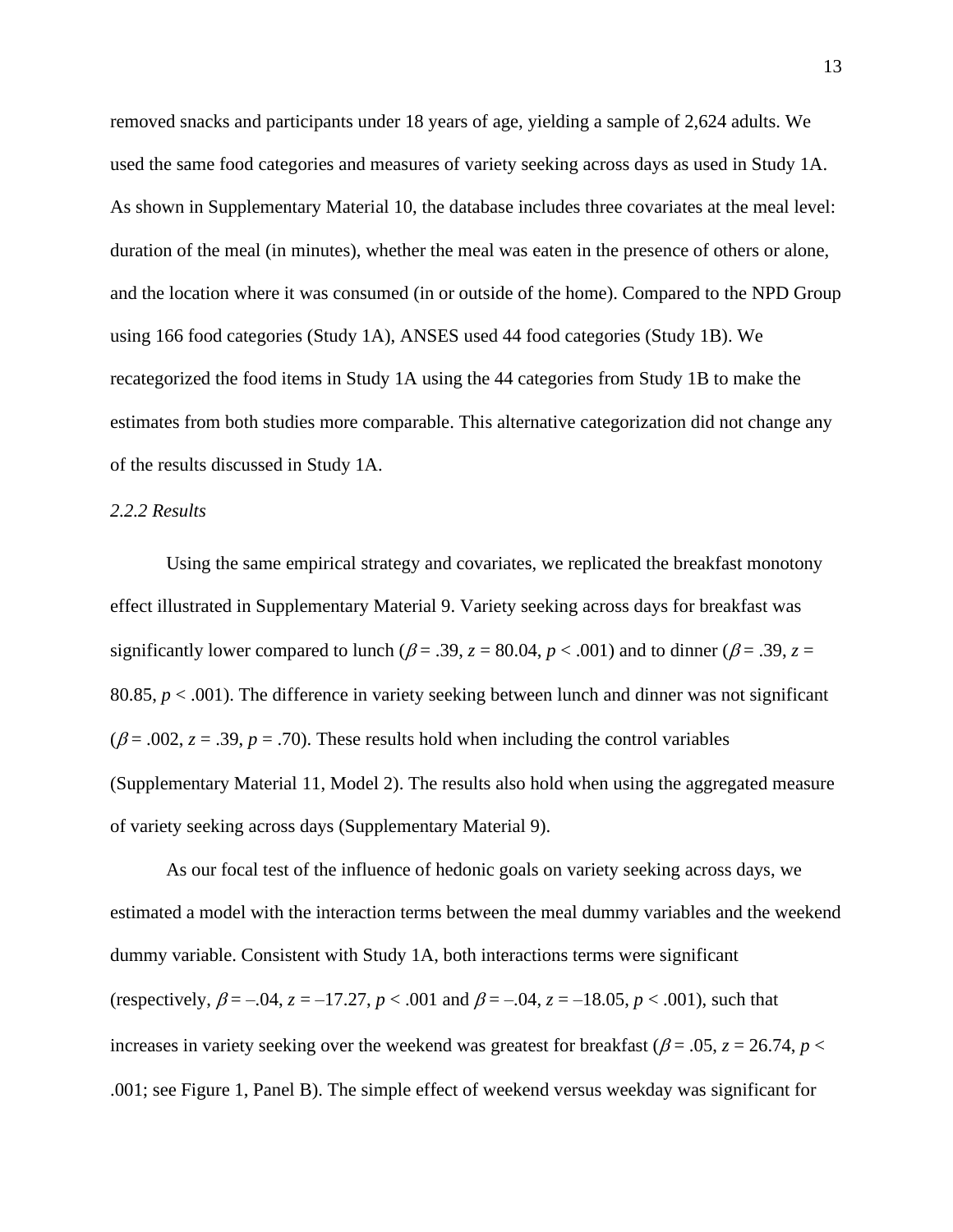lunch ( $\beta$  = .004, *z* = 2.46, *p* = .01), but not for dinner ( $\beta$  = .002, *z* = 1.51, *p* = .13). When including the control variables (Supplementary Material 11, Model 3), the simple effect of weekend versus weekday was significant for breakfast ( $\beta$  = .04,  $z$  = 24.19,  $p$  < .001), but not for lunch ( $\beta$  = .001,  $z$  = .44,  $p$  = .66) or dinner ( $\beta$  = .001,  $z$  = .64,  $p$  = .52).

We estimated models with three-way interactions to examine whether the control variables moderated the simple effect of weekend on variety seeking for breakfast (Supplementary Material 11, Models 4-6). The simple effect of weekend on variety seeking for breakfast was greater in the presence of others ( $\beta = .03$ ,  $z = 6.92$ ,  $p < .001$ ). Time spent on meals and consumption location, however, did not moderate the effect of weekday versus weekend on variety seeking for breakfast.

### *2.3 Discussion*

In two studies, we found that American and French participants exhibited less variety seeking across days for breakfast than for other meals. Moreover, consistent with our variationin-hedonic-goals account of variety seeking, we observed the predicted increase in variety seeking for meals on weekend days relative to weekdays. This increase is most pronounced for breakfast. These results are robust across both samples and three indices of variety seeking across days and hold when including three important situational covariates.

An important limitation is that controlling for time spent on meals in Study 1B did not affect the results, but the data do not allow us to reject the alternative possibility that time spent eating drives the increase in variety seeking for breakfast on the weekend (see Supplementary Material 12). We suggest a more general sequential explanation, such that the more proximal increase in hedonic goals over the weekend makes people spend more time on breakfast (but not vice versa), which allows greater variety seeking. We could not test this serial mediation in Study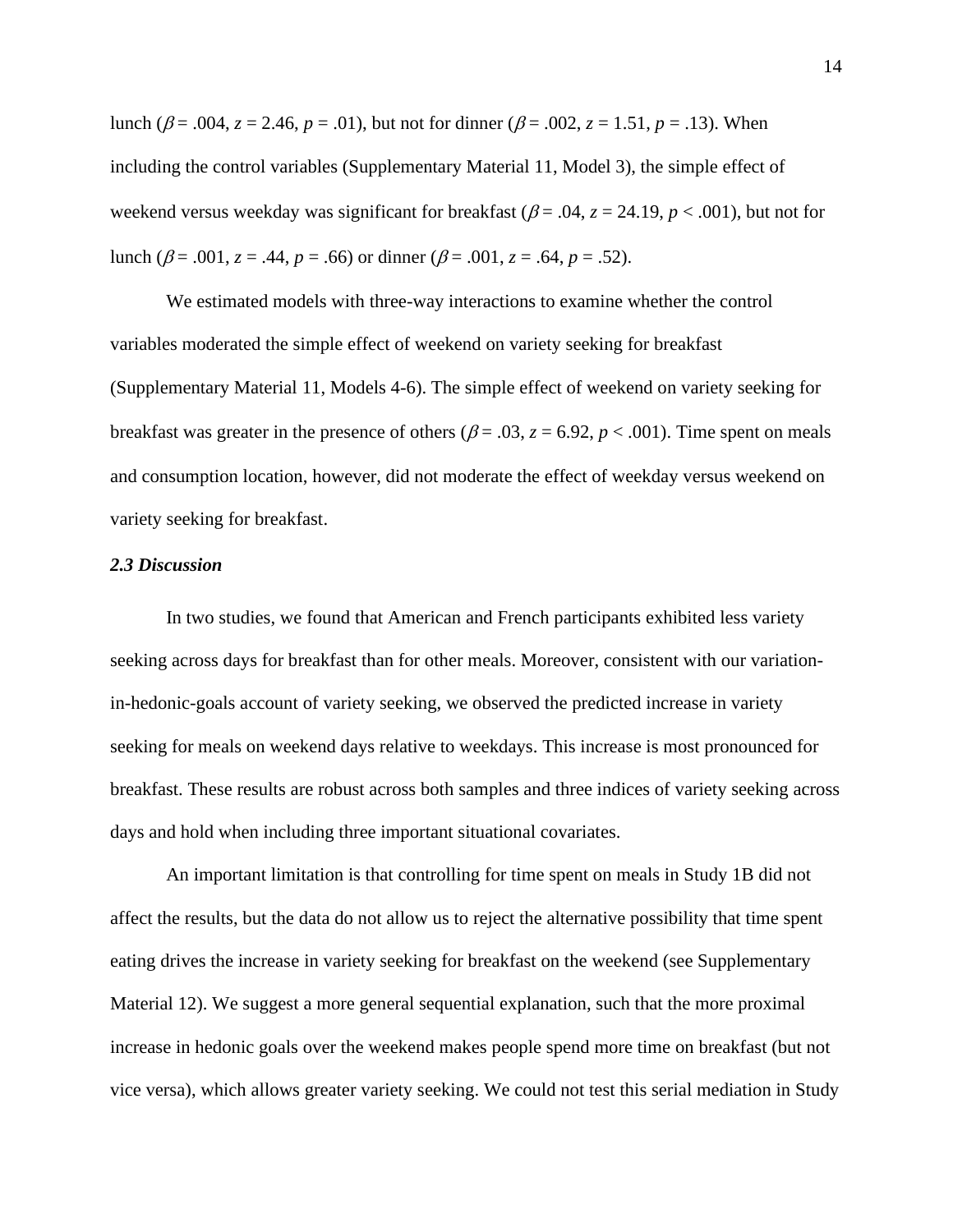1B but designed Study 2 to allow for such a test by measuring meal goals in the week and on the weekend. As an additional direct test of the goals versus time accounts of variety seeking, we directly compared experimental manipulations of increasing hedonic goals and increasing time spent eating on variety seeking at breakfast (Supplementary Material 17).

#### **3. Study 2: Measuring Hedonic Goals Using the Event Reconstruction Method**

In Study 2, we extended testing of our theory by using a direct measure of the relative activation between hedonic and utilitarian goals. We used the event reconstruction method, or ERM (Schwarz, Kahneman, & Xu, 2009), adapted from the day reconstruction method, or DRM (Kahneman, Krueger, Schkade, Schwarz, & Stone, 2004). Compared to the DRM, which takes 45–75 minutes to complete, ERM is an efficient and effective method to facilitate access to episodic memory, minimize recall errors and biases, and increase the probability of precise recall (Grube, Schroer, Hentzschel, & Hertel, 2008). This design also allowed us to directly test our hypotheses using a different method.

#### *3.1 Method*

Using Amazon Mechanical Turk, we recruited 199 participants residing in the United States (43% female,  $M_{\text{age}} = 35.25$ ,  $SD = 9.83$ ). We asked participants, on a Tuesday, to recall eating episodes for the last two days: Monday (a weekday) and Sunday (a weekend day). We first asked participants to recall all their meals across the last two days. Participants indicated the type of each meal recalled (breakfast, lunch, dinner) and the time of consumption. Participants then rated each meal on three questions, presented in a random order: hedonic vs. utilitarian goal ("Generally, we distinguish between two food consumption goals: [a] a utilitarian goal derived from functional aspects of food or [b] a hedonic goal derived from sensory aspects of food. How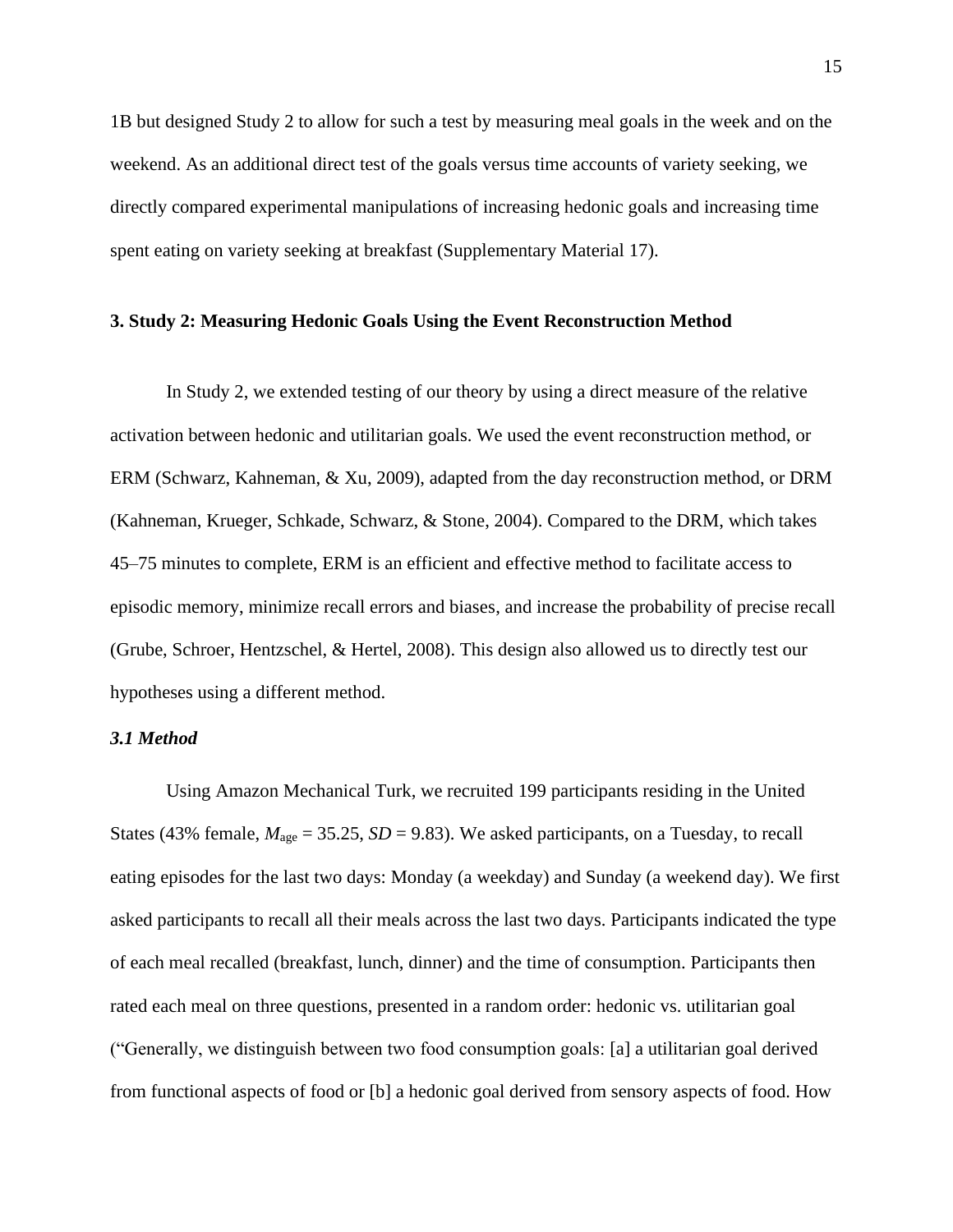would you categorize the goal of this eating episode?" from 1 = *utilitarian* to 7 = *hedonic*), enjoyment ("How much did you enjoy this eating experience?" from 1 = *not at all* to 7 = *very much*), and the vividness of their memory ("How vividly do you remember this eating episode?"  $1 = \text{very vague to } 7 = \text{very detailed}.$ 

Next, participants recalled and wrote down the combination of foods they consumed in each episode. They then completed a variety-seeking measure, which asked, "In the last seven days, how many times have you eaten [food items reported in the previous question] for [food occasion]," rated from 1 to 7. As in studies 1A and 1B, the measure was based on the number of weekly repetitions for a food combination, only the repetitions were self-reported in the present study. We then reverse scored this measure for clarity so that variety seeking ranged from 7 as the highest magnitude of variety seeking to 1 as the lowest magnitude of variety seeking.

We also included the three control variables for each meal, as in Study 1B: (a) whether the meal was consumed in the presence or absence of others and (b) in or outside the home, and (c) the duration of the meal (from  $1 = less than 10 minutes$  to  $5 = more than 40 minutes$ ).

Consistent with Studies 1A and 1B, we used multilevel mixed-effects linear regression to account for the hierarchical nature of our data. Meal observations (level 1) are nested within panelists (level 2).

#### *3.2 Results*

As a test of our central prediction, we estimated a regression on variety seeking across days with independent variables: meals (lunch and dinner dummy variables), hedonic goals, and their interactions. The results yielded significant interactions between hedonic goals and the meal variables (i.e., dummy variable) for lunch  $(\beta = -18, z = -2.60, p = .009)$  and dinner  $(\beta = -28, z =$  $-4.14$ ,  $p < .001$ ). As shown in Figure 2 (Panel A), the simple effect of hedonic goals on variety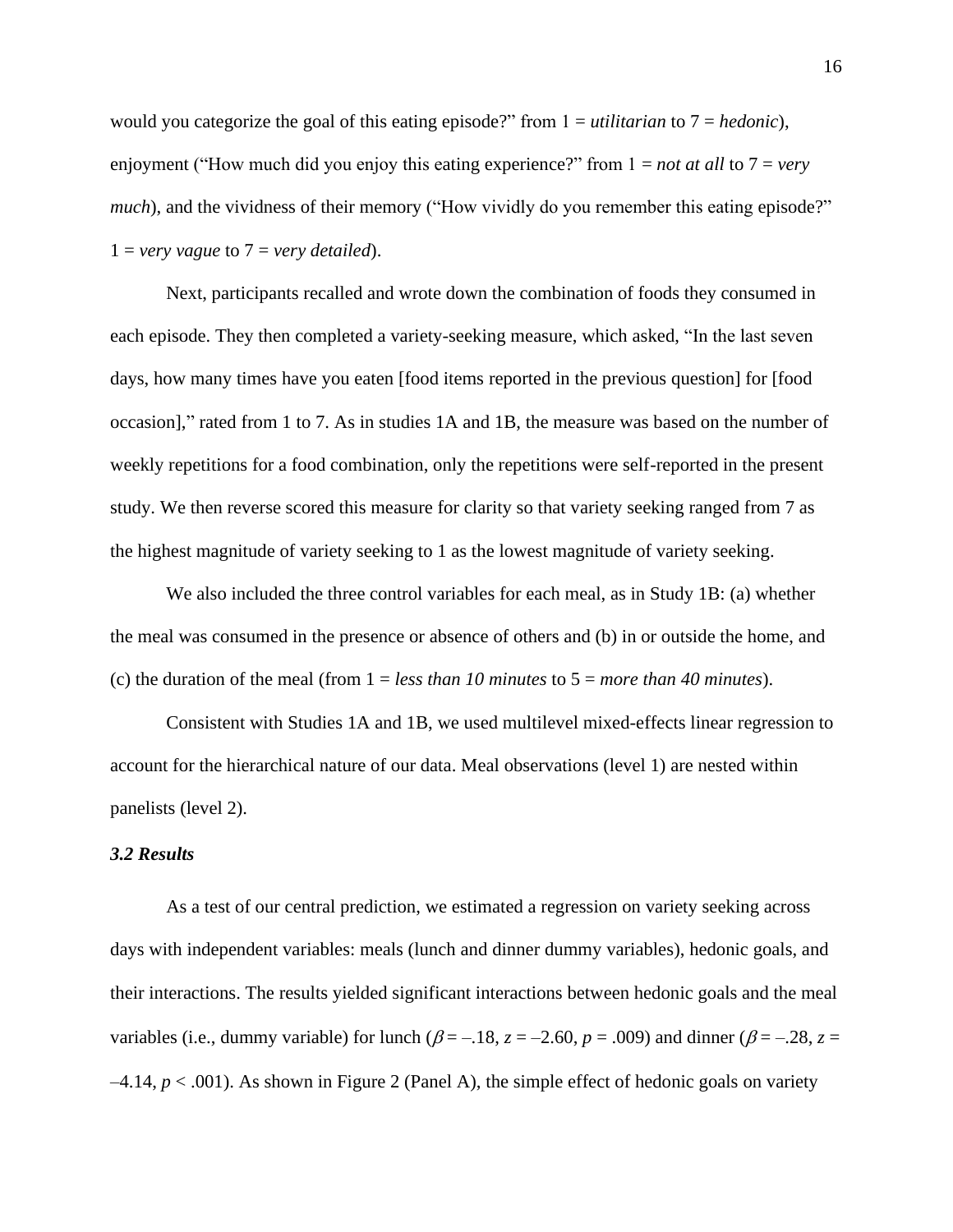seeking across days was stronger for breakfast ( $\beta$  = .31,  $z$  = 5.57,  $p$  < .001) than for lunch ( $\beta$  = .13,  $z = 2.85$ ,  $p = .004$ ) and dinner ( $\beta = .04$ ,  $z = .82$ ,  $p = .41$ ). Note that the slopes for lunch and dinner are marginally different ( $\beta = -10$ ,  $z = -1.68$ ,  $p = .09$ ). For illustrative purposes, we also plotted variety-seeking estimates at the mean and one unit above the mean of hedonic goals in Figure 2 (Panel B). This result shows that the same change in hedonic goals led to greater change in variety seeking for breakfast than for lunch and dinner. The results hold when controlling for weekend, time spent eating, presence of others, and consumption location. See Supplementary Material 14 for details.



**Figure 2. Declining Effect of Hedonic Goals on Variety Seeking (Study 2)**

As a second test of our central prediction, we tested for an interaction between meals and week versus weekend. The analyses yielded a significant interaction between breakfast and dinner ( $\beta = -.61$ ,  $z = -2.56$ ,  $p = .01$ ) but not between breakfast and lunch ( $\beta = -.32$ ,  $z = -1.30$ ,  $p =$ .19). The simple effect of weekend on variety seeking was significant only for breakfast ( $\beta$  = .42,  $z = 2.21$ ,  $p = .03$ ). As predicted, the simple effects decreased for lunch ( $\beta = .09$ ,  $z = .57$ ,  $p = .57$ ) and dinner ( $\beta = -.19$ ,  $z = -1.33$ ,  $p = .18$ ).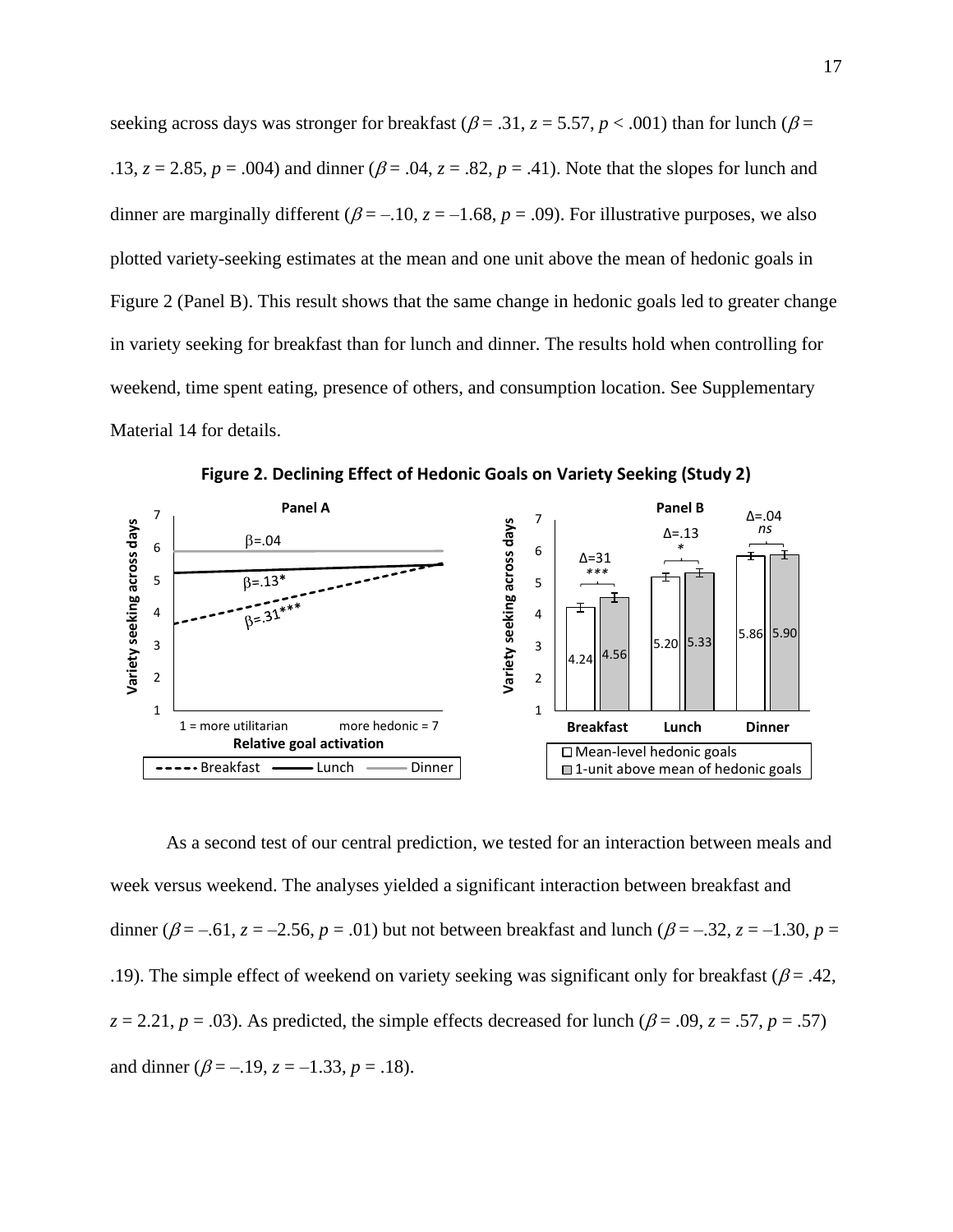Finally, we examined whether the increase in variety seeking for breakfast over the weekend is due to a change in hedonic goals. We estimated a moderated mediation with 5,000 clustered bootstrap samples, as shown in Table 1. Consistent with our prediction, the indirect effect of weekend on variety seeking through hedonic goals was significant for breakfast ( $\beta$  = .05, 95% CI [.0004, .1090]) and decreased for lunch (*β* = .04, 95% CI [-.0050, .0901]) and dinner (*β* = -.01, 95% CI [-.0599, .0271]).

Consistent with Study 1B, however, we also found that an increase in time spent eating mediates this effect (see Table 1, line 2). Therefore, we tested two serial mediation models with hedonic goals and time spent eating to discern the direction of the effect. As predicted, the simple effect of weekend on breakfast increased hedonic goals, which then led to longer time spent eating and then greater variety seeking (see Table 1, line 3). We also tested the causal chain by reordering the two mediators, where the longer time spent eating increased hedonic goals and then variety seeking (see Table 1, line 4). The confidence intervals for the alternative model were 0 for all three meals. Last, results from an additional mediation analysis revealed that the influence of weekday breakfast (vs. weekday other meals) on variety seeking across days was mediated by hedonic goals ( $\beta$  = -.08, 95% CI [-.1084, -.0112]).

**Table 1. Variety Seeking Increases From Week To Weekend via Hedonic Goals and Time (Study 2)**

|                                             | Indirect effects (95% confidence interval) |                   |                   |  |  |
|---------------------------------------------|--------------------------------------------|-------------------|-------------------|--|--|
|                                             | <b>For breakfast</b>                       | For lunch         | For dinner        |  |  |
| 1: Meal*weekend -> goals -> variety         | $.0523*$                                   | .0412             | $-0.0147$         |  |  |
|                                             | (.0004, .1090)                             | $(-.0095, .0901)$ | $(-.0599, .0271)$ |  |  |
| 2: Meal*weekend -> time -> variety          | $.0883*$                                   | .0251             | .0031             |  |  |
|                                             | (.0227, .1727)                             | (-.0289, .0946)   | $(-.0590, .0646)$ |  |  |
| 3: Meal*weekend -> goals -> time -> variety | $.0162*$                                   | $.0128*$          | $-.0048$          |  |  |
|                                             | (.0025, .0375)                             | (.0002, .0311)    | $(-.0181, .0066)$ |  |  |
| 4: Meal*weekend -> time -> goals -> variety | .0091                                      | .0026             | .0003             |  |  |
|                                             | (0208, 0208). •                            | (-.0055, .0124)   | (-.0092, .0089)   |  |  |

Note: Moderated mediation results using mixed effects regressions with random intercepts by individuals. Indirect effects estimated with 5000 clustered bootstrap samples. \*95% confidence interval excludes zero.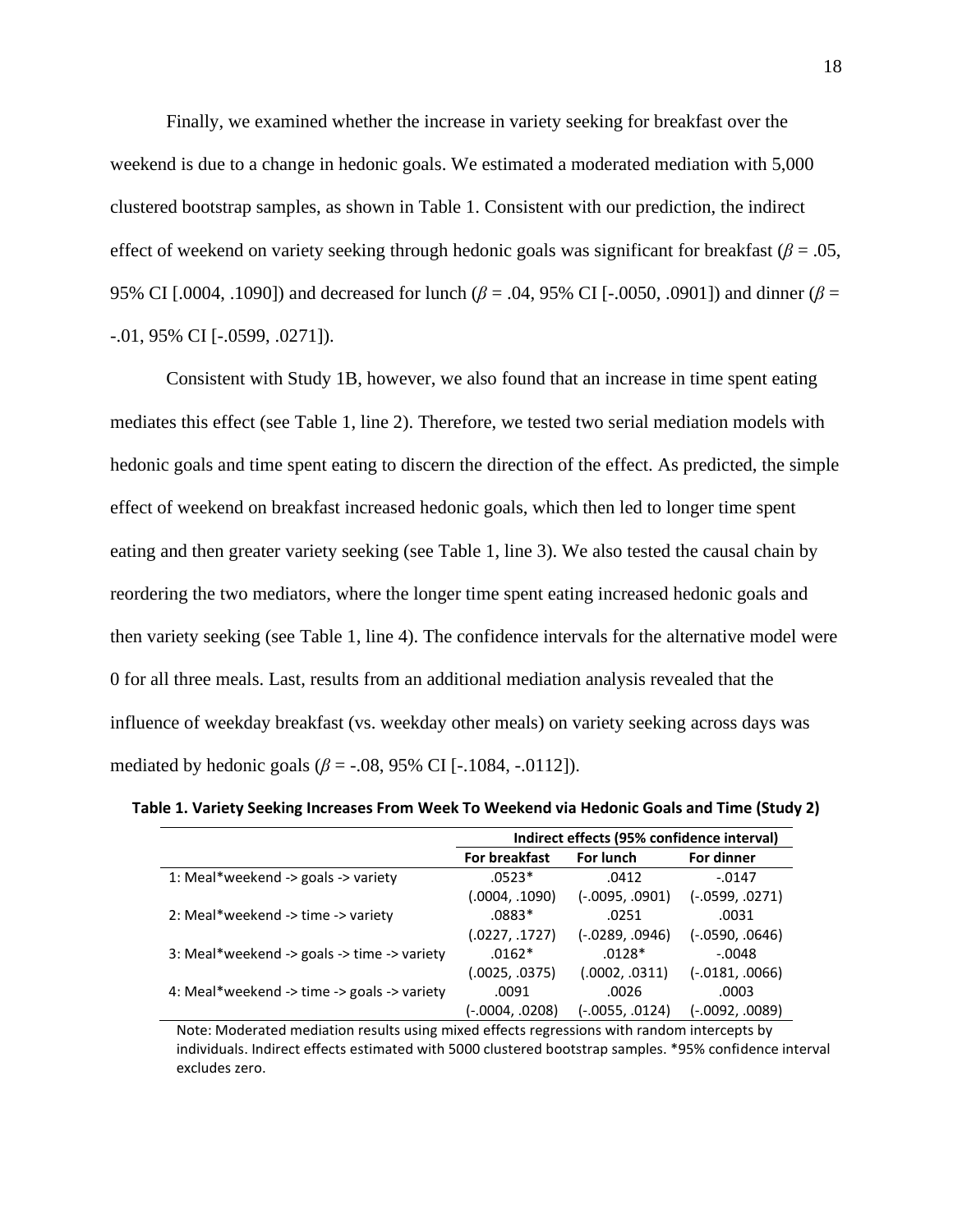#### *3.3 Discussion*

The results of Study 2 support our hypotheses with direct measures of goals. Participants were less likely to pursue hedonic goals for breakfast than for lunch than for dinner. Furthermore, we have documented evidence of a declining effect of hedonic goals on variety seeking: consistent with our central prediction, we found that a change in hedonic goals was associated with a greater increase in variety seeking for breakfast than for lunch than for dinner.

The degree to which research participants pursued hedonic goals at meals predicted both how much time they spent eating and their level of variety seeking. The data do not support a model by which greater time spent eating drives the pursuit of hedonic goals and variety seeking. Together, the results support a goal-driven account of why people might both spend less time eating breakfast and exhibit a lower level of variety seeking for breakfast than for other meals (Khare & Inman, 2006).

In addition, the results provide further evidentiary support (in addition to the pretest reported before Study 1) for the assumption that hedonic goal pursuit at meals is greater over the weekend than on weekdays in Studies 1A and 1B.

Finally, consistent with our prediction, we find that influence of goals on variety seeking consumption will be smaller for dinner than for breakfast ( $b_{\text{dinner}} < b_{\text{breakfast}}$ ). However, we also find that the influence of goals on variety seeking did not reach statistical significant for dinner  $(b_{\text{dimer}} = 0)$ , which we did not expect. Considering study 1A in which our goal proxy significantly increased variety seeking for dinner, we believe that one reason behind study 2's results may be due to lower statistical power due to a smaller sample size  $(N = 200$  in study 2 vs.  $N = 1275$  in Study 1A).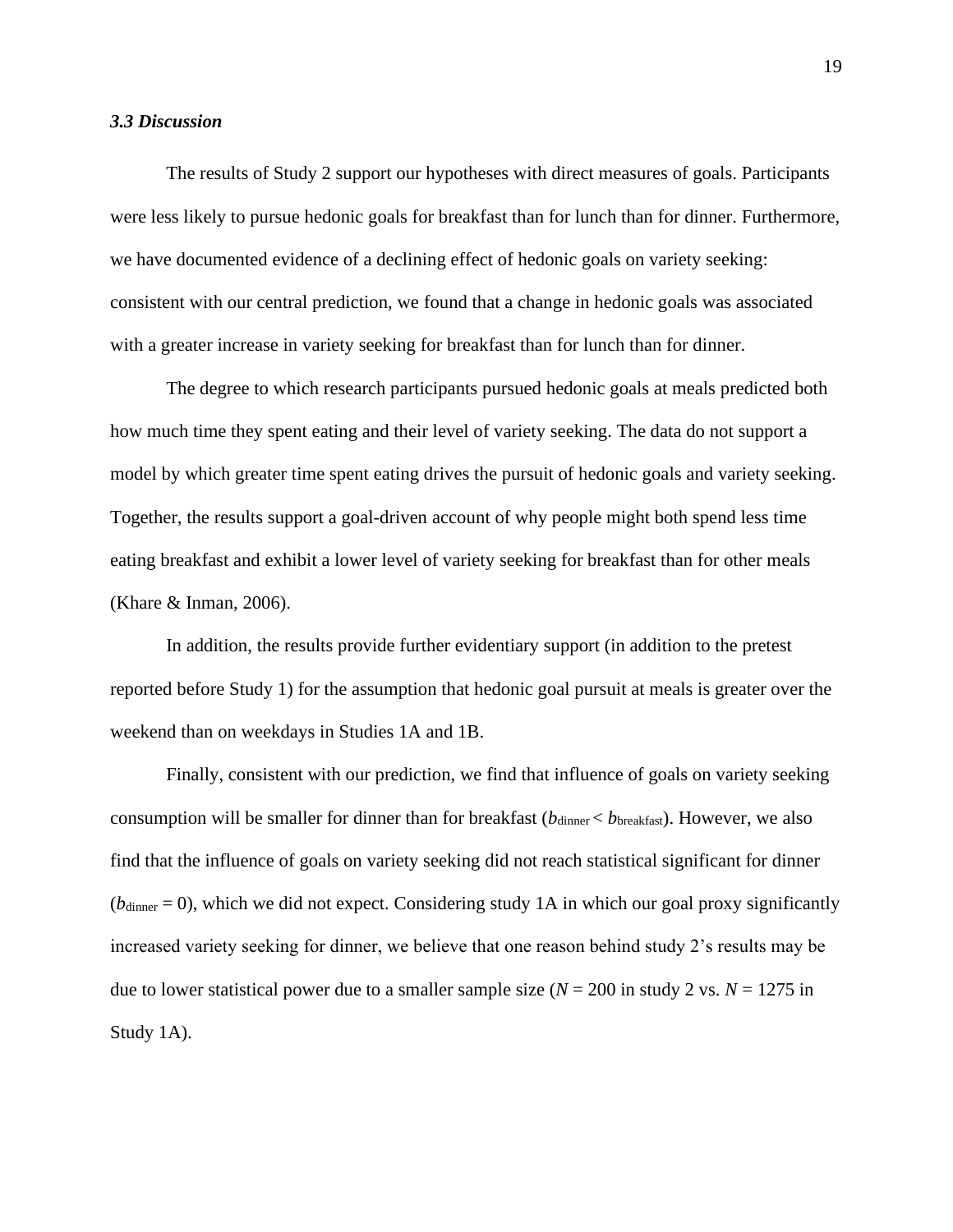#### **4. Study 3: Manipulating Hedonic Goals using Experimental Design**

In Study 3, we manipulated the pursuit of hedonic and utilitarian goals and measured their effects on what participants intended to eat for their next breakfast—whether they intended to repeat a combination of foods recently eaten for breakfast. The comparison of participants randomly assigned to a hedonic intervention, utilitarian intervention, and to no intervention (i.e., control condition) allowed us to test the effect of increasing hedonic goals on variety seeking and to examine whether people spontaneously pursue utilitarian goals at breakfast. Our theory predicts that, relative to the control group, participants in the hedonic goal intervention condition should be more likely to intend to consume a novel combination of foods for breakfast. If utilitarian goals are spontaneously pursued at breakfast, then participants randomly assigned to pursue a utilitarian goal for breakfast should be as likely to intend to repeat a recent meal as members of the control group.

## *4.1 Method*

One hundred and eighty-one Amazon Mechanical Turk workers residing in the United States (40% female,  $M_{\text{age}} = 36.34$ ,  $SD = 10.06$ ) were randomly assigned, on a Monday, to one of three groups: control ( $n = 60$ ), hedonic goal intervention ( $n = 59$ ), or utilitarian goal intervention (*n* = 62). These goal manipulations were adapted from Botti and McGill (2010) and Whitley, et al. (2018).

In the control group, participants were instructed, "Your objective for tomorrow: we would like you to eat breakfast." In the hedonic goal intervention group, participants were instructed, "Your objective for tomorrow: we would like you to maximize your enjoyment with a pleasurable breakfast." In the utilitarian goal intervention group, participants were instructed,

20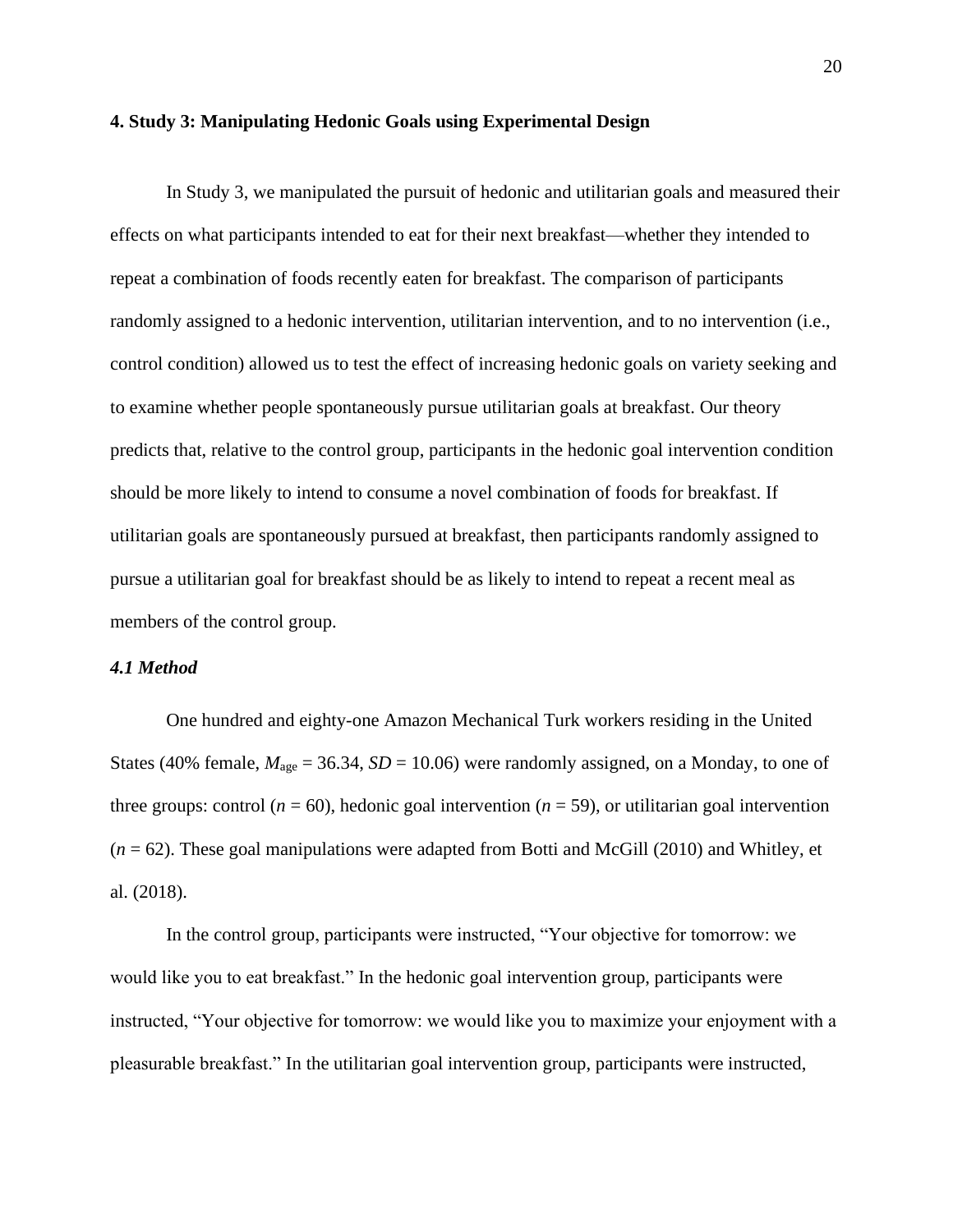"Your objective for tomorrow: we would like you to maximize your convenience with an efficient breakfast."

Next, participants identified the foods they intended to eat for breakfast the next day. To measure variety seeking, they indicated whether they had consumed that combination of foods at breakfast in the past week on a binary yes-or-no-choice measure. Participants rated the meal they planned to eat on its healthiness and tastiness and on their anticipated enjoyment. Next, they reported whether they planned to eat that breakfast in or outside the home, and in the presence or absence of other people. Participants also completed four measures of arousal in the morning ( $\alpha$  = .91, Smith, Reilly, & Midkiff, 1989) on 5-point scales with questions such as, "Assuming normal circumstances, how easy do you find getting up in the morning?" (with endpoints such as  $1 = not$ ) *at all easy* and 5 = *very easy*).

Finally, we included two manipulation checks. First, we asked participants how much time they planned to spend preparing and eating their breakfast the next day, indicated on an analog slider with endpoints 0 and 60 minutes. Second, we included four measures of utilitarian versus hedonic goals adapted from Whitley, et al. (2018) regarding the degree to which their goal for breakfast the next morning was related to enjoyment, pleasure, practicality, and convenience, on 7-point scales with endpoints 1 (*strongly disagree*) and 7 (*strongly agree*). We reverse coded the last two utilitarian items and averaged them with the two hedonic items into a single index (*α*  = .67), with higher values indicating a more hedonic goal.

A manipulation check on hedonic goals revealed a significant main effect of condition  $(F(2,177) = 19.69, p < .001$ ; see Supplementary Material 15). Hedonic goals were significantly greater in the hedonic goal intervention ( $M = 4.53$ ,  $SE = .12$ ) than the utilitarian goal intervention group ( $M = 3.63$ ,  $SE = .11$ ,  $\beta = -.90$ ,  $t = -5.69$ ,  $p < .001$ ), and compared to the control group ( $M =$ 3.71,  $SE = .11$ ,  $\beta = -.83$ ,  $t = .5.17$ ,  $p < .001$ ). Suggesting that participants were already pursuing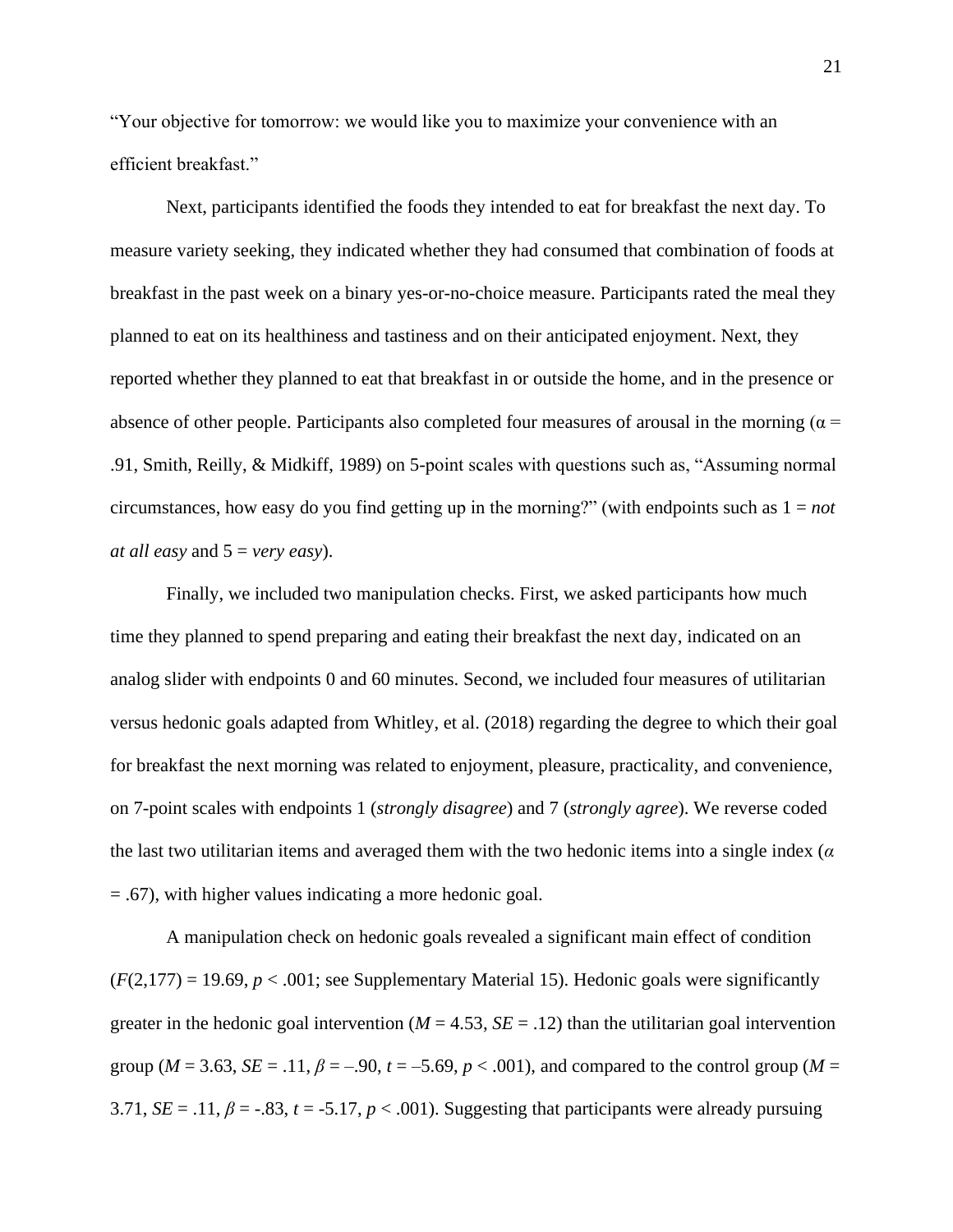utilitarian goals for breakfast, there was no difference in the hedonism of the goal pursued between the utilitarian goal intervention and the control group ( $\beta = .08$ ,  $t = .48$ ,  $p = .63$ ).



**Figure 3. Variety Seeking by Hedonic and Utilitarian Interventions**

#### *4.2 Results*

As a test of our hypothesis on the effect of increasing hedonic goals on variety seeking, we conducted a logistic regression with variety seeking across days as a binary dependent variable  $(0 = I)$  have consumed this meal in the past week;  $1 = I$  never consumed this meal in the past week). The independent variables were a dummy for the control condition and a dummy for the utilitarian goal condition, with the hedonic goal condition as a reference category. There was a significant main effect ( $\chi$ (2) = 11.56, *p* = .003). Consistent with our prediction, planned contrasts showed that the hedonic goal intervention increased variety seeking at breakfast compared to the utilitarian goal ( $\beta = -1.12$ ,  $z = -2.95$ ,  $p = .003$ ) and control ( $\beta = -1.08$ ,  $z = -2.81$ , *p* = .005; Figure 3) groups. We found no differences between the utilitarian goal and the control  $(\beta = .05, z = .12, p = .90)$  groups. These results hold when controlling for eating location, presence of others, and morning arousal (Supplementary Material 16).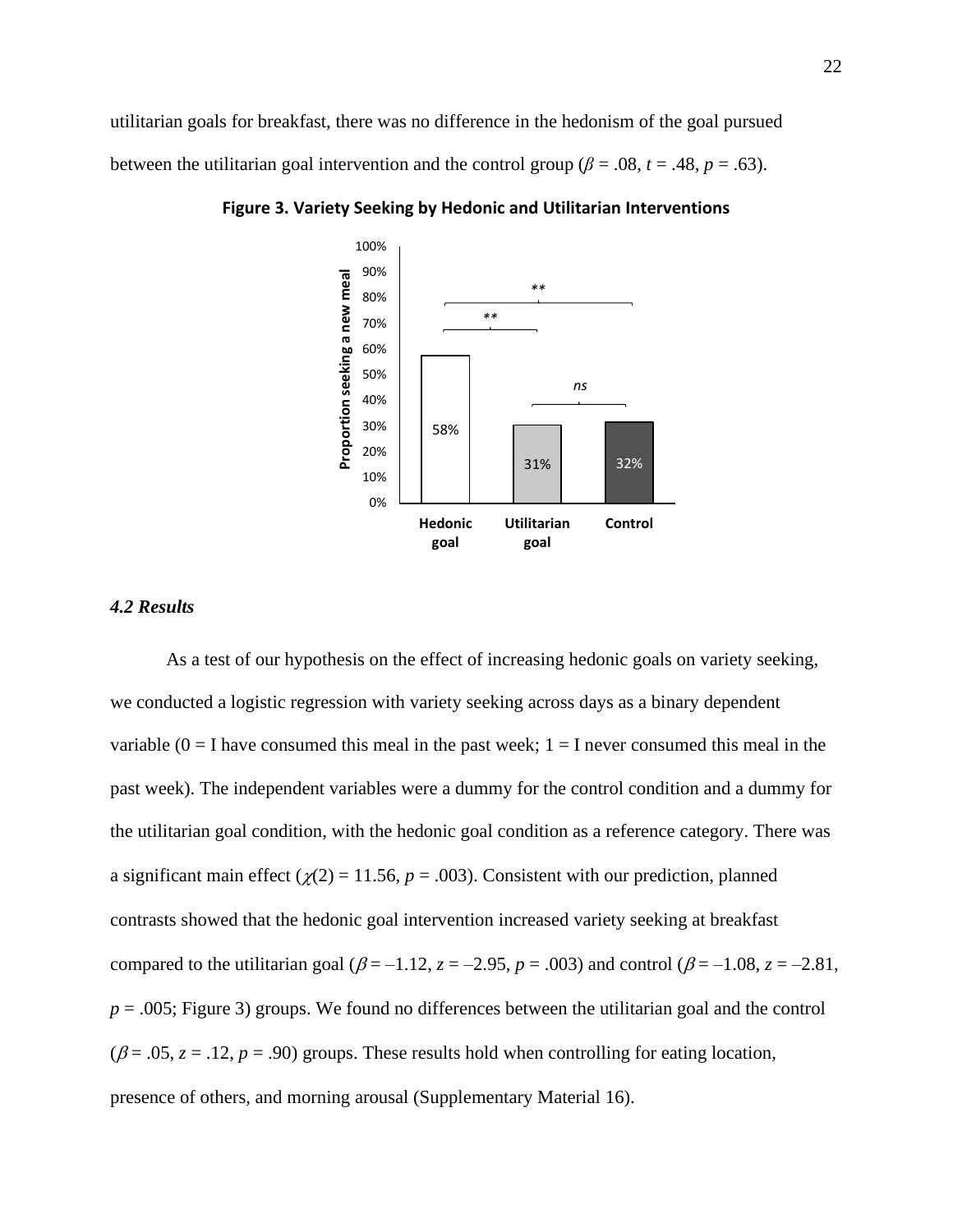#### *4.3 Discussion*

Study 3 found that an experimental manipulation increasing hedonic goal activation for breakfast increased intended variety seeking for that meal. The results also provide novel evidentiary support for the default goal pursued by people at breakfast. The similarly low levels of variety seeking exhibited by control group members (32%) and participants instructed to pursue a utilitarian goal at breakfast (31%) suggest that the default is to pursue a utilitarian rather than a hedonic goal for breakfast. Of course, we cannot rule out that the results are partially driven by a demand effect such that any instructions (e.g., "maximize your enjoyment") may encourage participants to do something different. However, not all instructions influenced intentions to repeat meals: the utilitarian goal scenario ("maximize convenience," Study 3) and priming a goal to spend more time preparing and eating the meal (Supplementary Material 17) did not influence variety seeking compared to control conditions.

#### **5. Discussion**

Across countries with different gastronomic traditions and cultures, we found a circadian rhythm in variety seeking across days: people more often eat the same meal every day at breakfast than at lunch or dinner. Our findings identify a psychological driver of this diurnal variation in variety seeking in meals across days. Different goals pursued at breakfast, lunch, and dinner underlie the different levels of variety sought at breakfast, lunch, and dinner. The relationship between goals and variety seeking across days was found in diary data, event reconstruction methods, and experimental methods. People were more likely to engage in variety seeking when endogenous factors increased their pursuit of hedonic goals, such as when eating meals over the weekend rather than on weekdays (Studies 1–2), or at dinner rather than at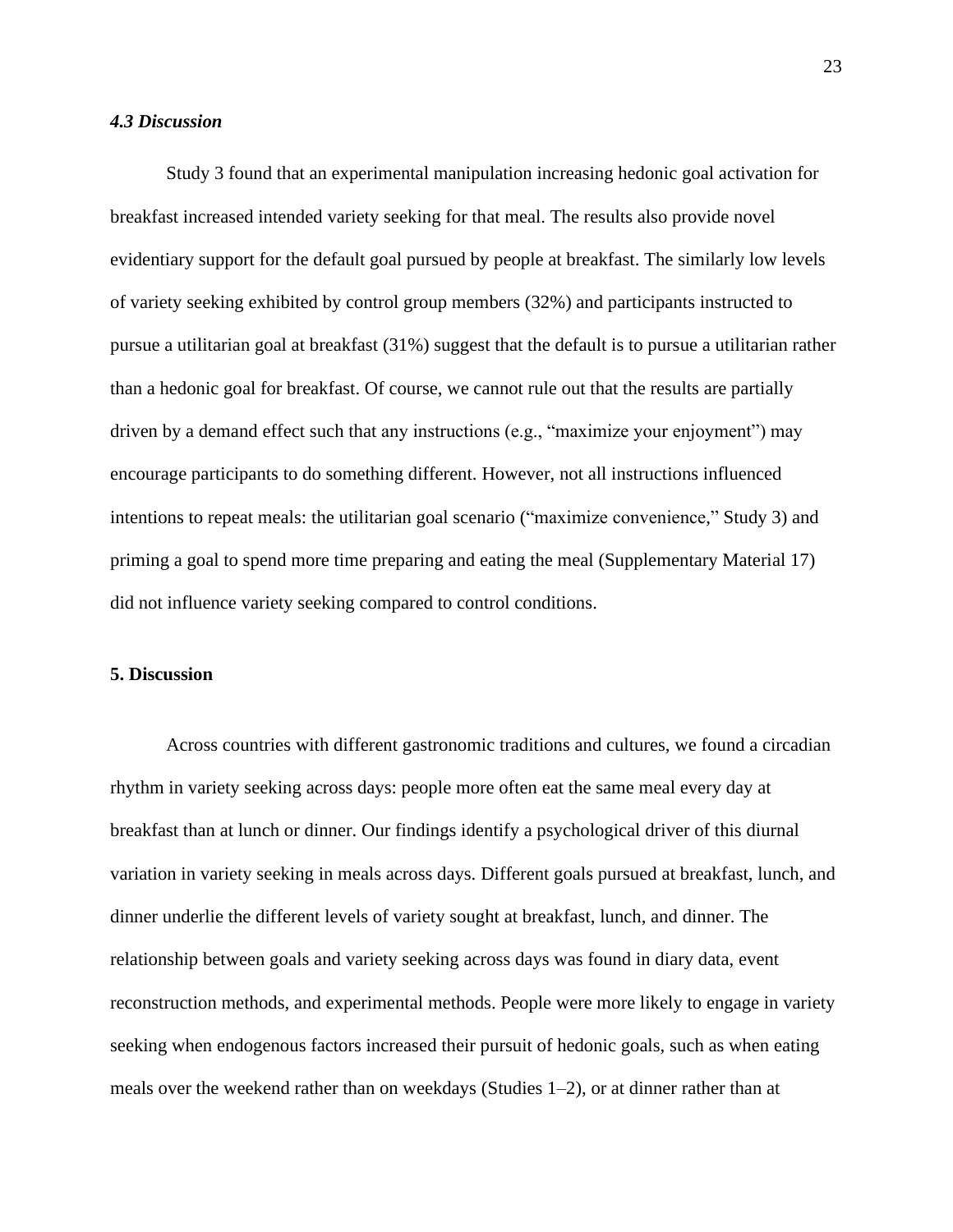breakfast (Studies 1–2). Exogenous increases in the pursuit of hedonic goals affected a similar increase in variety seeking at breakfast in Study 3. Finally, we observed that a similar increase in hedonic goal activation enacts a larger increase in variety seeking across days at breakfast than at lunch than at dinner, suggesting a diminishing marginal effect of hedonic goal activation on variety seeking.

Our results are consistent with Gullo et al. (2019), in which consumers seek less variety in the morning due to a (diurnal) lower need for arousal. Thus, they are consistent with a circadian variation explanation. In a state of lower need for arousal, individuals are less likely to enact hedonic goals. Theoretically, physiological differences should be a distal explanation and hedonic goals a more proximal explanation. Compared to (physiological) arousal. however, hedonic goals are psychological and more malleable. Consumers often consciously choose which goals to pursue.

Our research disentangles the underlying role of time in modulating variety seeking in meals across days. Khare and Inman (2006) suggested that time scarcity plays a causal role in variety seeking across meals. We suggest a revised view, that greater time usage is one of many downstream consequences of increased hedonic goals. In other words, the term "time scarcity" implies a deterministic constraint. People experiencing time scarcity might be viewed as constructing the optimal meal for which they have time (e.g., "I ate a breakfast bar because it required no time to prepare and I could eat it on the train"). Our findings suggest that people have some flexibility in the time they allocate to a meal, depending on the goal associated with its consumption (e.g., Etkin, Evangelidis, & Aaker, 2015). An increase in the pursuit of a hedonic goal for a meal increases how much time is allocated to the meal, which in turn increases variety seeking for that meal (Study 2). We did not find that increasing time devoted to a meal without changing the salient consumption goal increases variety seeking (Supplementary Material 17).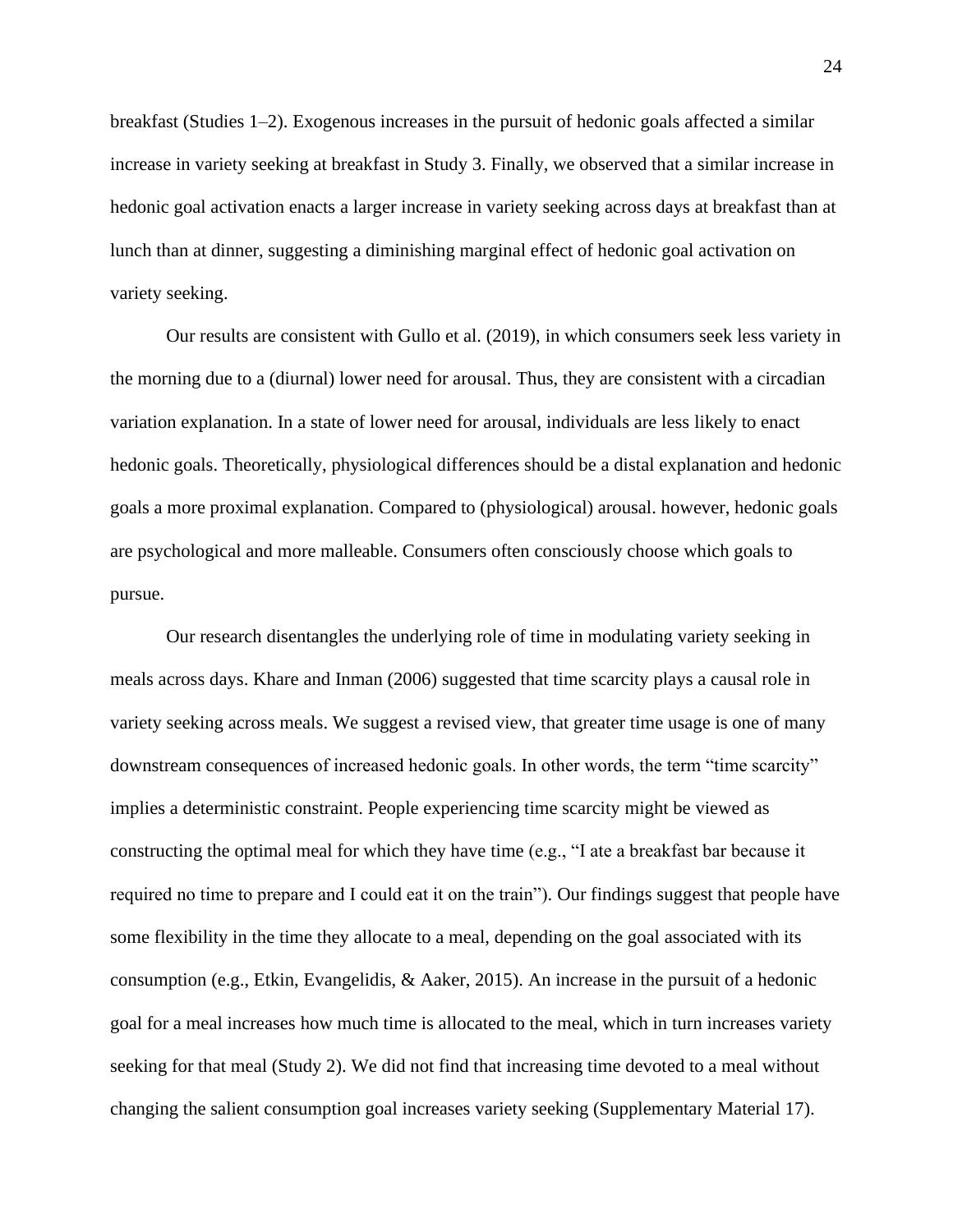Indeed, if people have little motivation to have a pleasurable breakfast and the goal pursued at breakfast is mostly utilitarian, spending additional time to prepare and eat a novel meal may be frustrating and feel counterproductive.

An obvious concern with this interpretation of the relationship between hedonic goals and variety seeking across days is the possibility that the declining influence of hedonic goals is simply due to a ceiling effect. In other words, there is already so much variety seeking at lunch and dinner that additional variation in those meals is impossible. We statistically tested for this alternative account of the relationship at dinner, where participants exhibited the greatest variety seeking, and found it to be implausible. In all studies comparing the influence of hedonic goals on variety seeking (Studies 1A, 1B, and 2), we found that variety seeking at dinner was statistically lower than the scale ceiling (all  $Z_s \geq 3.13$  all  $ps \leq .002$ ). Thus, a ceiling effect is unlikely to explain the diminishing effect of hedonic goals on variety seeking from breakfast to lunch to dinner.

Variety seeking across days is likely to be affected by other factors present in the situation and within the consumer. We could control for two likely sources of influence: whether the meal was eaten in the presence or absence of others and in or outside the home. We included both factors as covariates in our analyses. Neither changed the significance of our central prediction (i.e., a *meal* × *goal* interaction on variety seeking). As eating with friends, or eating out, could potentially increase hedonic goals, we also examined whether the covariates systematically moderated the main prediction. They did not (see Supplementary Material 13). Similarly, while our results are robust to two different cultures (France and the United States), we invite future research to explore breakfast monotony in the context of Asian cultures, where breakfast consumption clearly differs from Western cultures (Howden, et al., 1993).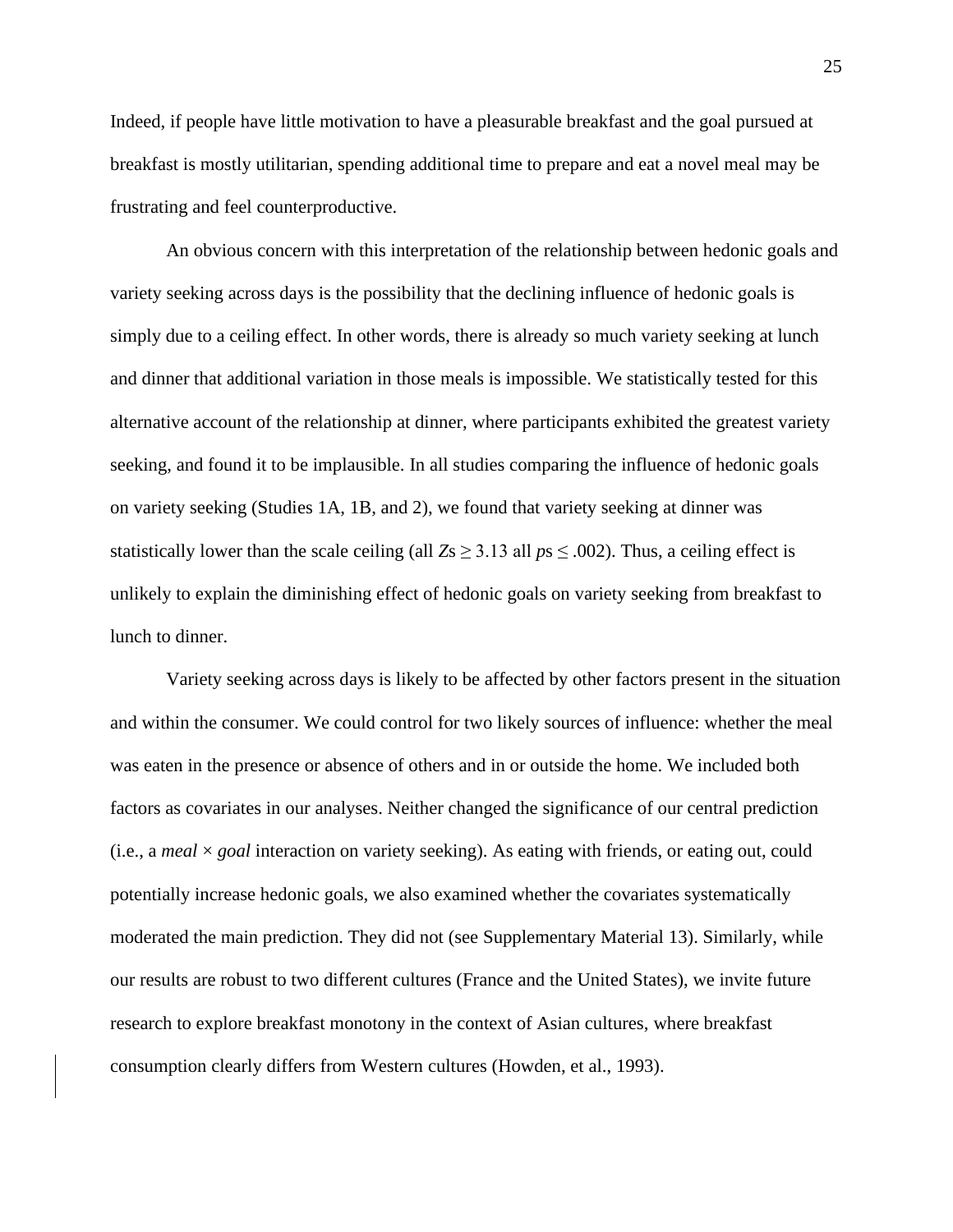Last, an obvious concern associated with hedonic interventions is a potential negative impact on indulgent food choices. We believe that an increase in variety seeking at breakfast that is prompted by hedonic goals is unlikely to have deleterious health effects for most people. First, a growing body of work on food well-being (Block, et al., 2011) shows that while visceral hedonic goals can lead to indulgent choices, epicurean hedonic goals can be an ally of heathy eating (Cornil & Chandon, 2016a, 2016b). Similarly, research has shown that hedonic enhancements (e.g., appetizing product names) can have a positive impact on consumer attitudes (Cadario & Chandon, 2019) and facilitate the choice and consumption of healthy foods (Cadario & Chandon, 2020). Second, the relationship between variety seeking and health outcomes is complicated. On the one hand, repeating the same meals (i.e., reducing variety seeking) leads research participants to eat less food due to sensory-specific satiety (Meiselman, deGraaf, & Lesher, 2000). On the other hand, increasing variety seeking can also make a diet less boring and thus help people with a weight loss goal to sustain healthy dietary choices (Haws, et al., 2017). In a longitudinal study, Haws, et al. (2017) found that eating a greater variety of foods led to weight loss. This relationship appears to be strongest for variety seeking at breakfast and is particularly tied to the variety of vegetables a person consumes. To examine whether we observed a similar pattern in our samples, we reanalyzed data from Study 1A and found that (a) the indirect effect of the hedonic goal proxy on fruit and vegetable consumption through variety seeking was positive and significant, and (b) that this indirect effect was stronger for breakfast than for lunch and for dinner (see Supplementary Material 18 for details). This tentative evidence suggests that increasing variety seeking can lead to positive health consequences and provides avenues for future research.

We believe that the patter of variety seeking across days might occur in other domains such as music (e.g., I am listening to the same songs in the morning and different songs in the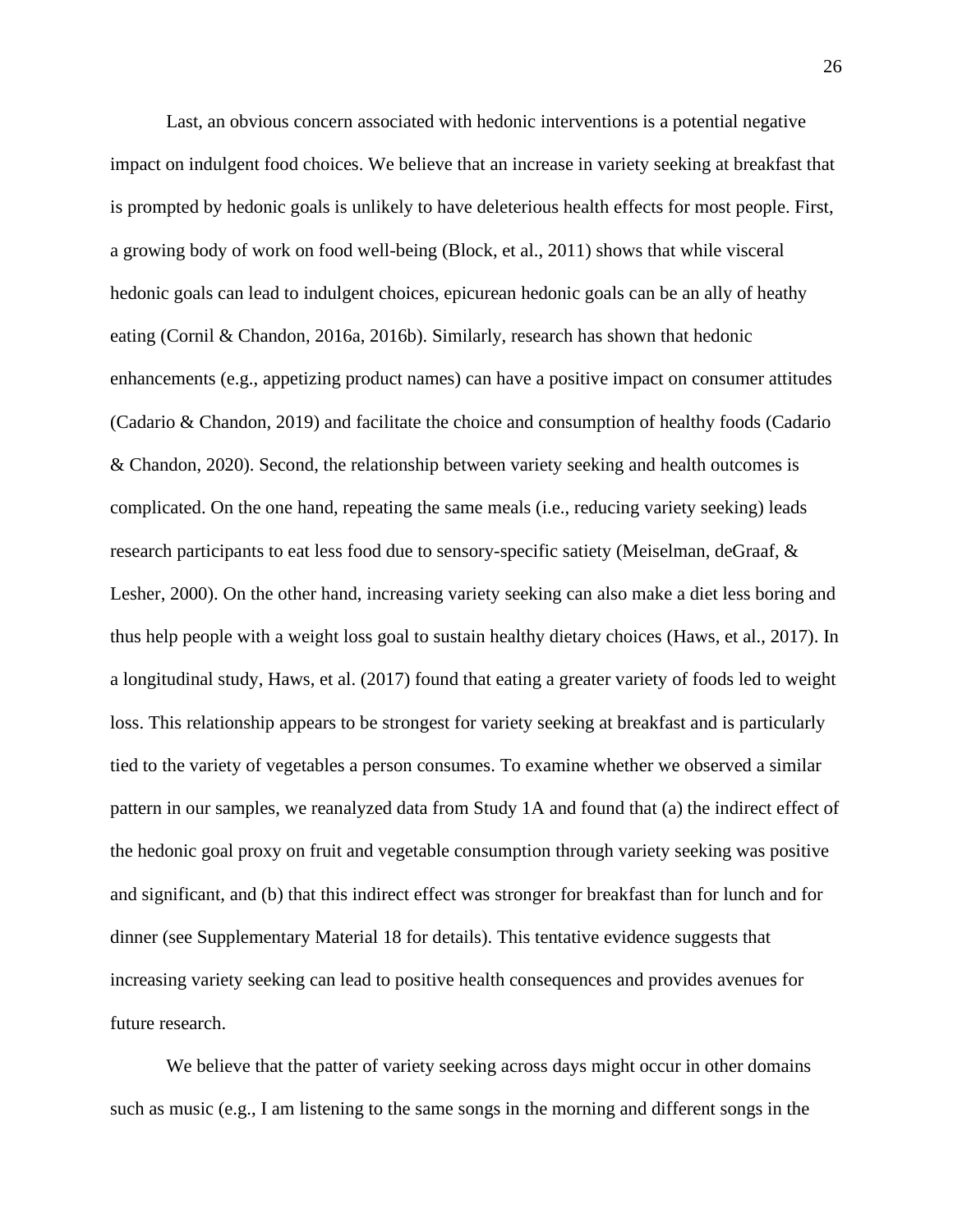evening) or social relationships (e.g., I would rather see a variety of friends in the evening but only family in the morning). We encourage future research to further examine this relationship between goals and variety seeking across domains and between multiple domains.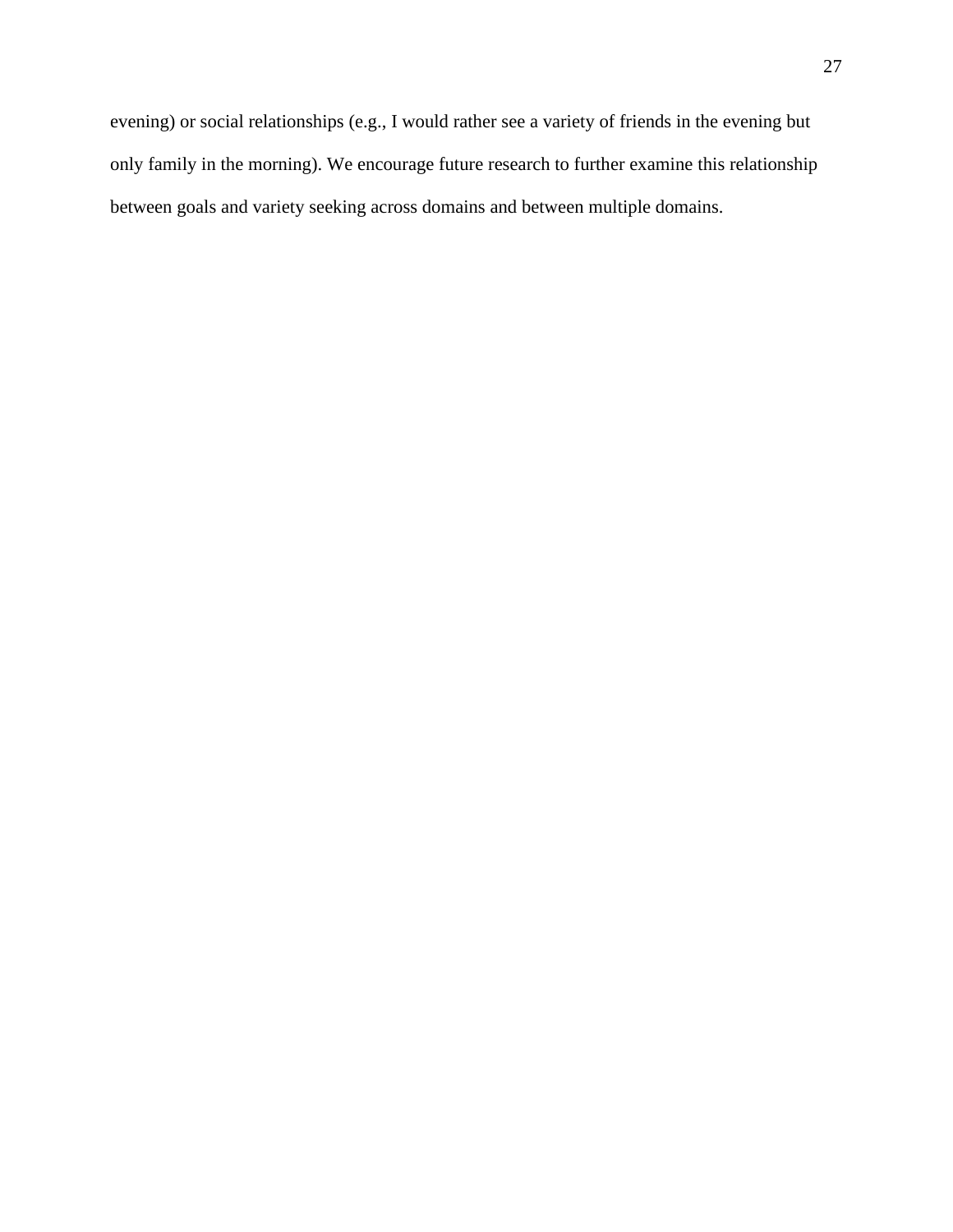#### **References**

- André, Q., Chandon, P., & Haws, K. (2019). Healthy Through Presence or Absence, Nature or Science?: A Framework for Understanding Front-of-Package Food Claims. *Journal of Public Policy & Marketing, 38*, 172-191.
- ANSES. (2014). Etude Individuelle Nationale des Consommations Alimentaires 2 (INCA 2) (2006-2007). In.
- Ariely, D., & Levav, J. (2000). Sequential choice in group settings: Taking the road less traveled and less enjoyed. *Journal of Consumer Research, 27*, 279-290.
- Belei, N., Geyskens, K., Goukens, C., Ramanathan, S., & Lemmink, J. (2012). The Best of Both Worlds? Effects of Attribute-Induced Goal Conflict on Consumption of Healthful Indulgences. *Journal of Marketing Research, 49*, 900-909.
- Bian, L., & Markman, E. M. (2020). Why do we eat cereal but not lamb chops at breakfast? Investigating Americans' beliefs about breakfast foods. *Appetite, 144*, 104458.
- Block, L. G., Grier, S. A., Childers, T. L., Davis, B., Ebert, J. E. J., Kumanyika, S., Laczniak, R. N., Machin, J. E., Motley, C. M., Peracchio, L., Pettigrew, S., Scott, M., & van Ginkel Bieshaar, M. N. G. (2011). From Nutrients to Nurturance: A Conceptual Introduction to Food Well-Being. *Journal of Public Policy & Marketing, 30*, 5.
- Bodenhausen, G. V. (1990). Stereotypes as judgmental heuristics: Evidence of circadian variations in discrimination. *Psychological Science, 1*, 319-322.
- Botti, S., & McGill, A. L. (2010). The Locus of Choice: Personal Causality and Satisfaction with Hedonic and Utilitarian Decisions. *Journal of Consumer Research, 37*, 1065-1078.
- Cadario, R., & Chandon, P. (2019). Viewpoint: Effectiveness or consumer acceptance? Tradeoffs in selecting healthy eating nudges. *Food Policy, 85*, 1-6.
- Cadario, R., & Chandon, P. (2020). Which Healthy Eating Nudges Work Best? A Meta-Analysis of Field Experiments. *Marketing Science, 39*, 465-486.
- Cornil, Y., & Chandon, P. (2016a). Pleasure as a Substitute for Size: How Multisensory Imagery Can Make People Happier with Smaller Food Portions. *Journal of Marketing Research, 53*, 847-864.
- Cornil, Y., & Chandon, P. (2016b). Pleasure as an ally of healthy eating? Contrasting visceral and Epicurean eating pleasure and their association with portion size preferences and wellbeing. *Appetite, 104*, 52-59.
- Cornil, Y., & Chandon, P. (2018). More Value from Less Food? Aligning Business, Health, and Pleasure in the Restaurant Industry with Sensory Menu Labeling. *Working Paper, October 2018.*
- Dhar, R., & Wertenbroch, K. (2000). Consumer Choice between Hedonic and Utilitarian Goods. *Journal of Marketing Research, 37*, 60-71.
- Dubuisson, C., Lioret, S., Touvier, M., Dufour, A., Calamassi-Tran, G., Volatier, J.-L., & Lafay, L. (2010). Trends in food and nutritional intakes of French adults from 1999 to 2007: results from the INCA surveys. *British Journal of Nutrition, 103*, 1035-1048.
- Etkin, J., Evangelidis, I., & Aaker, J. (2015). Pressed for Time? Goal Conflict Shapes how Time is Perceived, Spent, and Valued. *Journal of Marketing Research, 52*, 394-406.
- Galak, J., & Redden, J. P. (2018). The Properties and Antecedents of Hedonic Decline. *Annual Review of Psychology, 69*, 1-25.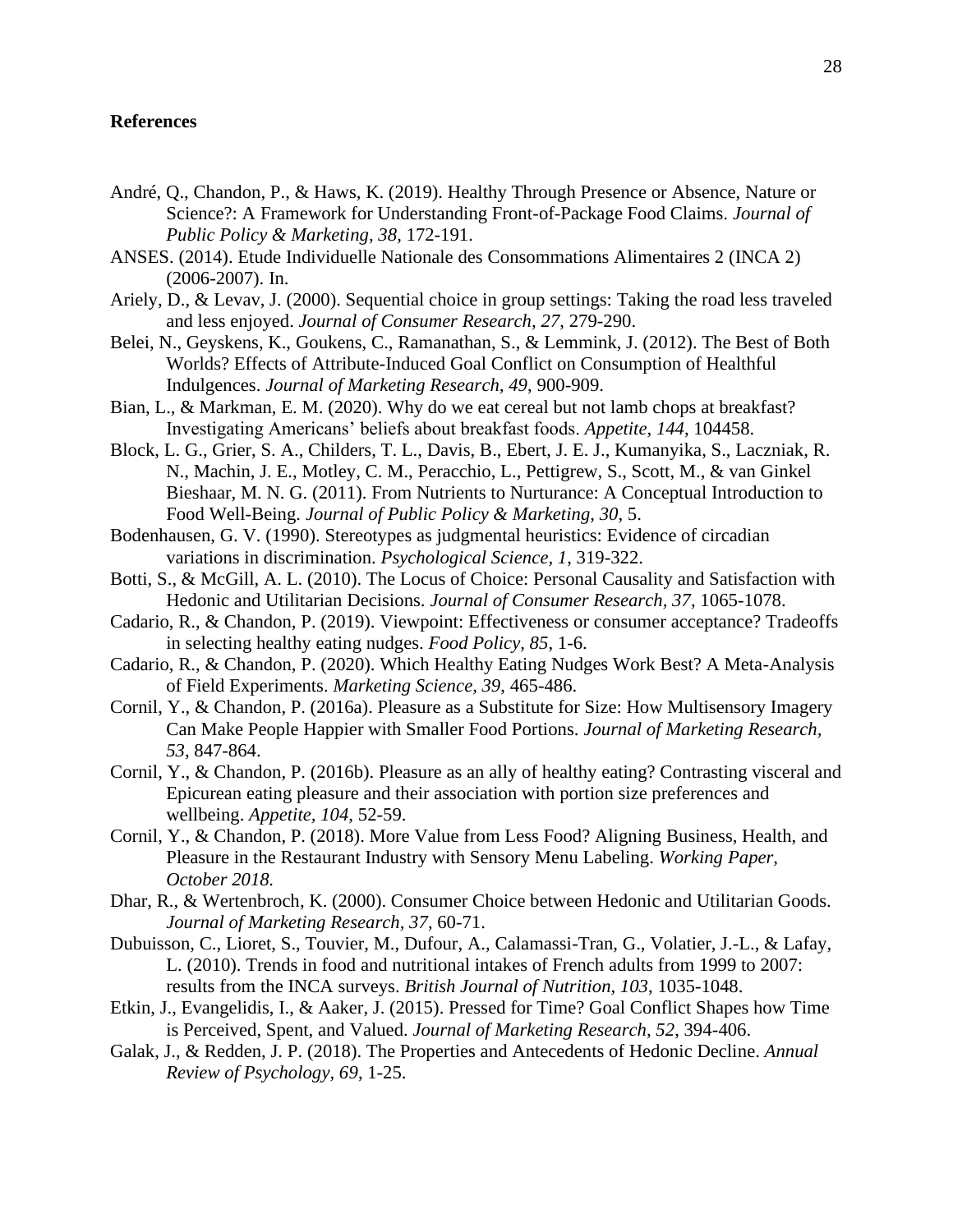- Galak, J., Redden, J. P., & Kruger, J. (2009). Variety Amnesia: Recalling Past Variety Can Accelerate Recovery from Satiation. *Journal of Consumer Research, 36*, 575-584.
- Garbinsky, E. N., Morewedge, C. K., & Shiv, B. (2014). Interference of the End: Why Recency Bias in Memory Determines When a Food Is Consumed Again. *Psychological Science, 25*, 1466-1474.
- Gildersleeve, J. C. (2012). Carb loading strategy is spot on. *Nature Chemical Biology, 8*, 741- 742.
- Grube, A., Schroer, J., Hentzschel, C., & Hertel, G. (2008). The event reconstruction method: An efficient measure of experience-based job satisfaction. *Journal of Occupational and Organizational Psychology, 81*, 669-689.
- Gullo, K., Berger, J., Etkin, J., Bollinger, B., & Morales, A. C. (2019). Does Time of Day Affect Variety-Seeking? *Journal of Consumer Research, 46*, 20-35.
- Haws, K. L., Liu, P. J., Redden, J. P., & Silver, H. J. (2017). Exploring the Relationship between Varieties of Variety and Weight Loss: When more Variety can Help People Lose Weight. *Journal of Marketing Research, 54*, 619-635.
- Higgs, S. (2015). Social norms and their influence on eating behaviours. *Appetite, 86*, 38-44.
- Hirschman, E. C., & Holbrook, M. E. (1982). Hedonic Consumption: Emerging Concepts, Methods and Propositions. *Journal of Marketing, 46*, 92-101.
- Hoch, S. J., Bradlow, E. T., & Wansink, B. (1999). The Variety of an Assortment. *Marketing Science, 18*, 527-546.
- Howden, J., Chong, Y., Leung, S., Rabuco, L., Sakamoto, M., Tchai, B., Tontisirin, K., Wahlqvist, M., Winarno, F., & Yap, M. (1993). Breakfast practices in the Asian region. *Asia Pacific Journal of Clinical Nutrition, 2*, 77-84.
- Jurafsky, D., Chahuneau, V., Routledge, B., & Smith, N. (2016). Linguistic Markers of Status in Food Culture: Bourdieu's Distinction in a Menu Corpus. *Journal of Cultural Analytics*, 1- 24.
- Kahneman, D., Krueger, A. B., Schkade, D. A., Schwarz, N., & Stone, A. A. (2004). A Survey Method for Characterizing Daily Life Experience: The Day Reconstruction Method. *Science, 306*, 1776-1780.
- Khare, A., & Inman, J. J. (2006). Habitual Behavior in American Eating Patterns: The Role of Meal Occasions. *Journal of Consumer Research, 32*, 567-575.
- Khare, A., & Inman, J. J. (2009). Daily, Week-Part, and Holiday Patterns in Consumers' Caloric Intake. *Journal of Public Policy & Marketing, 28*, 234-252.
- Kouchaki, M., & Smith, I. H. (2014). The morning morality effect: The influence of time of day on unethical behavior. *Psychological Science, 25*, 95-102.
- Loebnitz, N., & Grunert, K. G. (2018). Impact of self-health awareness and perceived product benefits on purchase intentions for hedonic and utilitarian foods with nutrition claims. *Food Quality and Preference, 64*, 221-231.
- Meiselman, H. L., deGraaf, C., & Lesher, L. L. (2000). The effects of variety and monotony on food acceptance and intake at a midday meal. *Physiology & Behavior, 70*, 119-125.
- Mitchell, D. J., Kahn, B. E., & Knasko, S. C. (1995). There's something in the air: Effects of congruent or incongruent ambient odor on consumer decision making. *Journal of Consumer Research, 22*, 229-238.
- Orehek, E., & Vazeou-Nieuwenhuis, A. (2013). Sequential and concurrent strategies of multiple goal pursuit. *Review of General Psychology, 17*, 339-349.
- Panda, S. (2016). Circadian physiology of metabolism. *Science, 354*, 1008-1015.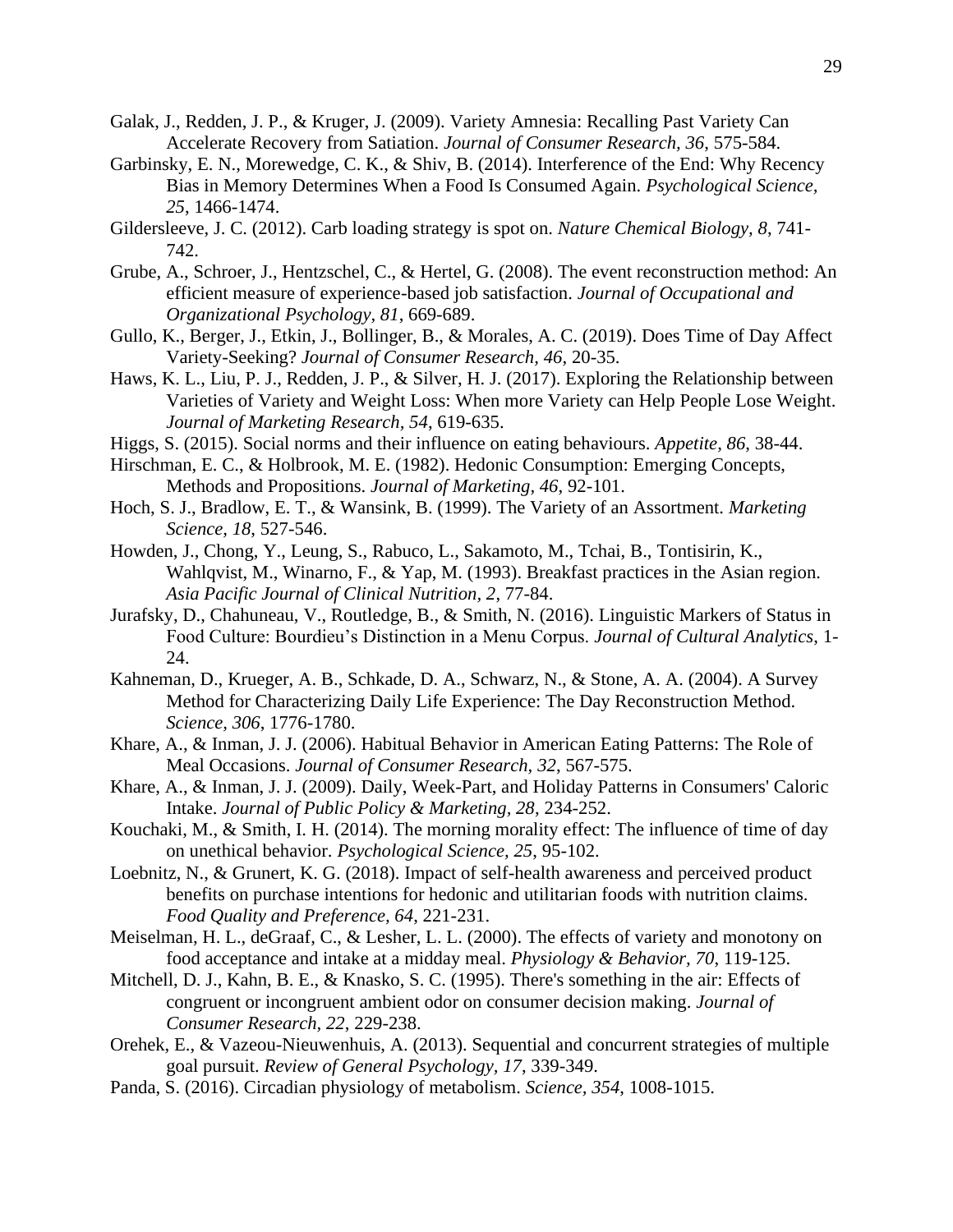- Ratner, R. K., & Kahn, B. E. (2002). The impact of private versus public consumption on varietyseeking behavior. *Journal of Consumer Research, 29*, 246-257.
- Redden, Joseph P. (2008). Reducing Satiation: The Role of Categorization Level. *Journal of Consumer Research, 34*, 624-634.
- Rolls, B. J., Rolls, E. T., Rowe, E. A., & Sweeney, K. (1981). Sensory specific satiety in man. *Physiology & Behavior, 27*, 137-142.
- Rozin, P. (2005). The Meaning of Food in Our Lives: A Cross-Cultural Perspective on Eating and Well-Being. *Journal of Nutrition Education and Behavior, 37*, S107-S112.
- Rozin, P., Remick, A. K., & Fischler, C. (2011). Broad Themes of Difference between French and Americans in Attitudes to Food and Other Life Domains: Personal Versus Communal Values, Quantity Versus Quality, and Comforts Versus Joys. *Frontiers in Psychology, 2*, 177-177.
- Schwarz, N., Kahneman, D., & Xu, J. (2009). Global and episodic reports of hedonic experience. In R. Belli, F. Stafford & D. Alwin (Eds.), *Using calendar and diary methods in life events research* (pp. 157-174). Thousand Oaks, CA: Sage.
- Smith, C. S., Reilly, C., & Midkiff, K. (1989). Evaluation of three circadian rhythm questionnaires with suggestions for an improved measure of morningness. *Journal of Applied Psychology, 74*, 728-738.
- Spence, C. (2017). Breakfast: The most important meal of the day? *International journal of gastronomy and food science, 8*, 1-6.
- Spencer, S. J., Zanna, M. P., & Fong, G. T. (2005). Establishing a causal chain: Why experiments are often more effective than mediational analyses in examining psychological processes. *Journal of Personality and Social Psychology, 89*, 845-851.
- Stroebe, W., Mensink, W., Aarts, H., Schut, H., & Kruglanski, A. W. (2008). Why dieters fail: Testing the goal conflict model of eating. *Journal of Experimental Social Psychology, 44*, 26-36.
- Van Herpen, E., & Pieters, R. (2002). The variety of an assortment: An extension to the attributebased approach. *Marketing Science, 21*, 331-341.
- Whitley, S. C., Trudel, R., & Kurt, D. (2018). The Influence of Purchase Motivation on Perceived Preference Uniqueness and Assortment Size Choice. *Journal of Consumer Research, 45*, 710-724.
- Yzerbyt, V. Y., Muller, D., & Judd, C. M. (2004). Adjusting researchers' approach to adjustment: On the use of covariates when testing interactions. *Journal of Experimental Social Psychology, 40*, 424-431.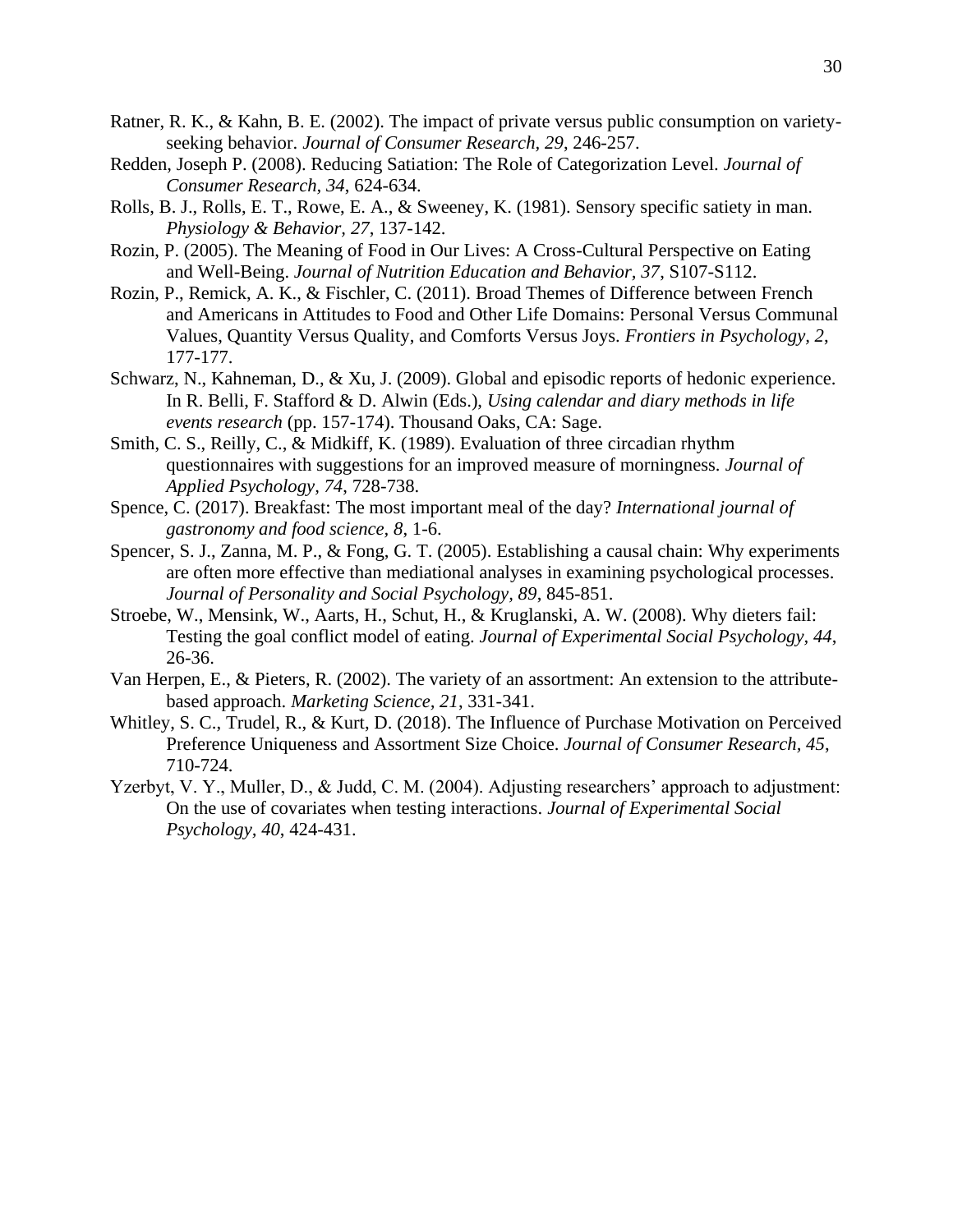#### **Supplementary Materials to**

## **Why do People Eat the Same Breakfast Every Day? Goals and Circadian Rhythms of Variety Seeking in Meals**

- Supplementary Material 1. Pilot Study A in the Online Retailing Industry
- Supplementary Material 2. Pilot Study A: Descriptive Statistics
- Supplementary Material 3. Pilot Study B in the Restaurant Industry
- Supplementary Material 4. Pilot Study B: Descriptive Statistics
- Supplementary Material 5. Study 1A: Exclusions and Alternative Specifications
- Supplementary Material 6. Food Categories in Study 1A
- Supplementary Material 7. Studies 1A & 1B: Disaggregated Measure of Variety
- Supplementary Material 8. Studies 1A & 1B: Aggregated Measure of Variety
- Supplementary Material 9. Detailed results from Study 1A (USA)
- Supplementary Material 10. Covariates in Study 1B (France)
- Supplementary Material 11. Detailed Results from Study 1B (France)
- Supplementary Material 12. Mediating Role of Time Spent Eating in Study 1B
- Supplementary Material 13. Summary of the Moderating Role of Situational Covariates
- Supplementary Material 14. Detailed Results from Study 2
- Supplementary Material 15. Manipulation Checks in Study 3
- Supplementary Material 16. Robustness checks in Study 3
- Supplementary Material 17. Comparing Hedonic and Temporal Interventions
- Supplementary Material 18. Downstream Consequences of Increase in Variety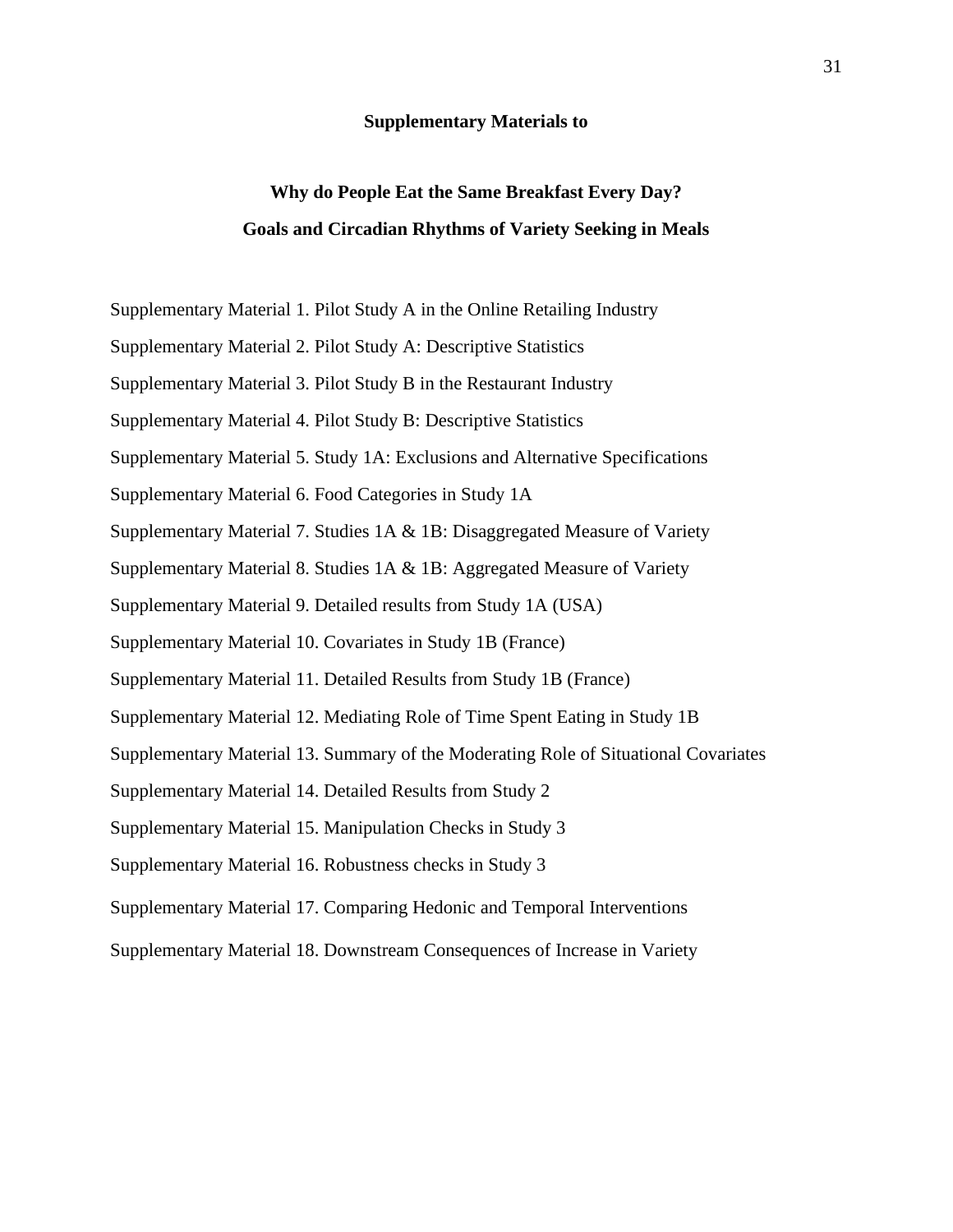#### **Supplementary Material 1. Pilot Study A in the Online Retailing Industry**

In this pilot Study, we scraped data from Amazon.com using webscraper.io. While Amazon has a breakfast category, there is no lunch or dinner category. Therefore, we performed three searches for "breakfast", "lunch" and "dinner" within the "grocery and gourmet food" category. For each search, we gathered all products from pages 1 to 45, yielding a total sample of 3,095 products. Some products appeared several times within the same meal, we removed these duplicate observations and the final sample consisted of 2,982 observations.

To verify that we identified relevant products, we also scraped products on the "breakfast foods" category from pages 1 to 45. The result of an alternative comparison including this sample for the breakfast category (i.e., breakfast category, lunch search, dinner search) led to similar results, presented in Table W1B.



**Figure W1A. Sample product on Amazon.com**

*Methods*. As shown in Figure W1A, we recorded the products name descriptions (e.g.,

"Pure Protein Bars, High Protein, Nutritious Snacks to Support Energy, Low Sugar, Gluten Free, Maple Caramel, 1.76oz, 6 Pack"), price (e.g., "\$10.69"), number of ratings (e.g., "681 ratings"), and average ratings (e.g., "4.3 out of 5").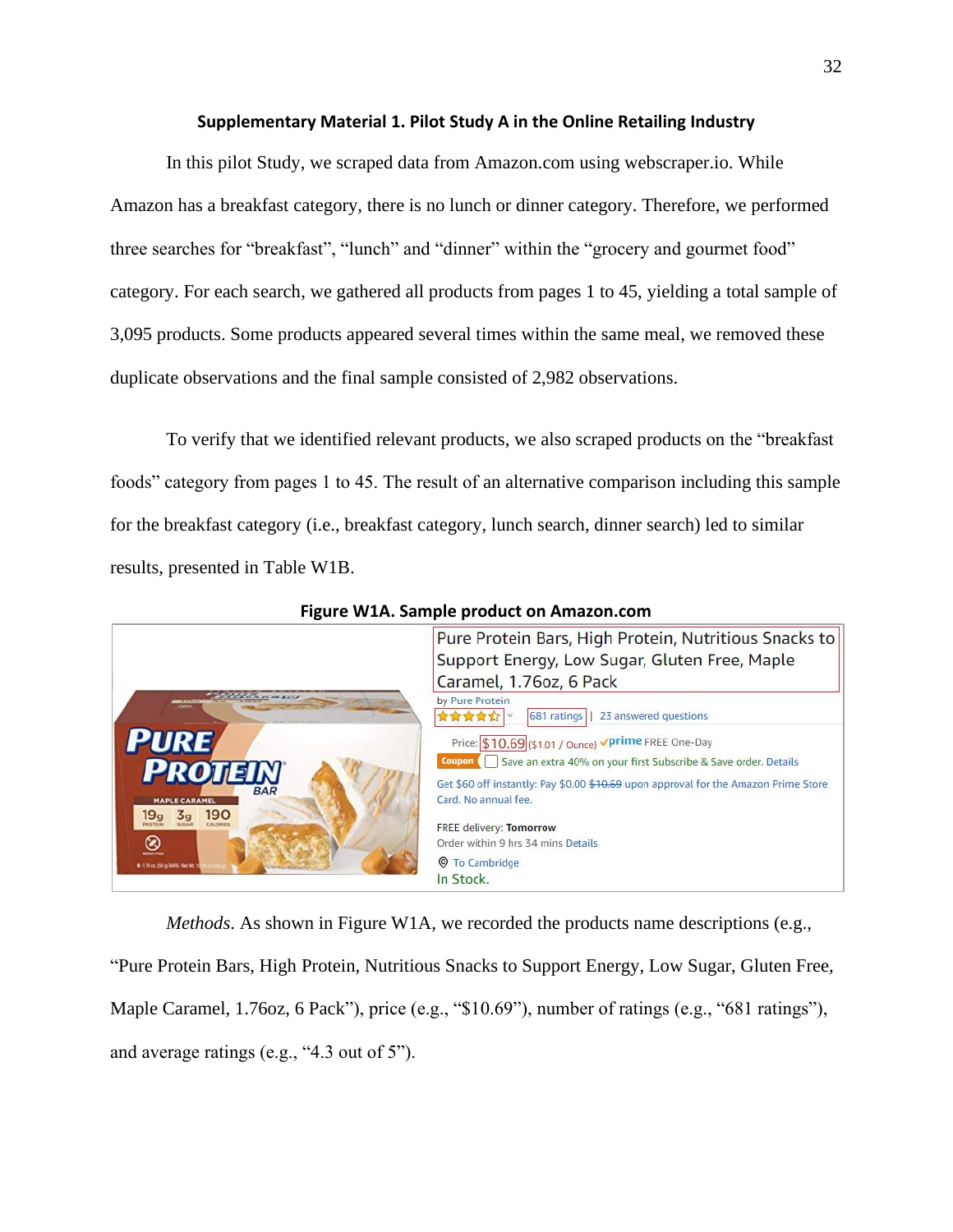We first computed the total number of words in product names. To compute the number of hedonic words, we used word lexicons from Jurafsky, Chahuneau, Routledge, and Smith (2016), which including 13 positive food sentiment (e.g. delicious, savory, tasty, etc.) and 164 sensory adjectives (e.g. fresh, crispy, zesty). Out of the 164 sensory adjectives, Cornil and Chandon (2018) selected a list of 77 "epicurean" sensory adjectives related to pleasurable or hedonic goals. We included these two categories (i.e., positive and epicurean) into a 90 word hedonic lexicon.

Next, we developed a lexicon of 58 utilitarian words related to convenience, food as fuel and food as health, party adapted from André, Chandon, and Haws (2019). The word lexicons are listed in Table W1A. Our dependent variable was the difference between the number of hedonic words and the number of utilitarian words per product name description.

| Variable           | <b>Word lexicon</b>                                                                                                                                                                                          |
|--------------------|--------------------------------------------------------------------------------------------------------------------------------------------------------------------------------------------------------------|
| <b>Hedonic</b>     | <i>Positive food sentiment: appetizing, delectable, delicious, flavorful, gourmet, luscious,</i>                                                                                                             |
|                    | mouthwatering, savory, scrumptious, tastiest, tasty, toothsome, yummy.                                                                                                                                       |
|                    | Hedonic sensory descriptors: Airy, aromatic, bittersweet, bloomy, bold, braised, bright, briny, brisk,                                                                                                       |
|                    | chargrilled, citrusy, coarse, colorful, complex, crumbly, dark, delicate, dense, earthy, explosive,                                                                                                          |
|                    | fiery, finely, flaky, flame-broiled, flowery, fluffy, fragrant, fresh, freshest, freshly, frothy, golden,                                                                                                    |
|                    | herbal, lemony, lighter, luscious, lush, luxurious, malty, meltingly, moist, nutty, perfumed, piquant,<br>plump, puffy, rich, richer, richest, richly, ripe, roasted, robust, saucy, sautéed, seared, sharp, |
|                    | sharply, silken, silky, simmered, smoky, smooth, smoother, spicy, spongy, strong, succulent, sultry,                                                                                                         |
|                    | supple, tender, tenderly, toasty, velvety, vibrant, vinegary, zesty.                                                                                                                                         |
| <b>Utilitarian</b> | Convenience: busy, convenience, convenient, easy, effective, efficiency, efficient, fast, functional,<br>handy, instant, on-the-go, practical, quick, ready, rush, useful.                                   |
|                    | Food as fuel: antioxidant, calcium, energetic, energized, energy, fiber, filling, fuel, minerals,<br>nutrient, nutritious, omega, probiotics, protein, vitamins, workout.                                    |
|                    | Food as health (no, low, without): additives, artificial, calories, carb, carbohydrates, chemicals,                                                                                                          |
|                    | cholesterol, dairy, diet, fat, fructose, gluten, gmo, healthy, hormones, lactose, nutrition, organic,                                                                                                        |
|                    | pesticide, preservatives, salt, sugar, sweeteners, unsweetened, vegan.                                                                                                                                       |
|                    | Note: Hedonic words list taken from Jurafsky et al. (2016) and Cornil and Chandon (2018). Utilitarian lexicon                                                                                                |

**Table W1A. Utilitarian and hedonic word lexicons**

Note: Hedonic words list taken from Jurafsky et al. (2016) and Cornil and Chandon (2018). Utilitarian lexicon developed by the authors, partly adapted from André, et al. (2019).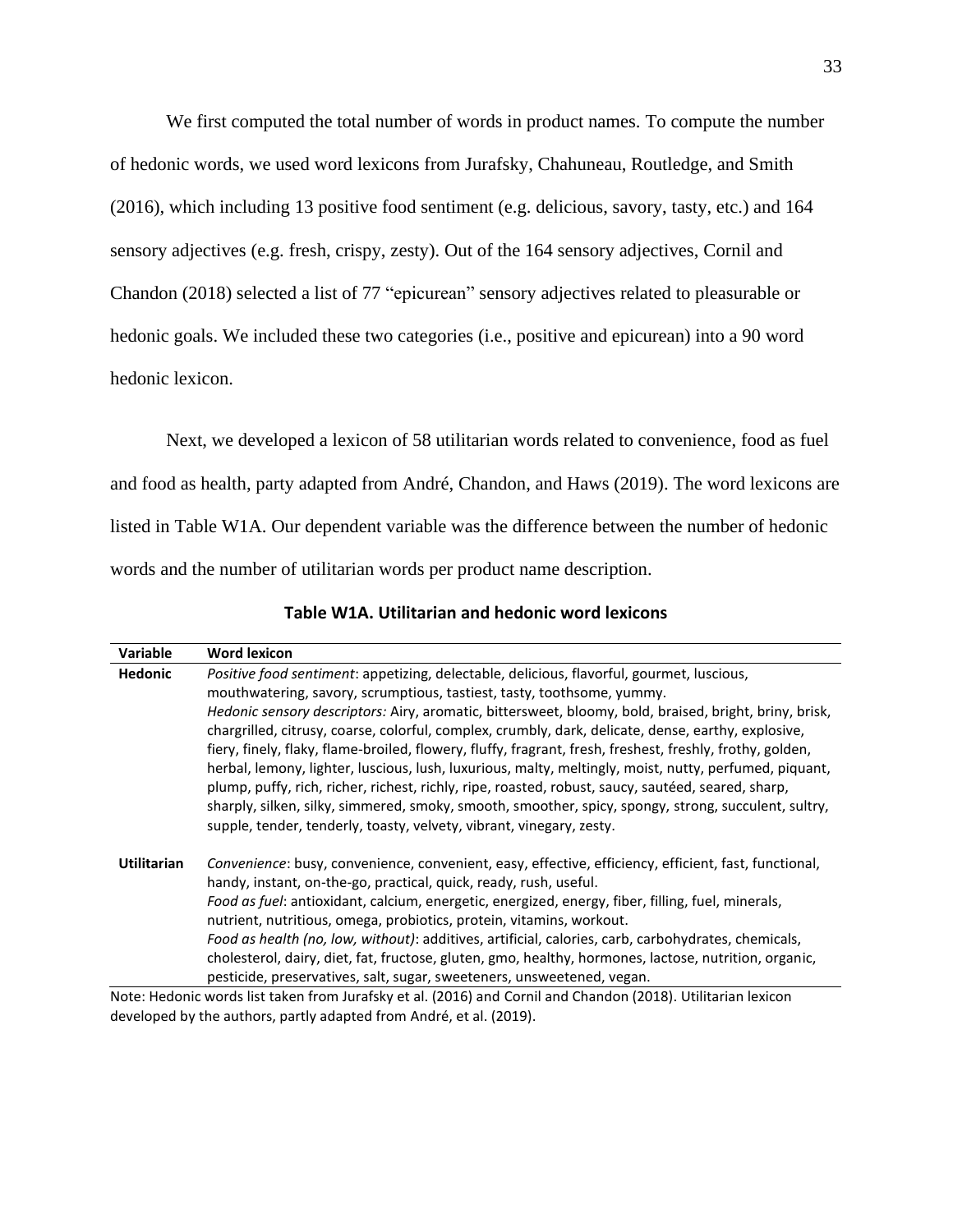

#### **Figure W1B. Relative use of hedonic and utilitarian words by meal**

*Results*. The results are detailed in Figure W1B and Table W1B. We estimated a linear regression with difference of hedonic and utilitarian words as the dependent variable, lunch and dinner dummies, controlling for the number of words, price, the number of ratings and the average ratings. As expected, the relative use of hedonic vs. utilitarian words was lower for breakfast ( $M = -1.12$ ,  $SE = .04$ ) than for lunch ( $M = -.65$ ,  $SE = .04$ ,  $\Delta = .47$ ,  $t = 8.46$ ,  $p < .001$ ) and dinner ( $M = -0.33$ ,  $SE = 0.04$ ,  $\Delta = 0.79$ ,  $t = 13.96$ ,  $p < 0.001$ ). The difference between lunch and dinner was also significant (*Δ* = .32, *t* = 5.88, *p* < .001). The results hold when excluding covariates, removing the products that appear in several categories, and with the alternative sample (with products from the breakfast category instead of the "breakfast" search). Last, we examine whether this result is due to a decrease in hedonic descriptions, an increase in utilitarian descriptions, or both. We find evidence for similar variations in the number of utilitarian words from breakfast to lunch to dinner. However, there were no significant variations in the number of hedonic words between the three meals.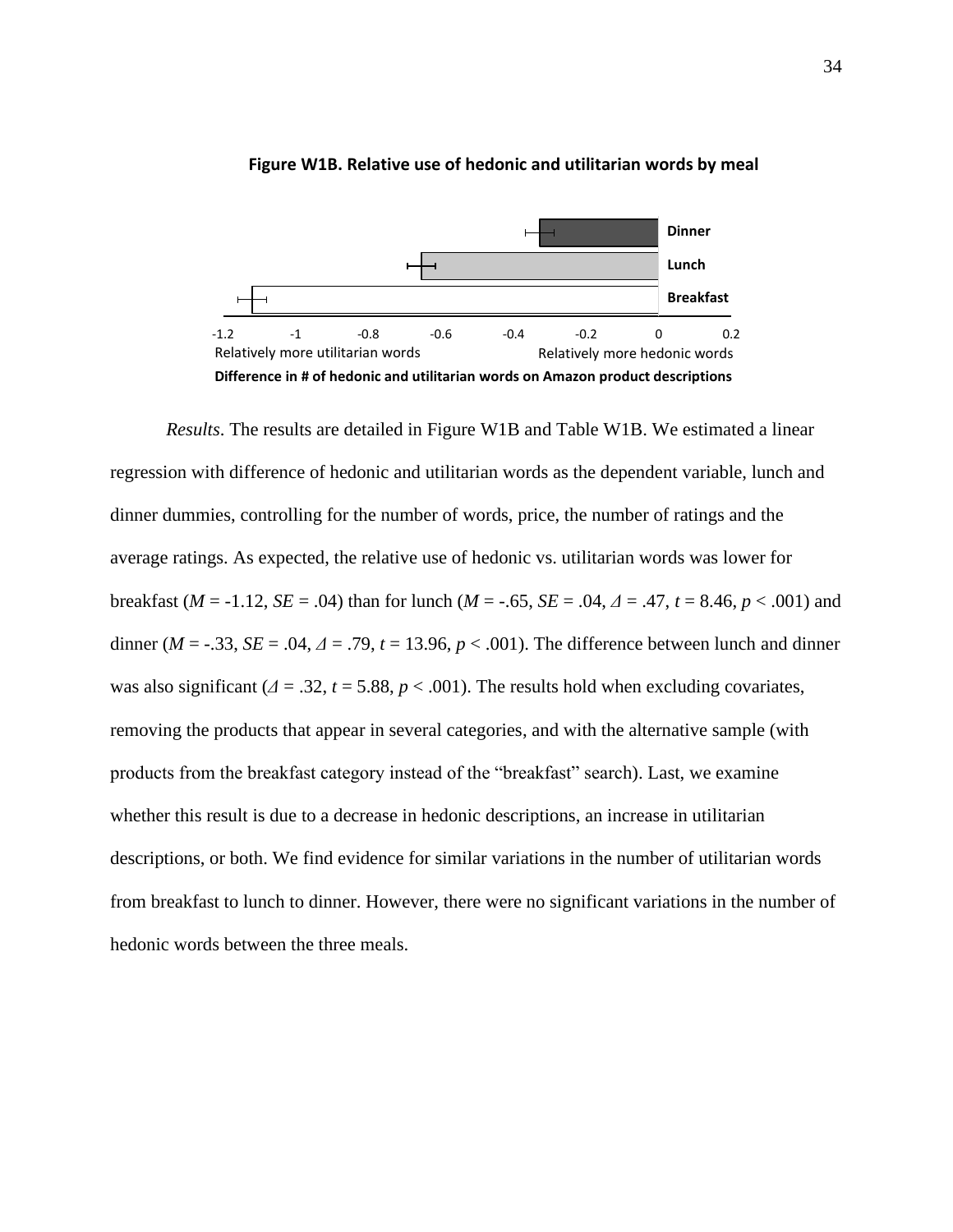|                       | DV:<br>difference<br>= hedonic -<br>utilitarian | DV:<br>difference<br>$=$ hedonic -<br>utilitarian | DV:<br>utilitarian | DV:<br>hedonic | DV:<br>difference<br>Without<br>between-<br>meal<br>duplicates | DV:<br>difference<br><b>Alternative</b><br>sample |
|-----------------------|-------------------------------------------------|---------------------------------------------------|--------------------|----------------|----------------------------------------------------------------|---------------------------------------------------|
| Meal                  |                                                 |                                                   |                    |                |                                                                |                                                   |
| Lunch (vs. breakfast) | $.58***$                                        | $.47***$                                          | $-45***$           | .02            | $.46***$                                                       | $.71***$                                          |
| Diner (vs. breakfast) | $1.02***$                                       | $.79***$                                          | $-0.80***$         | $-.01$         | $.80***$                                                       | $.93***$                                          |
| Price                 |                                                 | .00                                               | .00                | .00            | .00                                                            | .01                                               |
| Words                 |                                                 | $-08***$                                          | $.10***$           | $.02***$       | $-.08***$                                                      | $-.11***$                                         |
| Number of ratings     |                                                 | $-0.00***$                                        | $.00***$           | .00            | $-.00***$                                                      | $.00***$                                          |
| Average rating        |                                                 | $-.01$                                            | .01                | .00            | .00                                                            | .06                                               |
| Intercept             | $-1.20***$                                      | $-1.12***$                                        | $1.30***$          | $.18***$       | $-1.12***$                                                     | $-1.31***$                                        |
| Observations          | 2,982                                           | 2,312                                             | 2,312              | 2,312          | 2,052                                                          | 2,291                                             |
| <b>Adjusted R2</b>    | .11                                             | .28                                               | .39                | .08            | .28                                                            | .40                                               |

## **Table W1B. Results from the regression analyses**

Note: Covariates are mean centered. Difference between lunch and dinner in models 1 to 6 are M1: β =.43, t=8.51, p<.001 ; M2: β =.32, t=5.88, p<.001 ; M3: β =-.34, t=6.85, p<.001 ; M4: β =-.02, t=.98, p=.32 ; M5: β =.34, t=5.76,  $p<.001$ ; M6: β =.22, t=3.79, p<.001.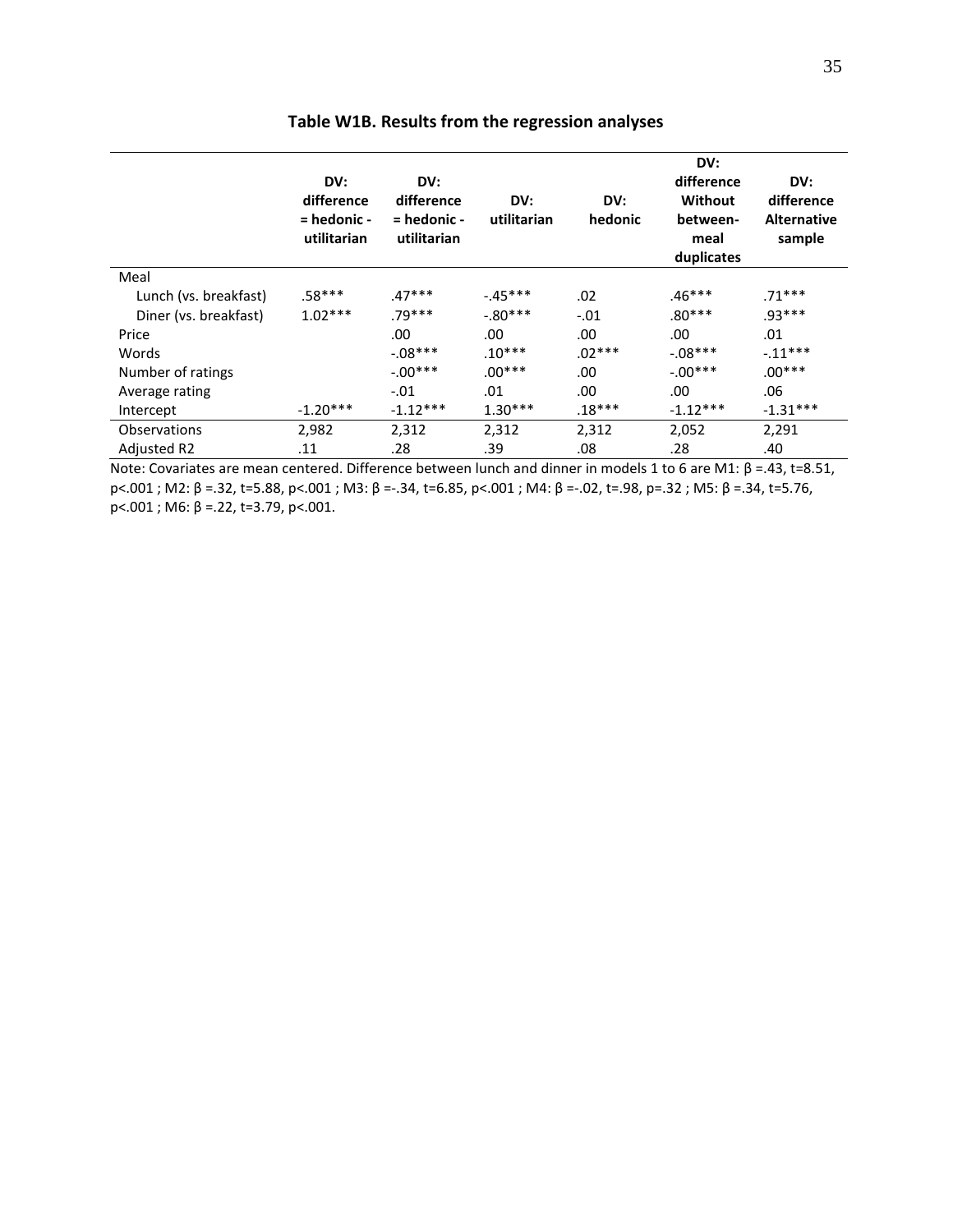| Variable name     | <b>Variable description</b> | <b>Observations</b> | Mean   | Std. Dev. | Min | Max    |
|-------------------|-----------------------------|---------------------|--------|-----------|-----|--------|
| Words             | Number of words             | 2.982               | 13.62  | 6.45      | 2   | 38     |
| Hedonic           | Number of hedonic words     | 2,982               | .19    | .44       | 0   | 3      |
| Utilitarian       | Number of utilitarian words | 2,982               | .84    | 1.20      | 0   | 10     |
| <b>Difference</b> | Hedonic - Utilitarian       | 2,982               | $-65$  | 1.22      | -9  | 3      |
| Price             | Price in dollars            | 2,535               | 15.66  | 19.71     | .11 | 229.95 |
| Number of ratings | Number of ratings           | 2.711               | 271.11 | 889.65    | 1   | 20811  |
| Average rating    | Average rating from 1 to 5  | 2,711               | 4.10   | .62       |     |        |

## **Supplementary Material 2. Pilot Study A: descriptive statistics**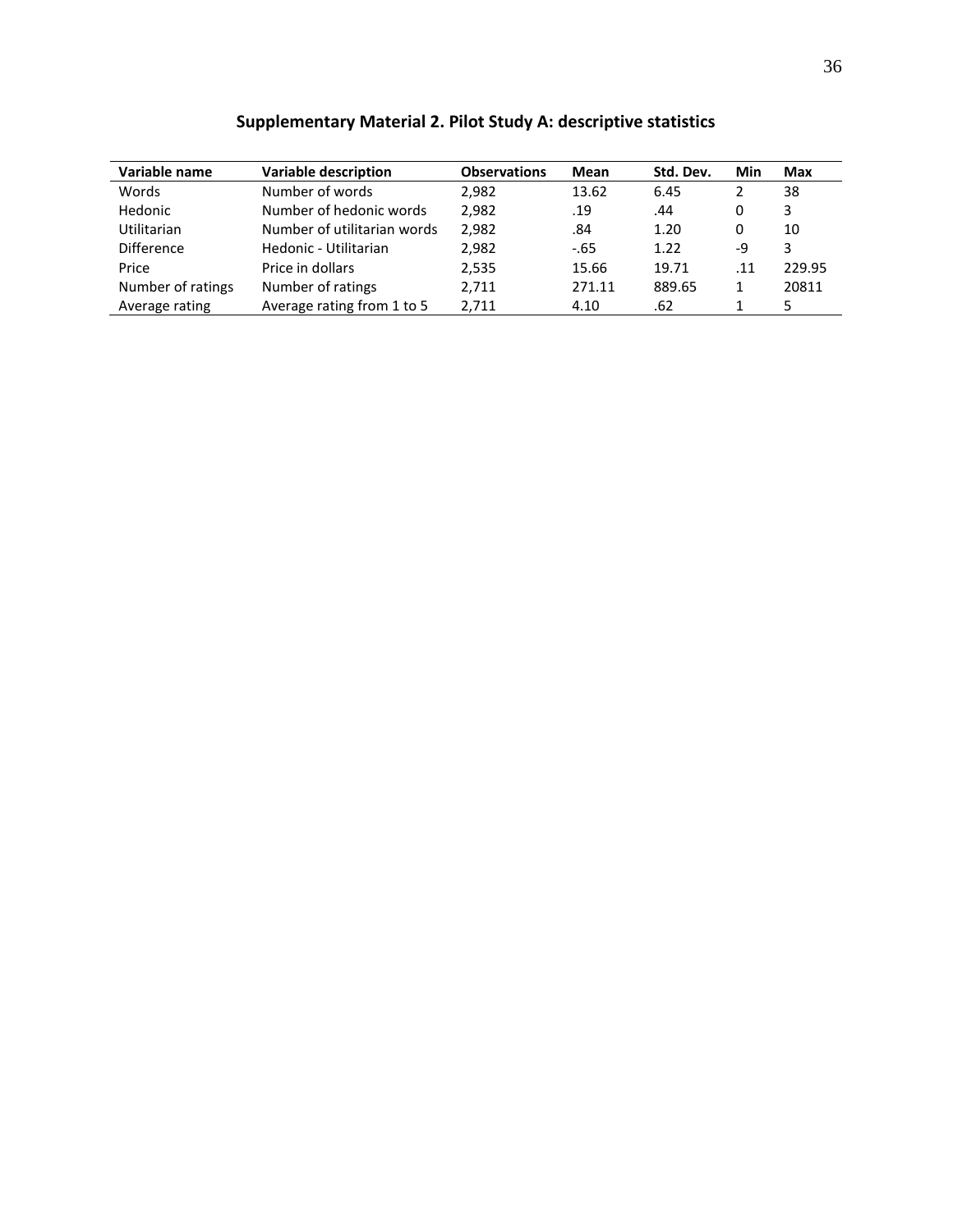## **Supplementary Material 3. Pilot Study B in the Restaurant Industry**

In this pilot study, we used publicly available menu descriptions data from Jurafsky, et al. (2016), scrapped data on Allmenus.com and Yelp.com for 6511 restaurants and 591,980 menu items. The restaurant-level variables include restaurant city (7 large American cities), price category (\$ to \$\$\$\$), and cuisine category (33 categories reduced to 11 categories for simplification). The item-level variables include price and number of words in the descriptions.

#### **SM3 Figure A: Item-level covariates**

| <b>Variable</b>    | <b>Variable description</b> | <b>Observations</b> | Mean  | Std. Dev. | Min  | Max    |
|--------------------|-----------------------------|---------------------|-------|-----------|------|--------|
| name               |                             |                     |       |           |      |        |
| Words              | Number of words             | 591.980             | 8.071 | 6.632     |      | 126    |
| Hedonic            | Number of hedonic words     | 591.980             | 0.176 | 0.444     |      | ь      |
| <b>Utilitarian</b> | Number of utilitarian words | 591.980             | 0.086 | 0.296     | 0    |        |
| Price              | Price in dollars            | 586,986             | 8.999 | 6.833     | 0.04 | 525.25 |

#### **SM3 Figure B: Restaurant-level covariates**

| Variable               | Observations | Percentage |
|------------------------|--------------|------------|
| Cuisine category       |              |            |
| Chinese                | 126,351      | 21.34%     |
| European Other         | 87,684       | 14.81%     |
| Steakhouse             | 57,326       | 9.68%      |
| Italian                | 33,956       | 5.74%      |
| American (traditional) | 33,611       | 5.68%      |
| Mediterranean          | 28,647       | 4.84%      |
| <b>Diners</b>          | 22,306       | 3.77%      |
| Thai                   | 21,557       | 3.64%      |
| American               | 21,363       | 3.61%      |
| Pizza                  | 16,102       | 2.72%      |
| Other                  | 143,077      | 24.17%     |
| City                   |              |            |
| <b>Boston</b>          | 56,302       | 9.51%      |
| Chicago                | 43,446       | 7.34%      |
| Los Angeles            | 13,979       | 2.36%      |
| New York               | 280,560      | 47.39%     |
| Philadelphia           | 66,827       | 11.29%     |
| San Francisco          | 89,421       | 15.11%     |
| Washington, D.C.       | 41,445       | 7.00%      |
| Price category         |              |            |
| \$                     | 251,440      | 42.47%     |
| \$\$                   | 290,923      | 49.14%     |
| \$\$\$                 | 42,287       | 7.14%      |
| \$\$\$\$               | 7,330        | 1.24%      |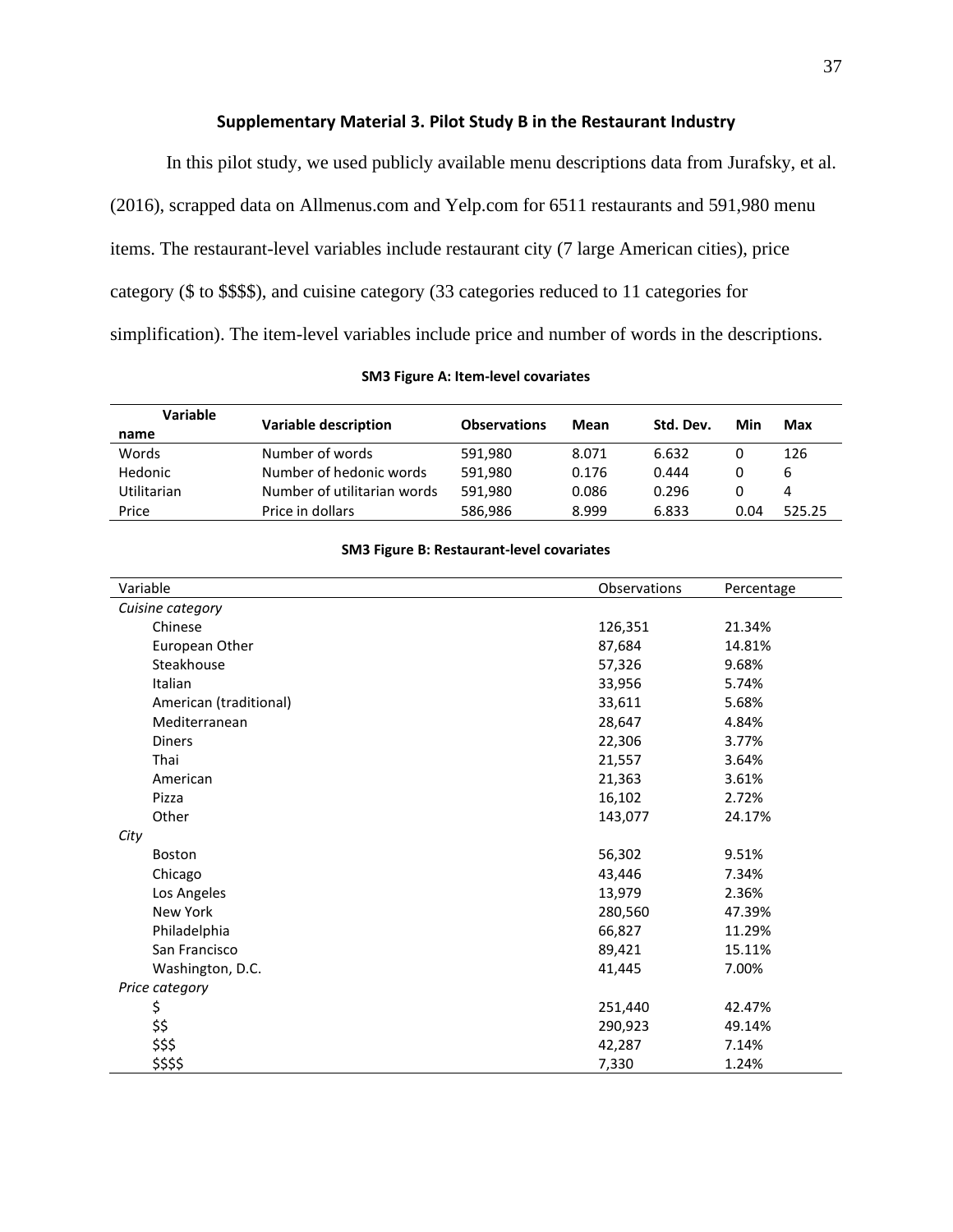*Methods*. We used the same lexicons detailed in Supplementary Material 1 and computed the number of utilitarian and hedonic words per menu item. Next, we created a breakfast lexicon (e.g. Bacon egg, benedict, breakfast, cereal, corn flakes, croissant, Danish, donut, egg bacon, egg Florentine, egg sausage, French toast, fried egg, frosted flakes, granola, hash brown, muesli, muffin, oatmeal, omelet, pancake, poached egg, sausage egg, scone, scrambled egg, sunny side, two egg, waffle). We computed a dummy variable to code for breakfast yielding 15,273 observations (2.6% of the sample).

|                                                       | DV:         |      |           |      |             |      |
|-------------------------------------------------------|-------------|------|-----------|------|-------------|------|
|                                                       | hedonic -   |      | DV:       |      | DV:         |      |
|                                                       | utilitarian |      | hedonic   |      | utilitarian |      |
|                                                       | Coef.       | SE   | Coef.     | SE   | Coef.       | SE   |
| Intercept                                             | $.10***$    | .002 | $.19***$  | .004 | $.09***$    | .003 |
| <b>Breakfast</b>                                      | $-0.05***$  | .002 | $-.05***$ | .003 | $-.00$      | .002 |
| Item-level covariates                                 |             |      |           |      |             |      |
| Price                                                 | $.00***$    | .000 | $.00***$  | .000 | $-.00**$    | .000 |
| Words                                                 | $.01***$    | .000 | $.03***$  | .000 | $.01***$    | .000 |
| Restaurant-level covariates                           |             |      |           |      |             |      |
| Price category (1 reference category and 3 contrasts) |             |      |           |      |             |      |
| Cities (1 reference category and 6 contrasts)         |             |      |           |      |             |      |
| Cuisine category (1 reference and 10 contrasts)       |             |      |           |      |             |      |
| Restaurants                                           | 6510        |      | 6510      |      | 6510        |      |
| Observations                                          | 586,986     |      | 586,986   |      | 586,96      |      |

| SM3 Table A. Results from the mixed-effects regression analyses |  |  |  |  |  |
|-----------------------------------------------------------------|--|--|--|--|--|
|-----------------------------------------------------------------|--|--|--|--|--|

Notes: \* p<.05, \*\* p<.01, \*\*\* p<.001. Item-level covariates are men centered and restaurant-level categorical covariate are anova-coded (3/4, -¼, -¼, -¼). Coefficients from restaurant-level covariates omitted for readability.

*Results*. We use multilevel mixed-effects linear regressions with items nested in restaurants. As shown in Appendix W4, we estimated a regression with the difference in number of hedonic words and number of utilitarian words as dependent variable and the breakfast dummy as independent variable, including restaurant-level (city, price category, cuisine category) and item-level covariates (price and number of words). As hypothesized, the effect of breakfast was negative and significant ( $\beta$  = -.05,  $z$  = -21.28,  $p$  < .001). Compared to lunch and dinner foods, breakfast foods are less likely to be described with hedonic (vs. utilitarian) descriptions.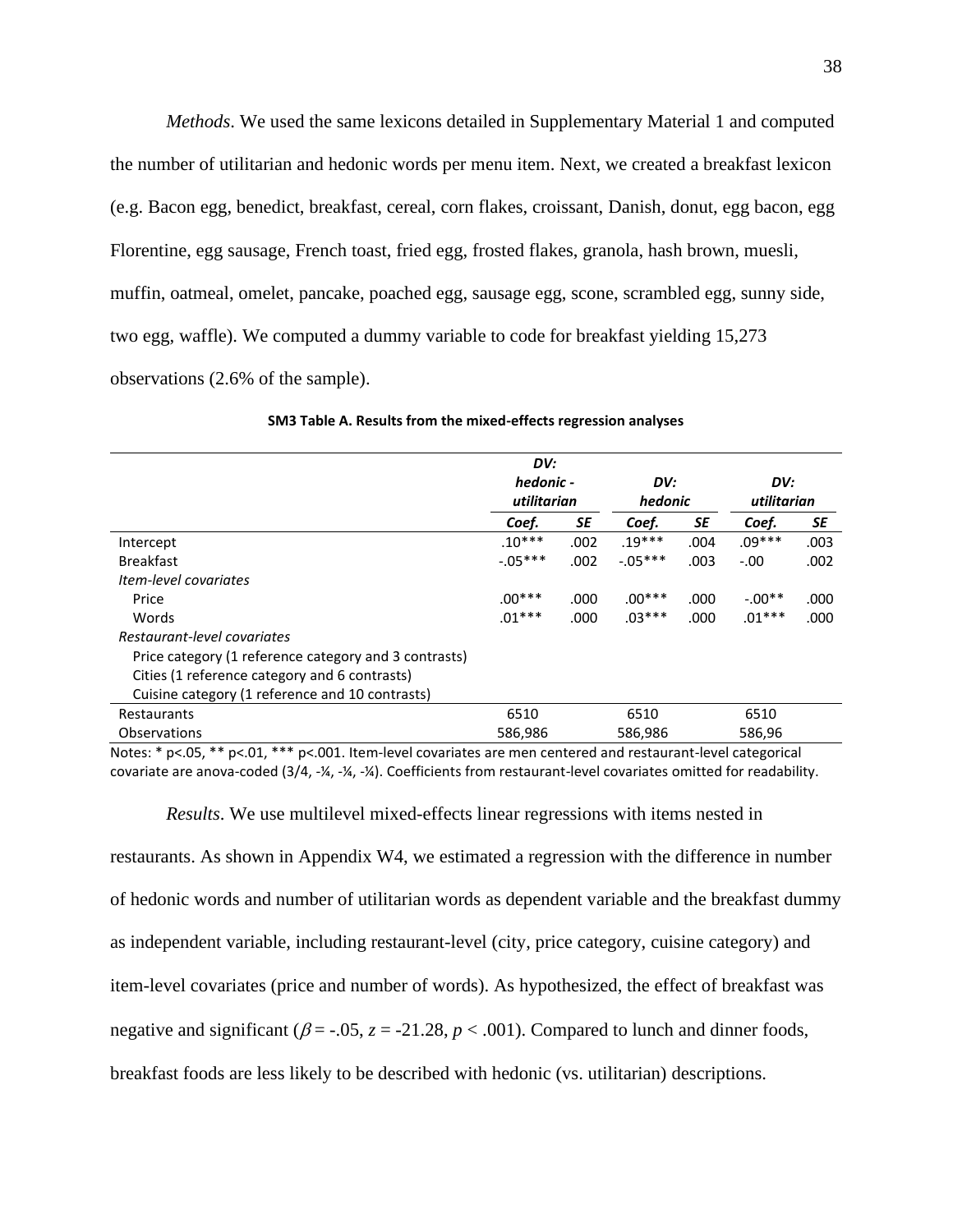Next, we examine whether this result is due to a decrease in hedonic descriptions, an increase in utilitarian descriptions, or both. We find evidence for the first explanation. The effect of breakfast (vs. other meal) was significant with the number of hedonic words as dependent variable ( $\beta$  = -.05, *z* = -16.18, *p* < .001) but not significant with the number of utilitarian words as a dependent variable ( $\beta$  = -.00,  $z$  = -1.32,  $p$  = .19).

In both pilot studies A and B, the relative use of hedonic (vs. utilitarian) words was lower for breakfast than for other meals. However, the effect was driven by an increase in utilitarian words in the online retailing industry (pilot study A) and by an increase in hedonic words in the restaurant industry. The fact that restaurants use more hedonic descriptions than online retailers makes intuitive sense given the differences in consumption settings. Still, even in a more hedonic environment such as restaurants, breakfast foods are less likely to be described with hedonic words.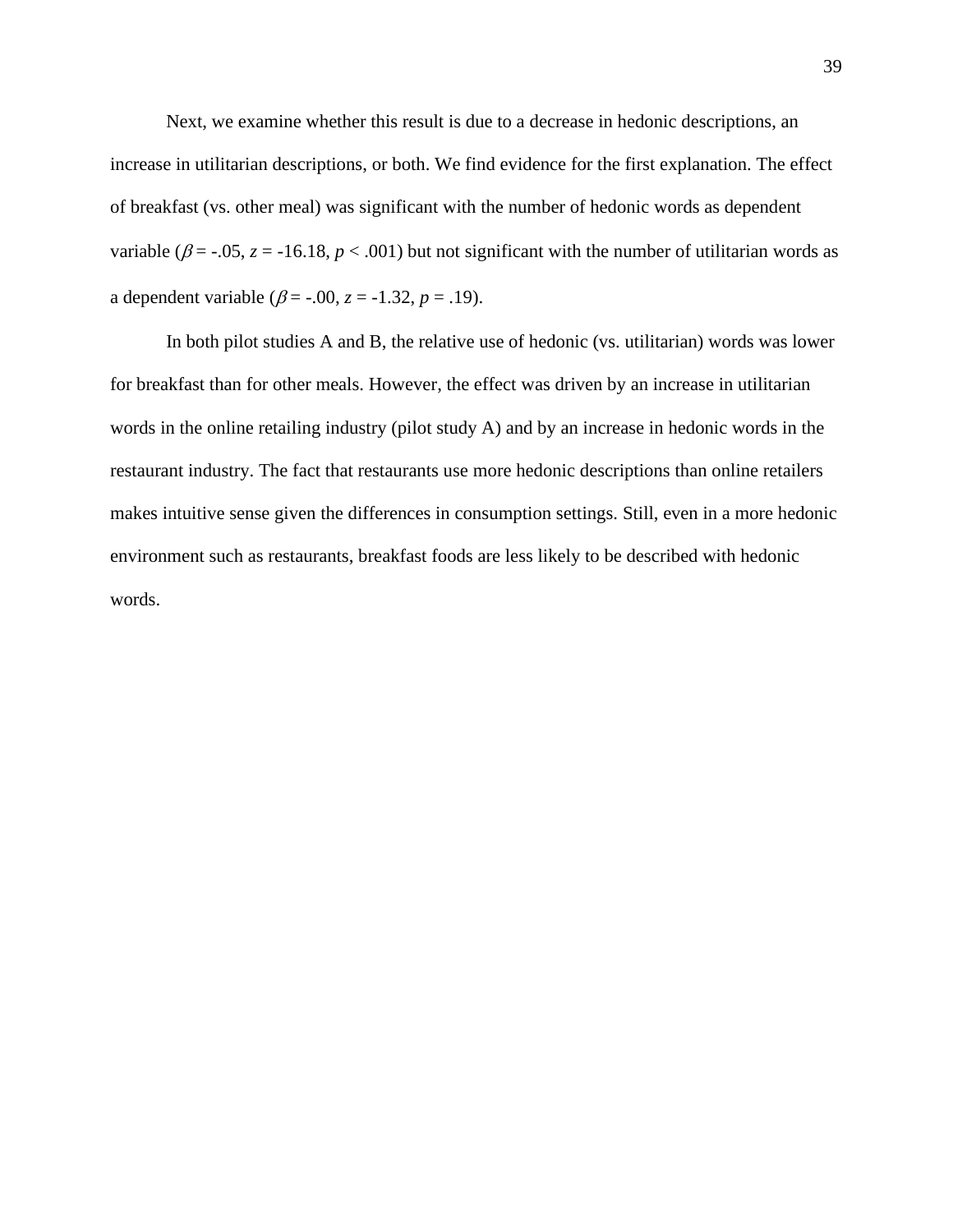#### **Supplementary Material 4. Pretest in Study 1A-B**

*Participants and Procedure.* On a Monday morning, we recruited 80 Amazon Mechanical Turk Workers (42% female,  $M_{age} = 35.23$ ,  $SD = 10.68$ ) to recall the food they ate in the previous week: the last five weekdays and two days over the weekend. They then separately rated the extent to which their goals for weekday and weekend meals were hedonic or utilitarian (i.e., two sets of ratings in total). Each time period was rated on four scale items measuring utilitarian versus hedonic goals adapted from Whitley, et al. (2018). Participants were asked "in the weekend (Saturday and Sunday), to what extent the objective of your food consumption was related to" the enjoyment, pleasure, practicality, and convenience of meals  $(1 = \text{Strongly})$ Disagree and  $7 =$  Strongly Agree). We also measured the four items for meals "in the weekdays" (Monday to Friday)". We reverse-coded the last two utilitarian items and averaged them with the two hedonic items into a single index  $(a = .74)$ , with higher values indicating a more hedonic than utilitarian goal. We also collected three control variables for each type of meal on weekdays and over the weekend: time spent eating (i.e., number of minutes), the presence of others ("Did you eat this meal in the presence of others: yes/no") and consumption location ("Did you eat this meal at home: yes/no"). We then averaged these three control variables in within weekdays and within the weekend.

*Results*. Validating our assumptions, results from a mixed-effect regression showed that hedonic goals were higher for meals eaten on the weekend than on weekdays ( $m = 3.59$  vs.  $m =$ 4.11,  $\beta = 0.51$ ,  $z = 4.72$ ,  $p < 0.001$ ); this result held when including the three control variables into the regression ( $\beta$  = .48,  $z$  = 4.32,  $p$  < .001).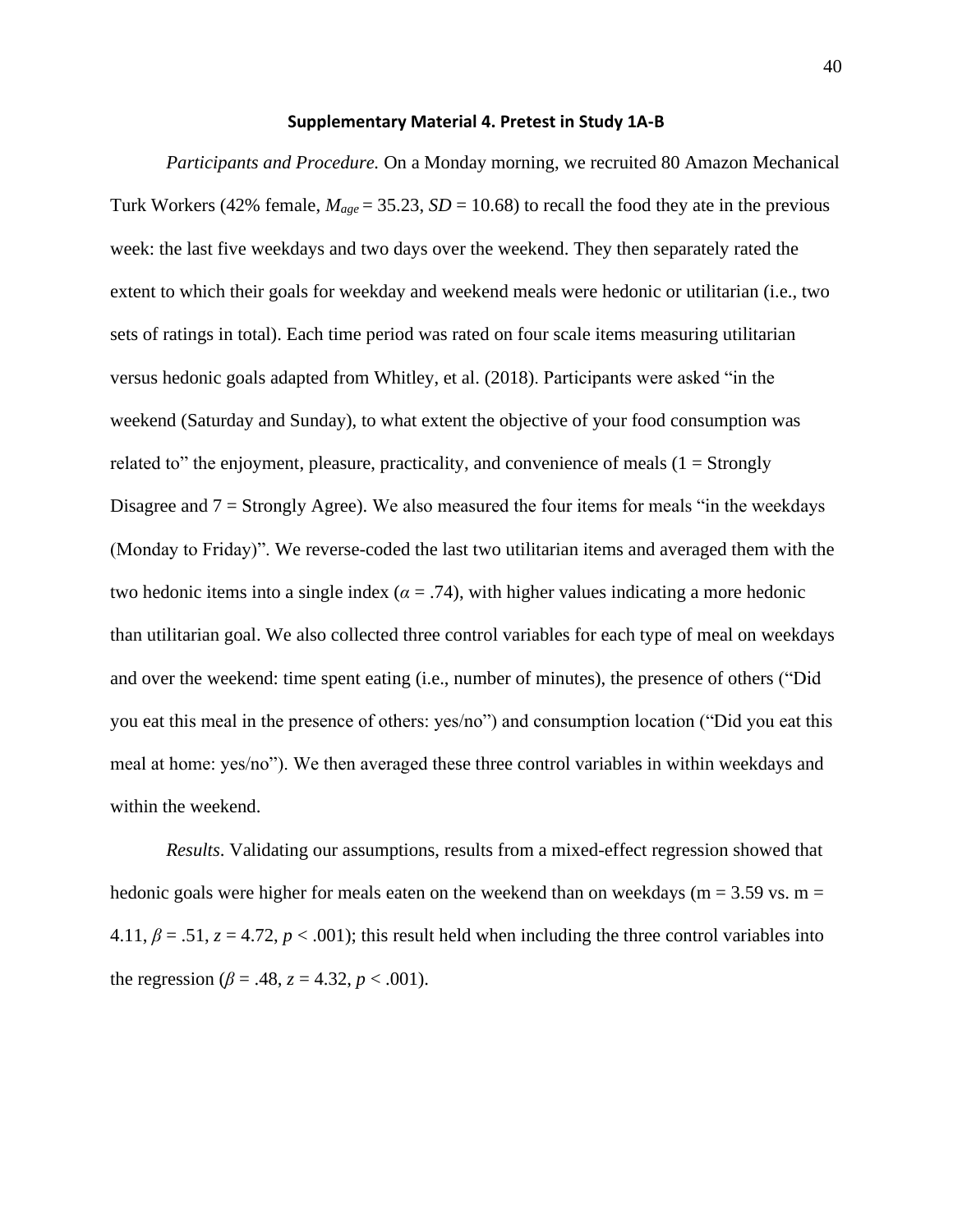## **Supplementary Material 5. Study 1A: Exclusions and Alternative Specifications**

|                              | <b>Estimates</b><br>reported in<br>the main<br>text | <b>Estimates</b><br>with 44<br>categories<br>from Study 1B | <b>Estimates</b><br>including<br>participants<br>under 18 | <b>Estimates</b><br>including<br>snacks | <b>Estimates</b><br>across 14 day<br>window | DV:<br>aggregated<br>variety | DV: entropy     |
|------------------------------|-----------------------------------------------------|------------------------------------------------------------|-----------------------------------------------------------|-----------------------------------------|---------------------------------------------|------------------------------|-----------------|
| Intercept                    | $.55(.01)$ ***                                      | $.52(.01)$ ***                                             | $.55(.01)$ ***                                            | $.55(.01)$ ***                          | $.72(.01)$ ***                              | $.50(.01)$ ***               | $1.35(.02)$ *** |
| Meal (reference = breakfast) |                                                     |                                                            |                                                           |                                         |                                             |                              |                 |
| Lunch                        | $.10(.01)$ ***                                      | $.12(.01)$ ***                                             | $.11(.01)$ ***                                            | $.10(.01)$ ***                          | $.07(.01)$ ***                              | $.18(.01)$ ***               | $.46(.02)$ ***  |
| Dinner                       | $.17(.01)$ ***                                      | $.19(.01)***$                                              | $.17(.01)***$                                             | $.17(.01)$ ***                          | $.12(.01)$ ***                              | $.20(.01)$ ***               | $.81(.02)$ ***  |
| Morning snack                |                                                     |                                                            |                                                           | $-.34(.01)$ ***                         |                                             |                              |                 |
| Afternoon snack              |                                                     |                                                            |                                                           | $-.27(.01)$ ***                         |                                             |                              |                 |
| Evening snack                |                                                     |                                                            |                                                           | $-.19(.01)$ ***                         |                                             |                              |                 |
| <b>Individuals</b>           | 1,275                                               | 1,275                                                      | 1,671                                                     | 1,275                                   | 1,310                                       | 1,275                        | 1,275           |
| Meals                        | 3,768                                               | 3,768                                                      | 4,954                                                     | 5,479                                   | 3,987                                       |                              |                 |
| Observations                 | 18,556                                              | 18,556                                                     | 24,815                                                    | 22,8599                                 | 37,295                                      | 3,769                        | 3,769           |

 $*$  p<.05, \*\* p<.01, \*\*\* p<.001

Aggregated measures of variety and entropy are presented in Supplementary Material 8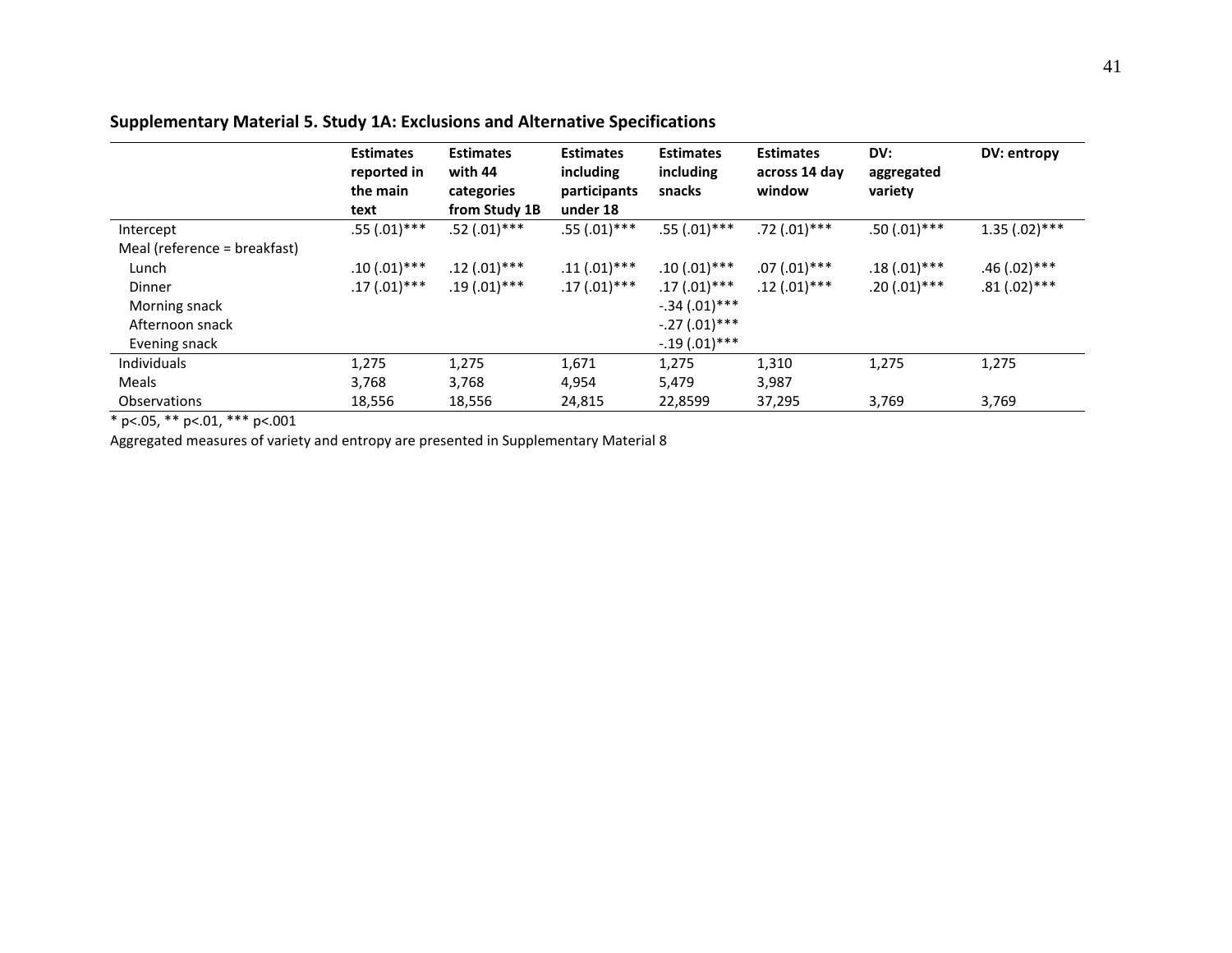## **Supplementary Material 6. Food Categories in Study 1A**

| ID  | <b>FOOD DESCRIPTION</b>          | ID  | <b>FOOD DESCRIPTION</b>          |
|-----|----------------------------------|-----|----------------------------------|
| 100 | <b>GRAIN: OTHER</b>              | 192 | <b>GRAIN: MIXTURES, PASTA</b>    |
| 111 | <b>BREAD: BAGELS</b>             | 193 | GRAIN: MIXTURES, PIZZA           |
| 112 | <b>BREAD: CROISSANT</b>          | 194 | <b>GRAIN: MIXTURES, SOUP</b>     |
| 113 | <b>BREAD: CROUTONS</b>           | 211 | VEGETABLE: WHITE POTATO, SOUP    |
| 114 | <b>BREAD: ENGLISH MUFFINS</b>    | 212 | VEGETABLE: WHITE POTATO, BAKED   |
| 115 | <b>BREAD: ROLLS, WHEAT</b>       | 213 | VEGETABLE: WHITE POTATO, MASHED  |
| 116 | <b>BREAD: ROLLS, WHITE</b>       | 214 | VEGETABLE: WHITE POTATO, OTHER   |
| 117 | <b>BREAD: STUFFING</b>           | 215 | VEGETABLE: WHITE POTATO, SALAD   |
| 118 | <b>BREAD: WHEAT</b>              | 221 | VEGETABLE: WHITE POTATO, CHIPS   |
| 119 | <b>BREAD: WHITE</b>              | 222 | VEGETABLE: WHITE POTATO, FRIED   |
| 120 | <b>CEREAL: HOT</b>               | 230 | <b>VEGETABLE: DARK GREEN</b>     |
| 130 | <b>CEREAL: RTE</b>               | 241 | <b>VEGETABLE: DEEP YELLOW</b>    |
| 141 | <b>GRAIN: RICE, PLAIN</b>        | 242 | VEGETABLE: DEEP YELLOW, SWT POT  |
| 142 | <b>GRAIN: RICE W/SAUCE</b>       | 251 | <b>VEGETABLE: TOMATOES</b>       |
| 151 | <b>GRAIN: PASTA, PLAIN</b>       | 252 | <b>VEGETABLE: TOMATO SAUCES</b>  |
| 152 | <b>GRAIN: PASTA</b>              | 253 | VEGETABLE: TOMATO MIXTURES, SOUP |
| 160 | <b>QUICK BREADS</b>              | 261 | VEGETABLE: LETTUCE/SALAD         |
| 161 | <b>QUICK BREAD: PANCAKES</b>     | 271 | <b>VEGETABLE: OTHER</b>          |
| 162 | <b>QUICK BREAD: WAFFLES</b>      | 281 | <b>VEGETABLE: JUICE</b>          |
| 163 | <b>QUICK BREAD: FRENCH TOAST</b> | 282 | VEGETABLE: PICKLES/RELISH/OLIVES |
| 164 | <b>QUICK BREAD: BISCUIT</b>      | 283 | <b>VEGETABLE: CONDIMENTS</b>     |
| 165 | <b>QUICK BREAD: CORNBREAD</b>    | 291 | <b>VEGETABLE: MIXTURES</b>       |
| 166 | <b>QUICK BREAD: MUFFINS</b>      | 292 | VEGETABLE: MIXTURES, SOUP        |
| 167 | <b>QUICK BREAD: TORTILLAS</b>    | 311 | <b>FRUIT: CITRUS</b>             |
| 170 | <b>CAKE</b>                      | 321 | <b>FRUIT: CITRUS JUICE</b>       |
| 171 | PIE, FRUIT                       | 322 | <b>FRUIT: ORANGE JUICE</b>       |
| 172 | PIE, CREAM                       | 331 | <b>FRUIT: DRIED</b>              |
| 173 | PIE, OTHER                       | 351 | <b>FRUIT: APPLES</b>             |
| 174 | CAKE/PASTRY: GRANOLA BAR         | 361 | <b>FRUIT: BANANA</b>             |
| 175 | CAKE/PASTRY: SNACK BARS          | 371 | FRUIT: MELONS/BERRIES            |
| 176 | CAKE/PASTRY: SWEET ROLL          | 381 | <b>FRUIT: NONCITRUS JUICE</b>    |
| 177 | CAKE/PASTRY: SWT CRACKERS        | 391 | <b>FRUIT: MIXTURES</b>           |
| 178 | PASTRY/TURNOVER/DUMPLING         | 392 | <b>FRUIT: OTHER</b>              |
| 179 | PASTRY: BREAKFAST TART           | 402 | <b>MILK PRODUCTS: DIPS</b>       |
| 181 | <b>CRACKERS</b>                  | 404 | MILK PRODUCTS: OTHER             |
| 182 | <b>CRACKER/SNACK: PRETZELS</b>   | 405 | MILK PRODUCTS: SOUR CREAM        |
| 183 | <b>CRACKER/SNACK: POPCORN</b>    | 411 | MILK: FLAVORED                   |
| 184 | <b>CRACKER/SNACK: CORN CHIP</b>  | 412 | MILK PRODUCTS: MEAL REPLACEMENT  |
| 185 | <b>CRACKER/SNACK: OTHER</b>      | 431 | MILK: WHOLE                      |
| 190 | <b>GRAIN: MIXTURES</b>           | 441 | MILK: LOWFAT                     |
| 191 | GRAIN: MIXTURE, SALADS           | 451 | <b>MILK: NONFAT</b>              |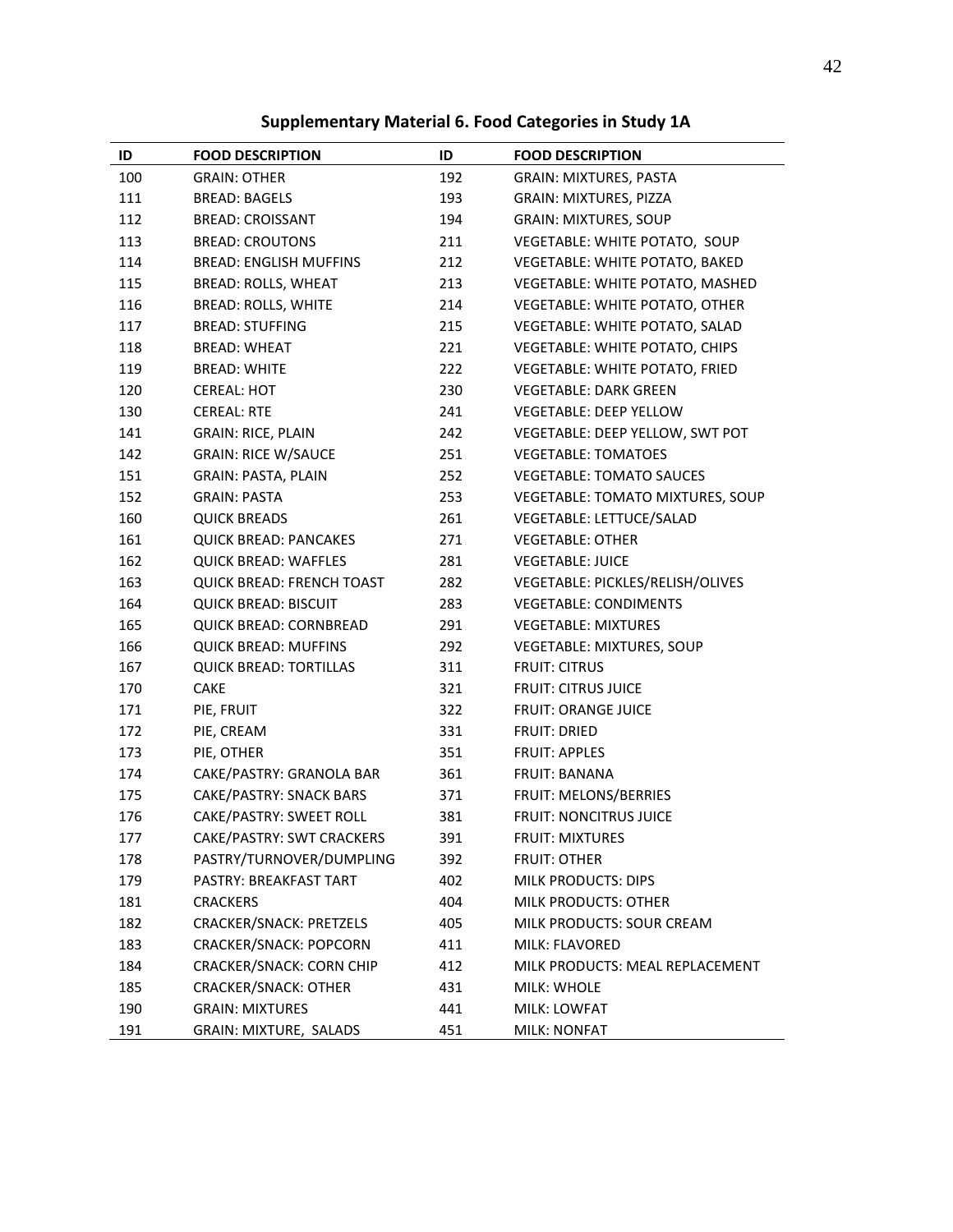## **Supplementary Material 6. Food Categories in Study 1A (continued)**

| ID  | <b>FOOD DESCRIPTION</b>        | ID  | <b>FOOD DESCRIPTION</b>              |
|-----|--------------------------------|-----|--------------------------------------|
| 461 | <b>YOGURT: PLAIN</b>           | 612 | EGGS: SALAD                          |
| 462 | YOGURT: FLAVORED               | 613 | <b>EGGS: SANDWICH</b>                |
| 463 | <b>YOGURT: FRUIT</b>           | 614 | <b>EGGS: SUBSTITUTE</b>              |
| 471 | MILK DESSERTS: FROZEN          | 621 | <b>LEGUMES: BEANS</b>                |
| 472 | MILK DESSERTS: FRZ YOGURT      | 622 | LEGUMES: SOUP                        |
| 473 | MILK DESSERTS: ICE CREAM       | 623 | LEGUMES: PEANUT BUTTER               |
| 474 | MILK DESSERTS: PUDDING         | 624 | LEGUMES: PEANUT BUTTER SANDWICH      |
| 481 | <b>CHEESE</b>                  | 625 | LEGUMES: MEAT SUBSTITUTES            |
| 482 | CHEESE: AMERICAN               | 626 | LEGUMES: SOY MILK                    |
| 483 | <b>CHEESE: COTTAGE</b>         | 627 | <b>LEGUMES: OTHER</b>                |
| 484 | <b>CHEESE: CREAM</b>           | 629 | <b>LEGUMES: MIXTURES</b>             |
| 486 | <b>CHEESE: OTHER</b>           | 631 | <b>NUTS</b>                          |
| 487 | <b>CHEESE: SANDWICH</b>        | 632 | <b>SEEDS</b>                         |
| 488 | <b>CHEESE: SPREADS</b>         | 711 | SHORTENING/OIL                       |
| 511 | <b>BEEF: GROUND</b>            | 712 | FATS/OILS: ND CREAM SUB              |
| 512 | <b>BEEF: OTHER</b>             | 714 | <b>FATS/OILS: OTHER</b>              |
| 513 | <b>BEEF: STEAK</b>             | 722 | <b>TABLE FATS: MARGARINE</b>         |
| 521 | <b>PORK: CHOPS</b>             | 732 | FATS/OILS: MAYO, REDUCED FAT         |
| 522 | PORK: HAM                      | 733 | FATS/OILS: SALAD DRESSING            |
| 523 | <b>PORK: BACON</b>             | 734 | FATS/OILS: SLD DRSSING, LOW FAT      |
| 524 | <b>PORK: OTHER</b>             | 821 | CANDY, CHOCOLATE                     |
| 531 | MEAT: LAMB                     | 822 | CANDY, NON CHOCOLATE                 |
| 532 | <b>MEAT: VEAL</b>              | 831 | <b>SWEETS: BAKING</b>                |
| 533 | <b>MEAT: GAME</b>              | 832 | SWEETS: CHEWING GUM                  |
| 541 | <b>MEAT: ORGAN MEATS</b>       | 834 | <b>SWEETS: FROZEN DESSERTS</b>       |
| 551 | MEAT: PROCESSED, HOT DOGS      | 835 | <b>SWEETS: FRUIT SNACKS</b>          |
| 552 | MEAT: PROCESSED, LUNCHEON      | 836 | <b>SWEETS: GELATIN</b>               |
| 553 | MEAT: PROCESSED, SAUSAGE       | 837 | SWEETS: GELATIN, LOW CAL             |
| 561 | <b>TURKEY</b>                  | 838 | <b>SWEETS: HONEY</b>                 |
| 562 | POULTRY: OTHER                 | 839 | SWEETS: JELLY/JAM                    |
| 571 | <b>CHICKEN</b>                 | 911 | <b>BEVERAGE ALCOHOLIC: COCKTAILS</b> |
| 581 | <b>FISH</b>                    | 912 | BEVERAGE ALCOHOLIC: LIQUOR           |
| 582 | <b>SHELLFISH</b>               | 921 | BEVERAGE ALCOHOLIC: WINE             |
| 591 | <b>MEAT: MIXTURES</b>          | 931 | <b>BEVERAGE ALCOHOLIC: BEER</b>      |
| 593 | MEAT: MIXTURES, SOUP           | 941 | <b>BEVERAGE CSD: REGULAR</b>         |
| 594 | MEAT: MIXTURES, FISH           | 942 | BEVERAGE CSD: LOW CAL                |
| 595 | <b>MEAT: MIXTURES, POULTRY</b> | 943 | <b>BEVERAGE: SPORTS DRINK</b>        |
| 596 | <b>MEAT: GRAVY</b>             | 951 | <b>BEVERAGE: COFFEE</b>              |
| 597 | <b>MEAT: SANDWICH</b>          | 961 | <b>BEVERAGE: TEA</b>                 |
| 598 | <b>MEAT: SALAD</b>             | 971 | <b>BEVERAGE: FRUIT DRINKS</b>        |
| 610 | EGGS                           | 972 | BEVERAGE: FRUIT DRINK, LOW CAL       |
| 611 | <b>EGGS: MIXTURES</b>          |     |                                      |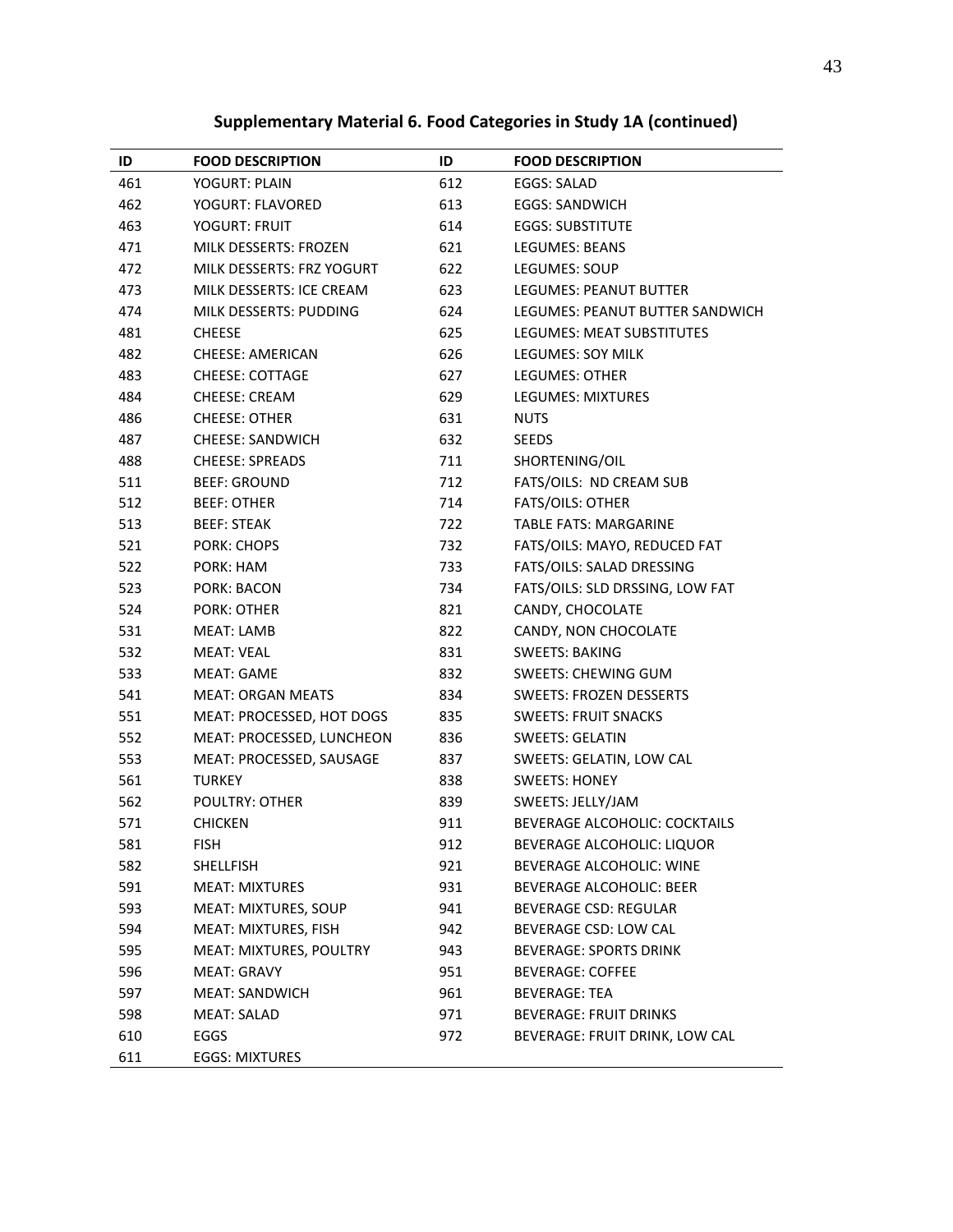| Id   | <b>Meal</b>      | Day       | <b>Consumption data:</b><br>food combinations | # of weekly<br>repetitions<br>per meal | Variety<br>seeking<br>across days |
|------|------------------|-----------|-----------------------------------------------|----------------------------------------|-----------------------------------|
| Mary | <b>Breakfast</b> | Monday    | Coffee & bread & jam                          | 5                                      | $1-(5/7)$                         |
| Mary | <b>Breakfast</b> | Tuesday   | Coffee & bread & jam                          | 5                                      | $1-(5/7)$                         |
| Mary | <b>Breakfast</b> | Wednesday | Coffee & bread & jam                          | 5                                      | $1-(5/7)$                         |
| Mary | <b>Breakfast</b> | Thursday  | Coffee & bread & jam                          | 5                                      | $1-(5/7)$                         |
| Mary | <b>Breakfast</b> | Friday    | Coffee & bread & jam                          | 5                                      | $1-(5/7)$                         |
| Mary | <b>Breakfast</b> | Saturday  | Coffee & bread & jam & bacon                  |                                        | $1-(1/7)$                         |
| Mary | <b>Breakfast</b> | Sunday    | Cereals & milk                                | 1                                      | $1-(1/7)$                         |
| Mary | Lunch            | Monday    | Ham & cheese                                  | 1                                      | $1-(1/6)$                         |
| Mary | Lunch            | Wednesday | Ham, yogurt & toast                           | 3                                      | $1-(3/6)$                         |
| Mary | Lunch            | Thursday  | Ham, yogurt & toast                           | 3                                      | $1-(3/6)$                         |
| Mary | Lunch            | Friday    | Ham, yogurt & toast                           | 3                                      | $1-(3/6)$                         |
| Mary | Lunch            | Saturday  | Eggs & bacon                                  | 1                                      | $1-(1/6)$                         |
| Mary | Lunch            | Sunday    | Croissant                                     |                                        | $1-(1/6)$                         |

## **Supplementary Material 7. Disaggregated Measure of Variety Seeking Across Days in Studies 1A & 1B:**

Note: variety seeking across days equals to  $1 - (\#$  weekly repetition /  $\#$  meals)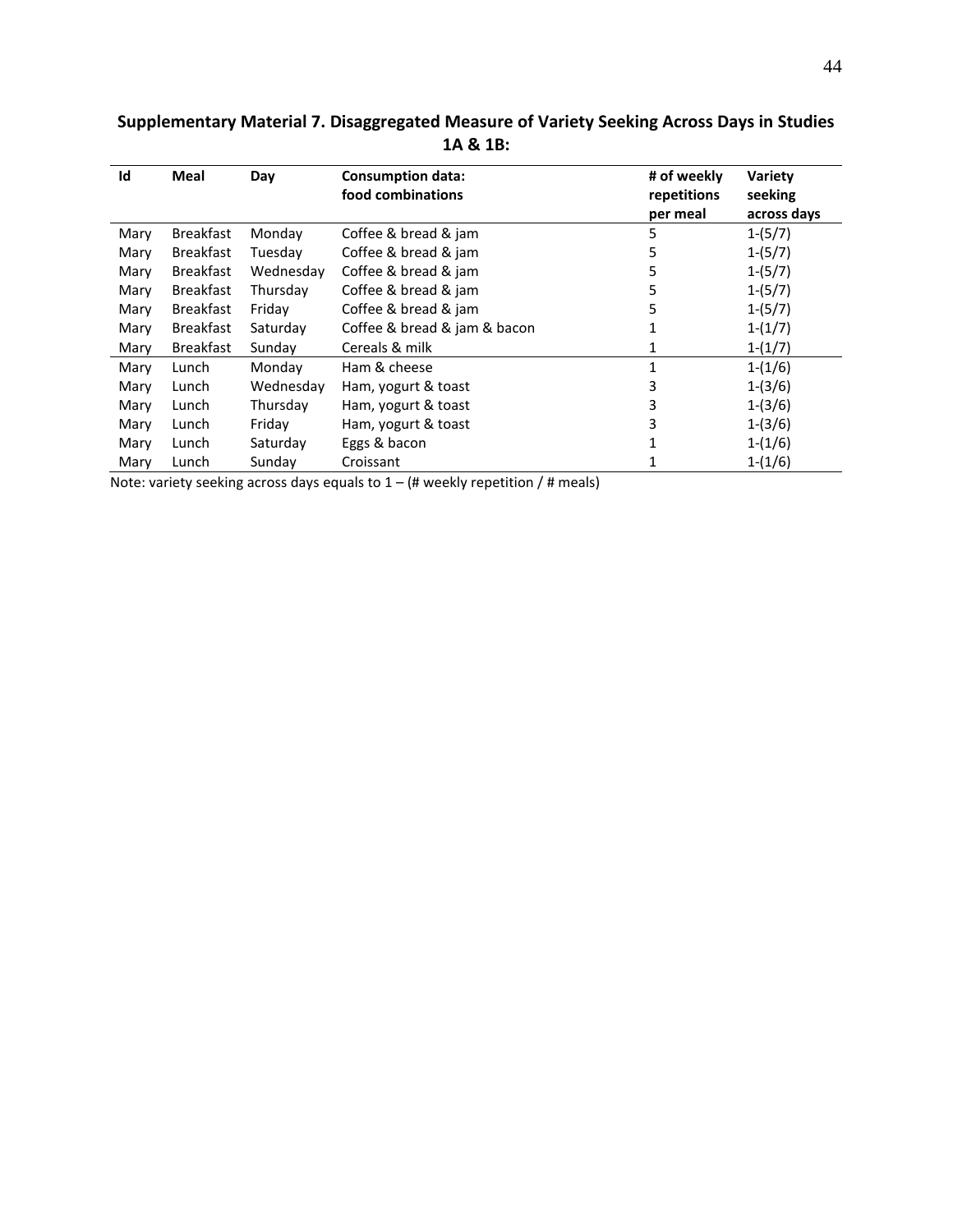## **Supplementary Material 8. Aggregated Measures of Variety Seeking Across Days in Studies 1A-B**

The hierarchical structure of our data is the following: days *d* are nested in meal occasions *m* (breakfast, lunch, dinner) which are in turn nested in individual panelists *i*. We have data on the different food categories  $j \in [1, ..., ]$  consumed for each *imd* groups.

Gullo, et al. (2019) measure variety as the "number of unique UPCs purchased in a category, relative to the number of total items purchased in that category". Given the different longitudinal nature of our data, we use a similar yet slightly adapted measure. The denominator is the number of total items consumed over the week for a given meal. The numerator is equal to the number of unique (or different) items consumed over the week for a given meal:

$$
Variety_{im} = \frac{number\ of\ unique\ items\ consumed\ over\ the\ week}{number\ of\ all\ items\ consumed\ over\ the\ week}
$$

Let us take the example of Mary's breakfast consumption from Appendix W6. Mary consumed 6 different products (coffee, bread, jam, bacon, cereals and milk) and a total of 21 items for breakfast over the week.

$$
Variety_{\text{Mary,Breakfast}} = \frac{6}{21} = .29
$$

Last, we also computed an additional measure of entropy adapted from Van Herpen and Pieters (2002) and defined as follows:  $Entropy_{im} = -\sum_{j}^{J} p_{j} \ln ($  $\int_{i}^{j} p_{j} \ln (p_{j}),$  where  $p_{j}$  represents the proportion of food item *j* over all items consumed over the week for meal *m* of individual *i* (i.e.,  $n_j/N$ ). For example, the proportion of bread in Mary's breakfast is  $p_{\text{bread}} = 6/21$ .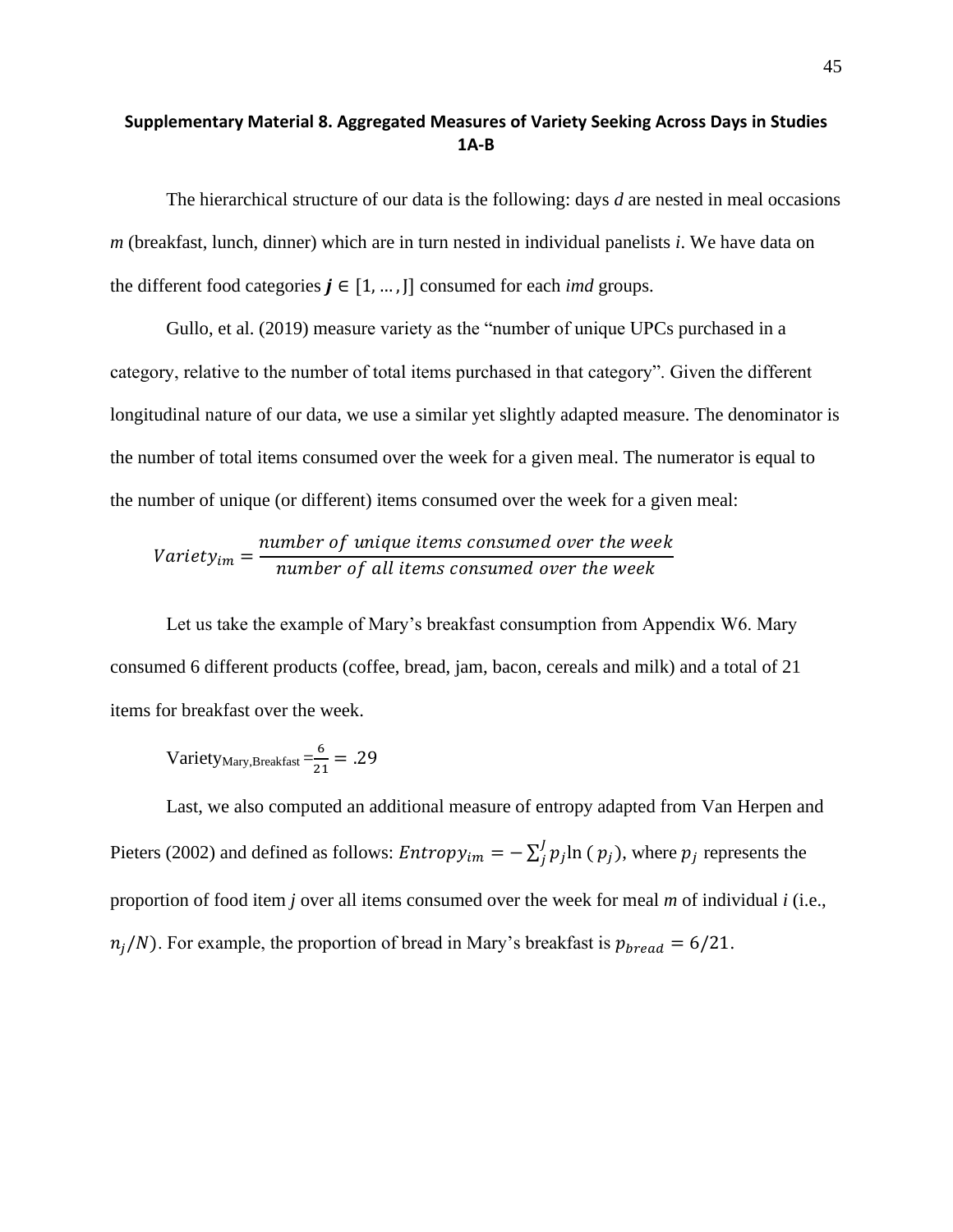| <b>Model number</b>    | Model 1          | Model 2        | Model 3         |
|------------------------|------------------|----------------|-----------------|
|                        | Coef (se)        | Coef (se)      | Coef (se)       |
| <b>Hypothesis</b>      | <b>Breakfast</b> | Main effect of | Main            |
|                        | monotony         | weekend        | prediction      |
| Intercept              | $.55(.01)$ ***   | $.55(.01)$ *** | $.55(.01)$ ***  |
| Meal occasions         |                  |                |                 |
| LUNCH (vs. breakfast)  | $.10(.01)$ ***   | $.10(.01)***$  | $.10(.01)$ ***  |
| DINNER (vs. breakfast) | $.17(.01)$ ***   | $.17(.01)$ *** | $.17(.01)$ ***  |
| WEEKEND (vs. week)     |                  | $.02(.00)$ *** | $.05(.00)$ ***  |
| LUNCH×WEEKEND          |                  |                | $-.03(.00)$ *** |
| <b>DINNER×WEEKEND</b>  |                  |                | $-.04(.00)$ *** |
| <b>Individuals</b>     | 1,275            | 1,275          | 1,275           |
| Meals                  | 3,768            | 3,768          | 3,768           |
| Observations           | 18,556           | 18,556         | 18,556          |

### **Supplementary Material 9. Results from the Multilevel Mixed-Effect Regressions in Study 1A: USA**

\* p<.05, \*\* p<.01, \*\*\* p<.001

Note: DV is the disaggregated variety seeking measure. The bolded coefficient in M3 represents the simple effect of weekend (vs. week days) for breakfast ( $\beta$ =.05, z=16.07, p<.001). The simple effect of weekend for lunch is smaller but still significant ( $\beta$ =.02, z=5.58, p<.001) while it is not significant for dinner ( $\beta$ =.00, z=1.21, p=.23).





Note: estimates from multilevel mixed-effects regressions, bars represent the 95% confidence interval. Aggregate measure of variety is presented in Supplementary Material 8.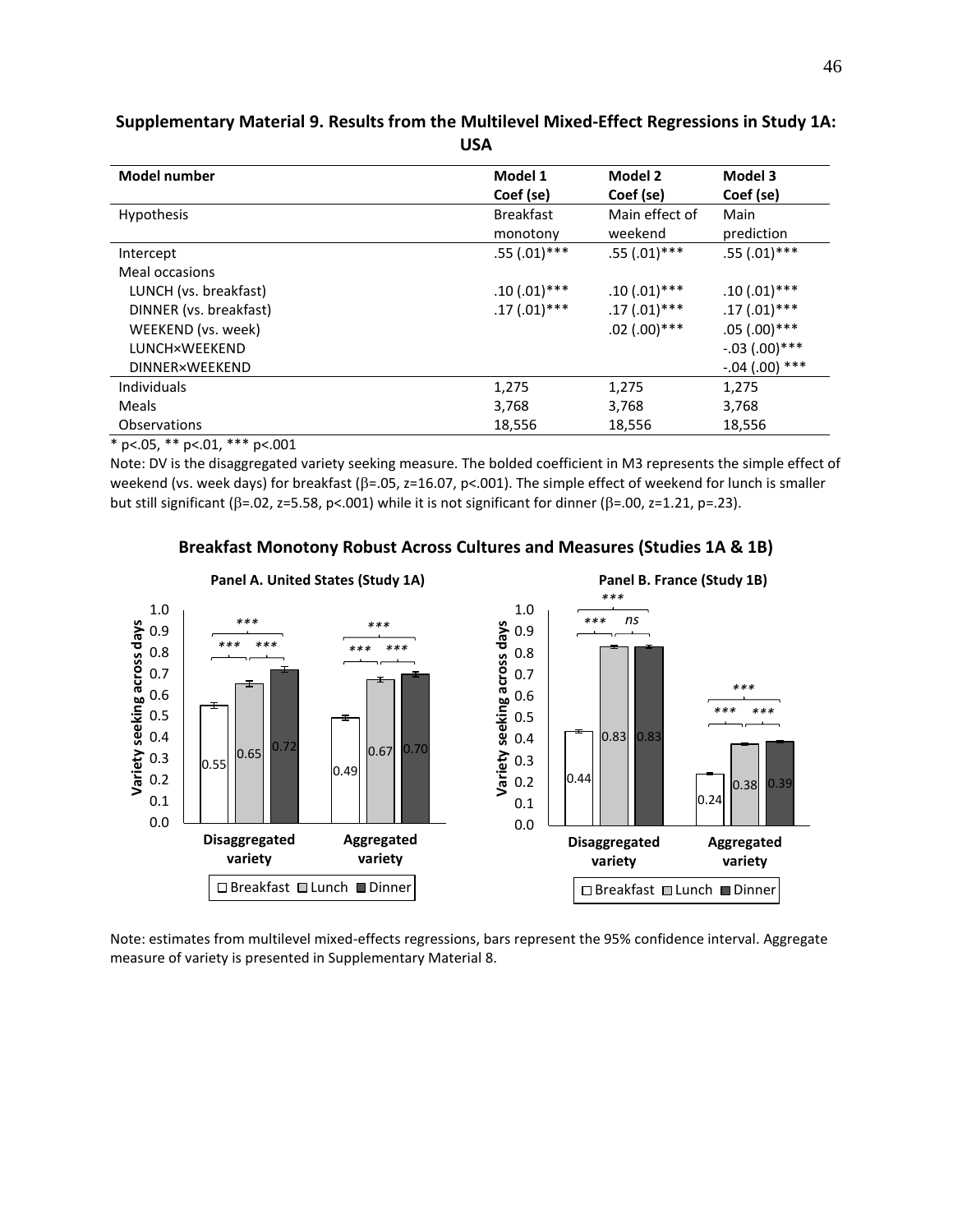| <b>Name</b>   | <b>Description</b>                         | <b>Descriptive statistics</b> |       |       |
|---------------|--------------------------------------------|-------------------------------|-------|-------|
|               |                                            | Meal                          | $M^*$ | sd    |
| <b>TIME</b>   | Time per meal occasion                     | <b>Breakfast</b>              | 21.20 | 9.96  |
|               |                                            | Lunch                         | 40.49 | 17.59 |
|               |                                            | Dinner                        | 42.28 | 21.84 |
| <b>OTHERS</b> | Presence of others (vs. consumption alone) | <b>Breakfast</b>              | .43   | .39   |
|               |                                            | Lunch                         | .73   | .32   |
|               |                                            | Dinner                        | .80   | .32   |
| <b>HOME</b>   | Eating at home (vs. outside)               | <b>Breakfast</b>              | .90   | .23   |
|               |                                            | Lunch                         | .68   | .32   |
|               |                                            | Dinner                        | .83   | .25   |

**Supplementary Material 10. Covariates in Study 1B (France)**

\*Predictors averaged across the week for the three separate meals.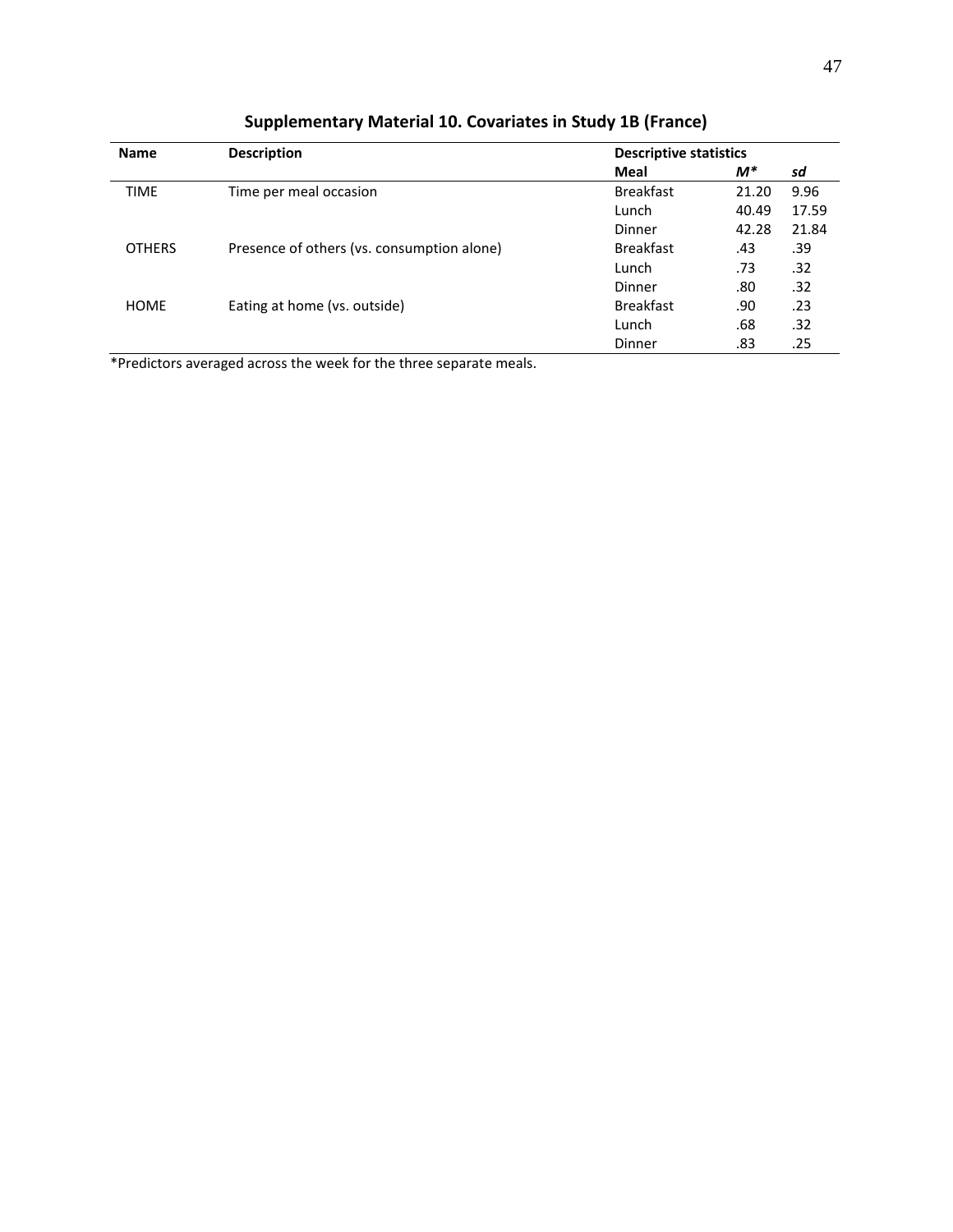## **Supplementary Material 11. Detailed results from Study 1B in France**

#### **Panel A: Direct effects and central prediction**

| <b>Model number</b>                 | Model 1                 | Model 2        | Model 3                   |  |
|-------------------------------------|-------------------------|----------------|---------------------------|--|
|                                     | Coef (se)               | Coef (se)      | Coef (se)                 |  |
| <b>Hypothesis</b>                   | Direct effect of meals  |                | <b>Central prediction</b> |  |
|                                     | with/without covariates |                |                           |  |
| Intercept                           | $.44(.00)$ ***          | $.43(.00)$ *** | $.43(.00)***$             |  |
| Meal occasions                      |                         |                |                           |  |
| LUNCH (vs. breakfast)               | $.39(.00)$ ***          | $.39(.00)$ *** | $.40(.00)$ ***            |  |
| DINNER (vs. breakfast)              | $.39(.00)$ ***          | $.39(.00)$ *** | $.40(.00)$ ***            |  |
| Natural variations in hedonic goals |                         |                |                           |  |
| WEEKEND (vs. weekday)               |                         | $.01(.00)$ *** | $.04(.00)$ ***            |  |
| Covariates                          |                         |                |                           |  |
| TIME (time per meal)                |                         | .00(.00)       | $.00(.00)**$              |  |
| OTHERS (with others vs. alone)      |                         | $.02(.00)$ *** | $.02$ (.00)***            |  |
| HOME (at home vs. outside)          |                         | $-.00(.00)$    | $-.00(.00)$               |  |
| <b>Interactions</b>                 |                         |                |                           |  |
| LUNCH×WEEKEND                       |                         |                | $-.04(.00)$ ***           |  |
| <b>DINNER×WEEKEND</b>               |                         |                | $-.04(.00)$ ***           |  |
| <b>Individuals</b>                  | 2,624                   | 2,607          | 2,607                     |  |
| Meals                               | 7,817                   | 7,731          | 7,731                     |  |
| <b>Observations</b>                 | 51,594                  | 49,206         | 49,206                    |  |

\* p<.05, \*\* p<.01, \*\*\* p<.001

Note: DV is the disaggregated variety measure. The bolded coefficient in M3 represents the simple effect of weekend (vs. week days) for breakfast ( $\beta$ =.04, z=24.19, p<.001). The change in sample size for M1 to other models is due to missing values in time spent at meal.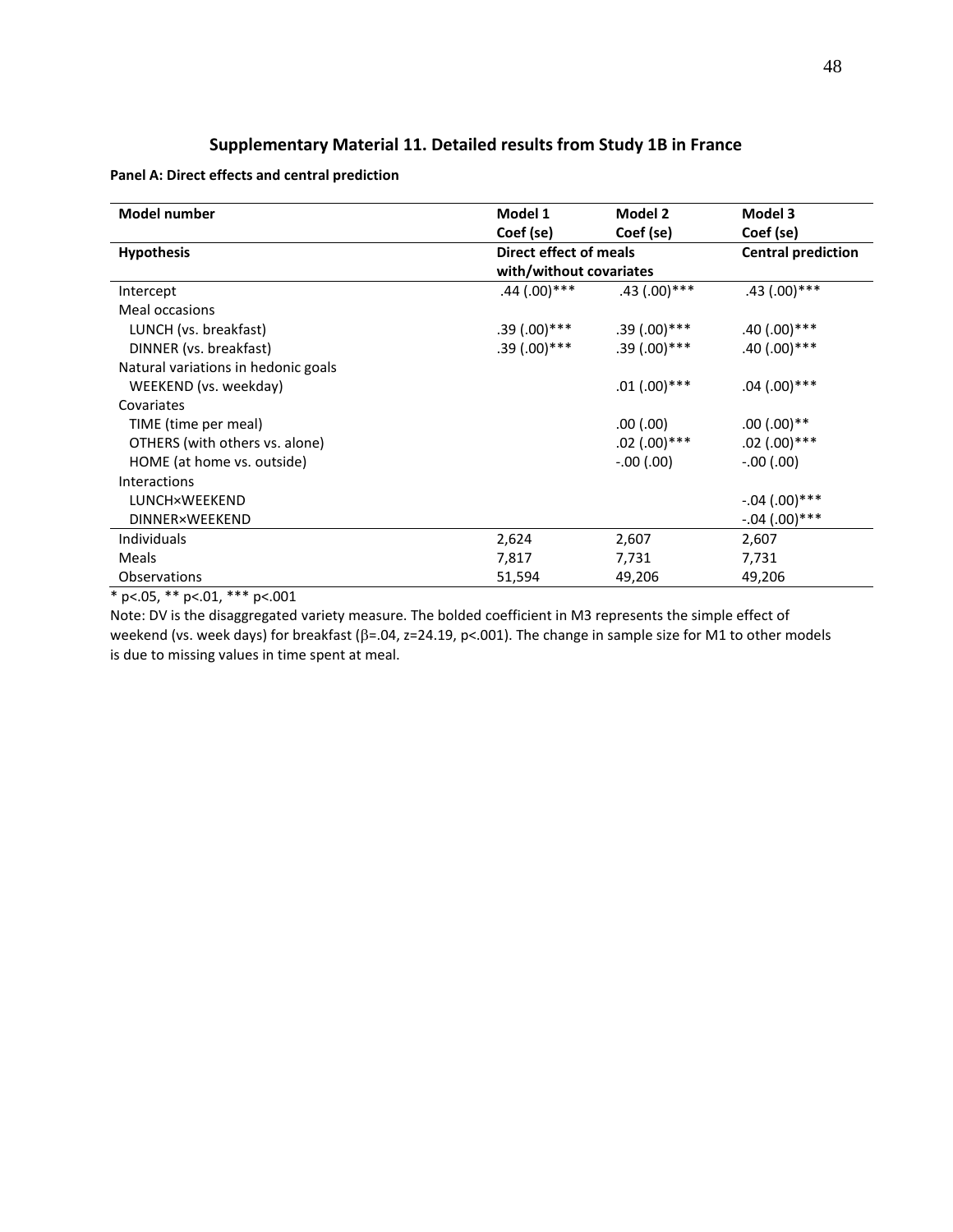## **Supplementary Material 11. Detailed results from Study 1B in France (continued)**

**Panel B: Detailed analyses including control variables**

| Model number                        | Model 4         | Model 5         | Model 6           | Model 7           | Model 8         | Model 9         |
|-------------------------------------|-----------------|-----------------|-------------------|-------------------|-----------------|-----------------|
|                                     | COV=time        | COV=time        | <b>COV=others</b> | <b>COV=others</b> | COV=home        | COV=home        |
|                                     | Coef (se)       | Coef (se)       | Coef (se)         | Coef (se)         | Coef (se)       | Coef (se)       |
| Intercept                           | $.40(.00)$ ***  | $.40(.00)$ ***  | $.41(.00)$ ***    | $.42(.00)$ ***    | $.45(.01)***$   | $.45(.01)***$   |
| Meal occasions                      |                 |                 |                   |                   |                 |                 |
| LUNCH (vs. breakfast)               | $.42(.01)***$   | $.42(.01)$ ***  | $.41(.01)$ ***    | $.41(.01)$ ***    | $.36(.01)$ ***  | $.36(.01)$ ***  |
| DINNER (vs. breakfast)              | $.42(.01)***$   | $.42(.01)***$   | $.41(.01)***$     | $.41(.01)$ ***    | $.36(.01)$ ***  | $.36(.01)$ ***  |
| Natural variations in hedonic goals |                 |                 |                   |                   |                 |                 |
| WEEKEND (vs. weekday)               | $.04(.00)$ ***  | $.05(.00)$ ***  | $.04(.00)$ ***    | $.03(.00)***$     | $.04(.00)$ ***  | $.05(.01)$ ***  |
| Covariates                          |                 |                 |                   |                   |                 |                 |
| TIME (time per meal)                | $.00(.00)$ ***  | $.00(.00)$ ***  | $.00(.00)$ ***    | $.00(.00)$ ***    | $.00(.00)$ ***  | $.00(.00)$ ***  |
| OTHERS (with others vs. alone)      | $.01(.00)$ ***  | $.01(.00)$ ***  | $.03(.00)***$     | $.02(.00)$ ***    | $.01(.00)$ ***  | $.01(.00)$ ***  |
| HOME (at home vs. outside)          | $-.00(.00)$     | $-.00(.00)$     | $-.00$ $(.00)$    | $-.00$ $(.00)$    | $-.04(.00)***$  | $-.04(.00)***$  |
| Interactions with hedonic goals     |                 |                 |                   |                   |                 |                 |
| <b>LUNCH×WEEKEND</b>                | $-.04(.00)$ *** | $-.04(.00)$ *** | $-.04(.00)$ ***   | $-.03(.00)$ ***   | $-.04(.01)$ *** | $-.04(.01)$ *** |
| <b>DINNER×WEEKEND</b>               | $-.04(.00)$ *** | $-.04(.00)$ *** | $-.04(.00)$ ***   | $-.03(.00)$ ***   | $-.04(.01)$ *** | $-.04(.01)***$  |
| Interactions with covariates        |                 |                 |                   |                   |                 |                 |
| <b>LUNCH×COV</b>                    | $-.00(.00)***$  | $-.00(.00)***$  | $-.02(.00)$ ***   | $-.02(.00)***$    | $.05(.00)$ ***  | $.05(.00)$ ***  |
| <b>DINNER×COV</b>                   | $-.00(.00)***$  | $-.00(.00)$ *** | $-.02(.00)$ ***   | $-.02(.00)$ ***   | $.04(.00)$ ***  | $.04(.00)$ ***  |
| WEEKEND×COV                         |                 | $-.00(.00)$     |                   | $.03(.00)***$     |                 | $-.00(.01)$     |
| LUNCH×WEEKEND×COV                   |                 | .00(.00)        |                   | $-.03(.01)$ ***   |                 | (00.)00.        |
| <b>DINNER×WEEKEND×COV</b>           |                 | .00(.00)        |                   | $-.03(.01)***$    |                 | .00(.00)        |
| Individuals                         | 2,607           | 2,607           | 2,607             | 2,607             | 2,607           | 2,607           |
| Meals                               | 7,731           | 7,731           | 7,731             | 7,731             | 7,731           | 7,731           |
| Observations                        | 49,206          | 49,206          | 49,206            | 49,206            | 49,206          | 49,206          |

 $*$  p<.05, \*\* p<.01, \*\*\* p<.001

Note: Results from the multilevel mixed-effects regressions with variety seeking across days as the dependent variable. The bolded coefficient in M4, M6 and M8 represent the simple effect of hedonic goals for breakfast controlling not only for the covariate but also for the interactions between that covariate and the independent variable, i.e. the meal dummies (Yzerbyt et al. 2004). We included all two-way and three-way interactions in M5, M7 and M9 where the bolded coefficients represent the moderating role of the covariate on the meal \* goal -> variety relationship. See W12 for a summary of the interaction analyses reported in M5/7/9.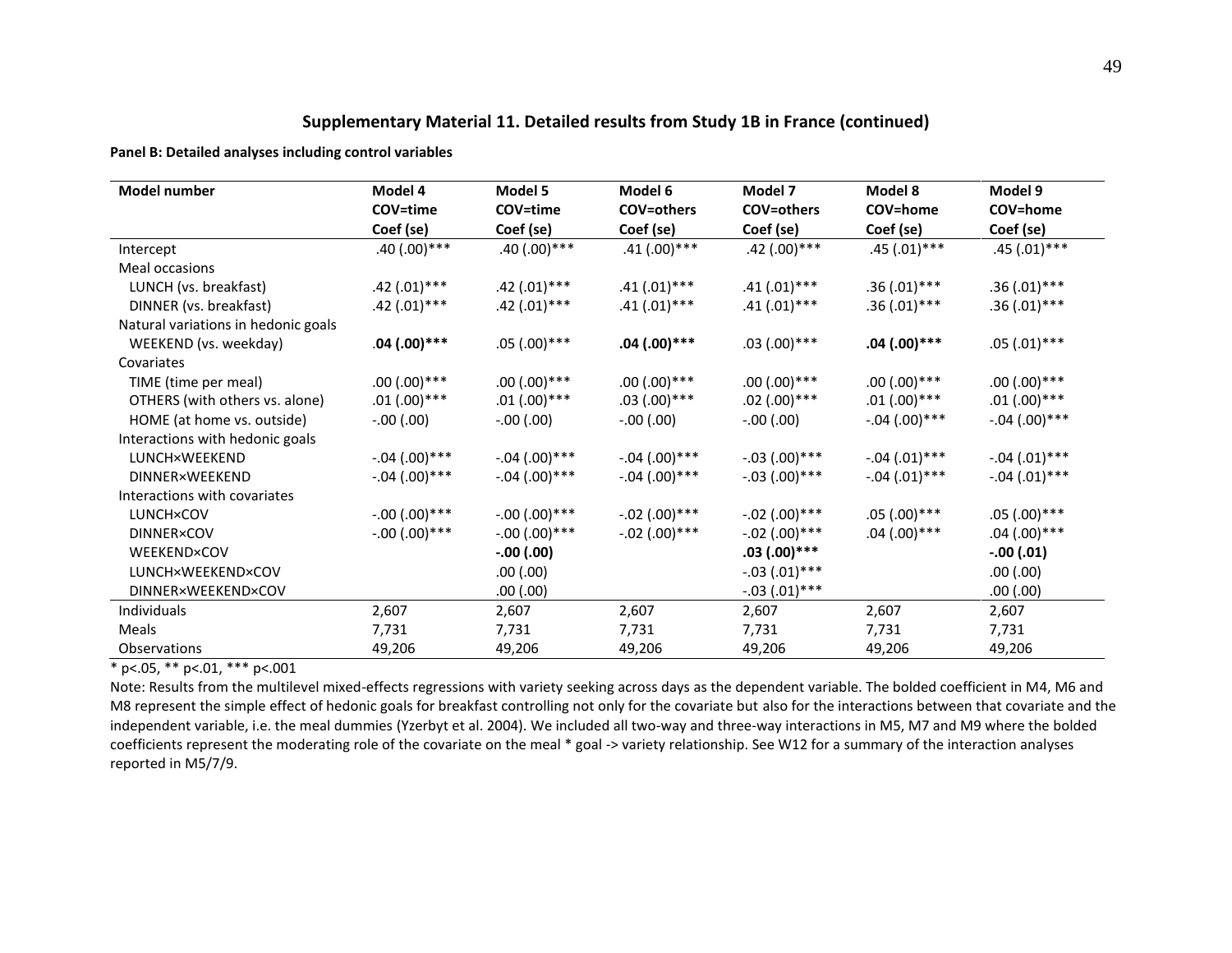#### **Supplementary Material 12. Mediating Role of Time Spent Eating in Study 1B**

We examined whether the simple effect of weekend on variety seeking was mediated by time spent eating. First, we estimated a regression with time as the dependent variable and meals and weekend as the independent variables. The interactions between weekend with meal dummies are significant (respectively:  $\beta = 9.20$ ,  $z = 18.20$ ,  $p < .001$  and  $\beta = 7.06$ ,  $z = 14.00$ ,  $p <$ .001). The simple effect of weekend is significant for all meals although smaller for breakfast (*Δ* = 2.35 minutes, *z* = 6.49, *p* < .001) than for lunch (*Δ* = 11.54 minutes, *z* = 32.68, *p* < .001) or dinner ( $\Delta$  = 9.41 minutes,  $z = 26.72$ ,  $p < .001$ ). Next, the simple effect of time spent eating on variety seeking over time was significant for breakfast ( $\beta$  = .001,  $z$  = 11.52,  $p$  < .001) but not for lunch ( $\beta$  = .000, *z* = .50, *p* = .62) or dinner ( $\beta$  = .000, *z* = .71, *p* = .47). Last, we also estimated the 95% CI for the indirect effects of weekend on variety seeking across days through time spent eating for the three different meals, using 1000 clustered bootstrap sample. The indirect effects of weekend were significant for breakfast ( $\beta$  = .0029, 95% CI: .0018 to .0039) but not for lunch and dinner ( $\beta$  = .0002, 95% CI: -.0001 to .0004; and  $\beta$  = .0002, 95% CI: -.0000 to .0004).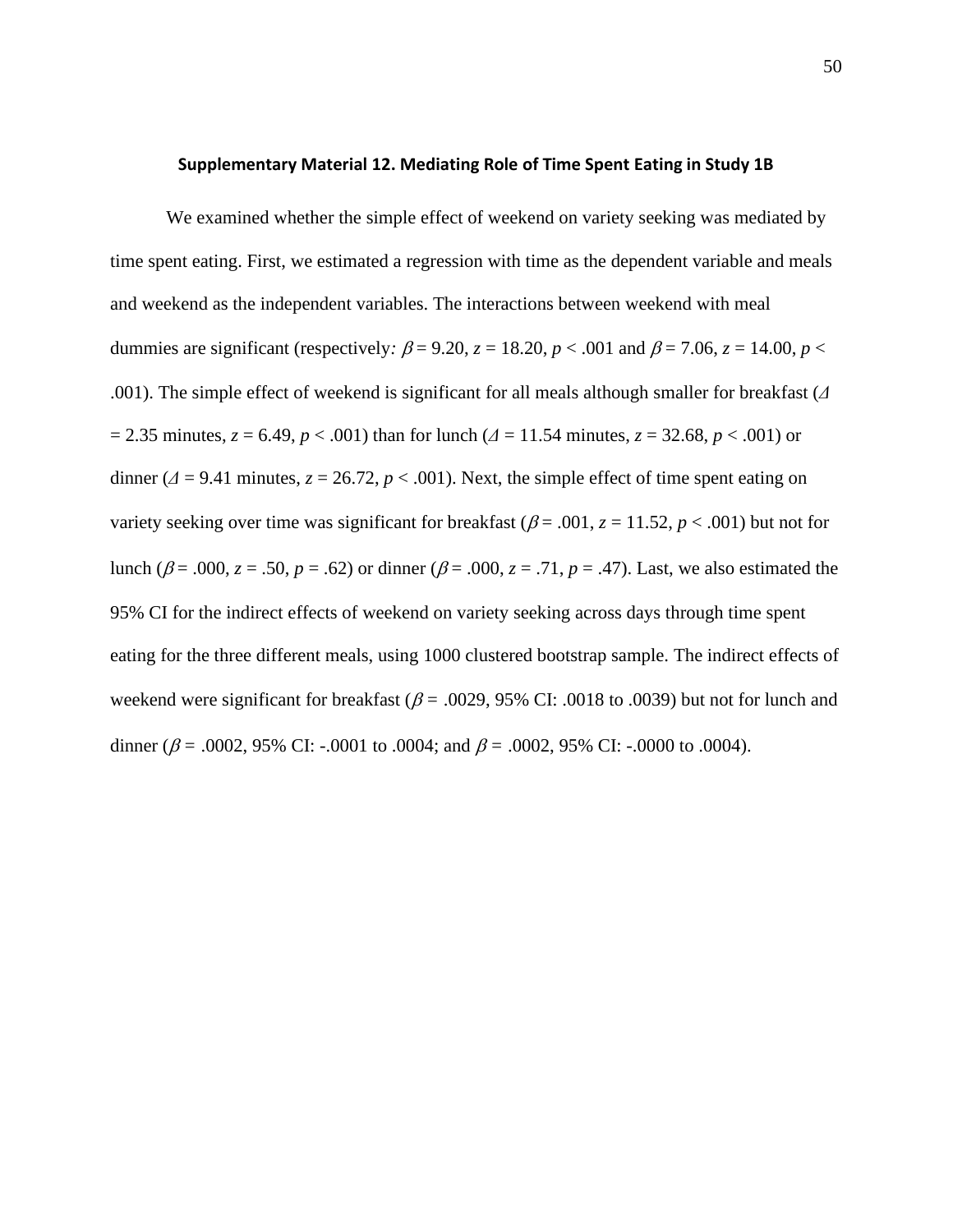|                                                                       | Study                 | Time     | <b>Others</b>                                                                                                               | Home    |
|-----------------------------------------------------------------------|-----------------------|----------|-----------------------------------------------------------------------------------------------------------------------------|---------|
| Moderating role<br>of covariate on<br>the meal $*$ goal -><br>variety | Study 1B <sup>a</sup> | $p = 11$ | Increase in variety seeking over<br>time in the weekend is<br>stronger in the presence of<br>others (b=.03, z=6.92, p<.001) | p=.51   |
| relationship                                                          | Study 2 <sup>b</sup>  | $p = 40$ | $p = 16$                                                                                                                    | $p=.25$ |

**Supplementary Material 13. Summary of the Moderating Role of Situational Covariates**

<sup>a</sup>: Weekend × covariate interaction, including all two and three-way interactions

<sup>b</sup>: Perceived hedonic goal × covariate interaction, including all two and three-way interactions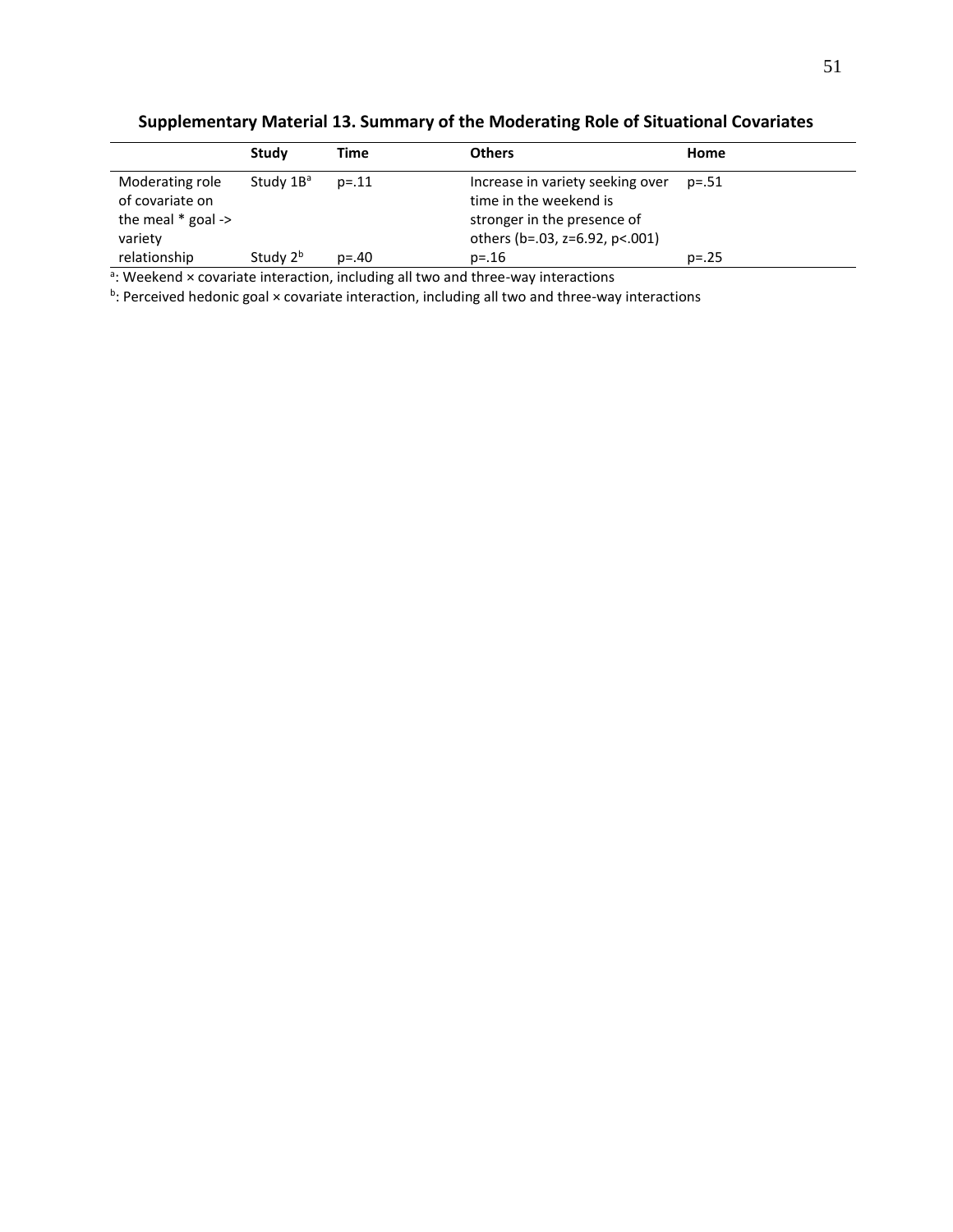## **Supplementary Material 14. Detailed results from Study 2**

**Panel A: Direct effects and central prediction**

| <b>Model number</b>                      | Model 1<br>Coef (se)             | Model 2<br>Coef (se)                  | Model 3<br>Coef (se)  |
|------------------------------------------|----------------------------------|---------------------------------------|-----------------------|
| <b>Hypotheses</b>                        | <b>Direct effect</b><br>of meals | <b>Direct effect</b><br>of meals with | Central<br>prediction |
|                                          | without                          | covariates                            |                       |
|                                          | covariates                       |                                       |                       |
| Intercept                                | $4.23(.13)***$                   | $3.57$ (.25)***                       | $3.16$ (.27)***       |
| Meal occasions                           |                                  |                                       |                       |
| LUNCH (vs. breakfast)                    | .96 (.13)***                     | $.77(.13)$ ***                        | $1.14$ (.24)***       |
| DINNER (vs. breakfast)                   | $1.63$ $(.12)****$               | $1.08(.13)***$                        | $1.94$ (.25)***       |
| Measured hedonic (vs. utilitarian) goals |                                  |                                       |                       |
| <b>HEDONIC GOAL</b>                      |                                  | $.07(.03)*$                           | $.24(.03)***$         |
| Covariates                               |                                  |                                       |                       |
| WEEKEND                                  |                                  | $-.04(.08)$                           | $-.06(.08)$           |
| <b>TIME</b>                              |                                  | .25 (.07)***                          | $.25(.07)$ ***        |
| <b>OTHERS</b>                            |                                  | $.79(.13)***$                         | $.77(.13)$ ***        |
| <b>HOME</b>                              |                                  | $-.27(.16)$                           | $-.30(.16)*$          |
| Interactions with hedonic goals          |                                  |                                       |                       |
| LUNCH×HEDONIC GOAL                       |                                  |                                       | $-.14(.07)*$          |
| DINNER×HEDONIC GOAL                      |                                  |                                       | $-.26(.06)***$        |
| Individuals                              | 199                              | 199                                   | 199                   |
| Observations                             | 896                              | 896                                   | 896                   |

\* p<.05, \*\* p<.01, \*\*\* p<.001

Note: Results from the multilevel mixed-effects regressions with variety seeking across days as the dependent variable. The bolded coefficient in M3 represents the simple effects of hedonic goals for breakfast (*β*=.24, *z*=4.40, *p*<.001). As expected, the simple effects are smaller for lunch (*β*=.10, *z*=2.15, *p*=.03) and dinner (*β*=-.02, *z*=-.50, *p*=.62).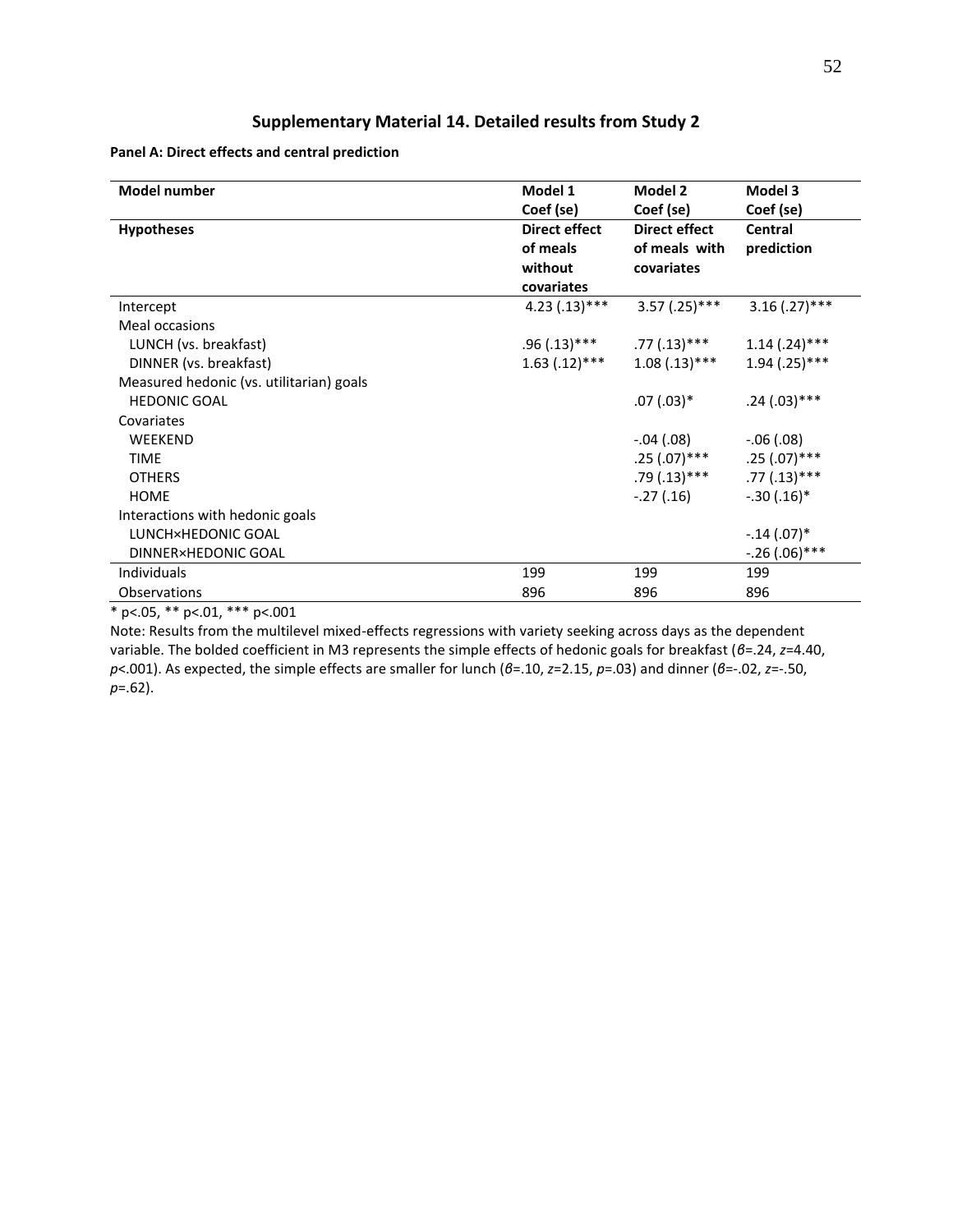## **Supplementary Material 14. Detailed results from Study 2 (continued)**

**Panel B: Detailed analyses including control variables**

| <b>Model number</b>                      | Model 4<br>COV=time | Model 5<br>COV=time | Model 6<br><b>COV=others</b> | Model 7<br><b>COV=others</b> | Model 8<br>COV=home | Model 9<br>COV=home |
|------------------------------------------|---------------------|---------------------|------------------------------|------------------------------|---------------------|---------------------|
|                                          | Coef (se)           | Coef (se)           | Coef (se)                    | Coef (se)                    | Coef (se)           | Coef (se)           |
| Intercept                                | $3.02(.30)***$      | $3.27(.21)***$      | $3.10(.28)***$               | $2.98(.29)***$               | $3.90(.39)$ ***     | $4.41(.60)$ ***     |
| Meal occasions                           |                     |                     |                              |                              |                     |                     |
| LUNCH (vs. breakfast)                    | .97 (.33)           | .83(.57)            | $1.22$ (.26)***              | $1.34(.30)$ ***              | .32(.42)            | .07(0.66)           |
| DINNER (vs. breakfast)                   | $2.33(.34)***$      | $2.61(.23)***$      | $2.01(.27)$ ***              | $2.13(.35)***$               | .88 (.48)           | .56(1.01)           |
| Measured hedonic (vs. utilitarian) goals |                     |                     |                              |                              |                     |                     |
| <b>HEDONIC GOAL</b>                      | $.24(.05)***$       | .16(.11)            | $.24(.06)***$                | $.28(.07)$ ***               | $.23(.05)***$       | .07(.15)            |
| Covariates                               |                     |                     |                              |                              |                     |                     |
| WEEKEND                                  | $-.07$ (.09)        | $-.08(.09)$         | $-.07(.09)$                  | $-.07(.09)$                  | $-.06$ $(.09)$      | $-.06$ $(.09)$      |
| <b>TIME</b>                              | $.32(.20)$ **       | .17(.20)            | $.25(.07)$ ***               | $.25(.07)$ ***               | $.25(.07)$ ***      | $.27(.07)$ ***      |
| <b>OTHERS</b>                            | $.77(.13)$ ***      | $.77(.13)$ ***      | $.95(.22)***$                | $1.43$ (.40)***              | $.77(.13)$ ***      | $.78(.13)***$       |
| <b>HOME</b>                              | $-.27(.15)$         | $-.25(.15)$         | $-.30(.15)*$                 | $-.31(.15)*$                 | $-1.08(.33)$ **     | $-1.70(.62)$ **     |
| Interactions with hedonic goals          |                     |                     |                              |                              |                     |                     |
| LUNCH×HEDONIC GOAL                       | $-.14(.06)*$        | $-.09(.15)$         | $-.14(.07)*$                 | $-.19(.08)*$                 | $-.13(.07)*$        | $-.05(.17)$         |
| DINNER×HEDONIC GOAL                      | $-.25(.06)***$      | $-.30(.15)*$        | $-.36(.06)***$               | $-.30(.09)$ **               | $-.24(.06)***$      | $-.13(.22)$         |
| Interactions with covariates             |                     |                     |                              |                              |                     |                     |
| LUNCH×COV                                | .08(.14)            | .17(.28)            | $-.24(.26)$                  | $-.67(.51)$                  | $.89(.38)*$         | 1.13(.71)           |
| <b>DINNER×COV</b>                        | $-.19(.13)$         | $-.26(.26)$         | $-.23(.25)$                  | $-.68(.53)$                  | $1.10(.42)$ **      | 1.44(1.03)          |
| <b>HEDONIC GOAL ×COV</b>                 |                     | .04(.05)            |                              | $-.16(.11)$                  |                     | .18(.16)            |
| LUNCH× HEDONIC GOAL ×COV                 |                     | $-.03(.07)$         |                              | .15(.14)                     |                     | $-.08(.19)$         |
| DINNER× HEDONIC GOAL ×COV                |                     | .01(.06)            |                              | .16(.14)                     |                     | $-.13(.23)$         |
| Individuals                              | 199                 | 199                 | 199                          | 199                          | 199                 | 199                 |
| Observations                             | 896                 | 896                 | 896                          | 896                          | 896                 | 896                 |

 $*$  p<.05, \*\* p<.01, \*\*\* p<.001

Results from the multilevel mixed-effects regressions with variety seeking across days as the dependent variable. The bolded coefficient in M4, M6 and M8 represent the simple effect of hedonic goals for breakfast controlling not only for the covariate but also for the interactions between that covariate and the independent variable, i.e. the meal dummies (Yzerbyt, Muller, & Judd, 2004). We included all two-way and three-way interactions in M5, M7 and M9 where the bolded coefficients represent the moderating role of covariate on the meal \* goal -> variety relationship. See W12 for a summary of the interaction analyses reported in M5/7/9.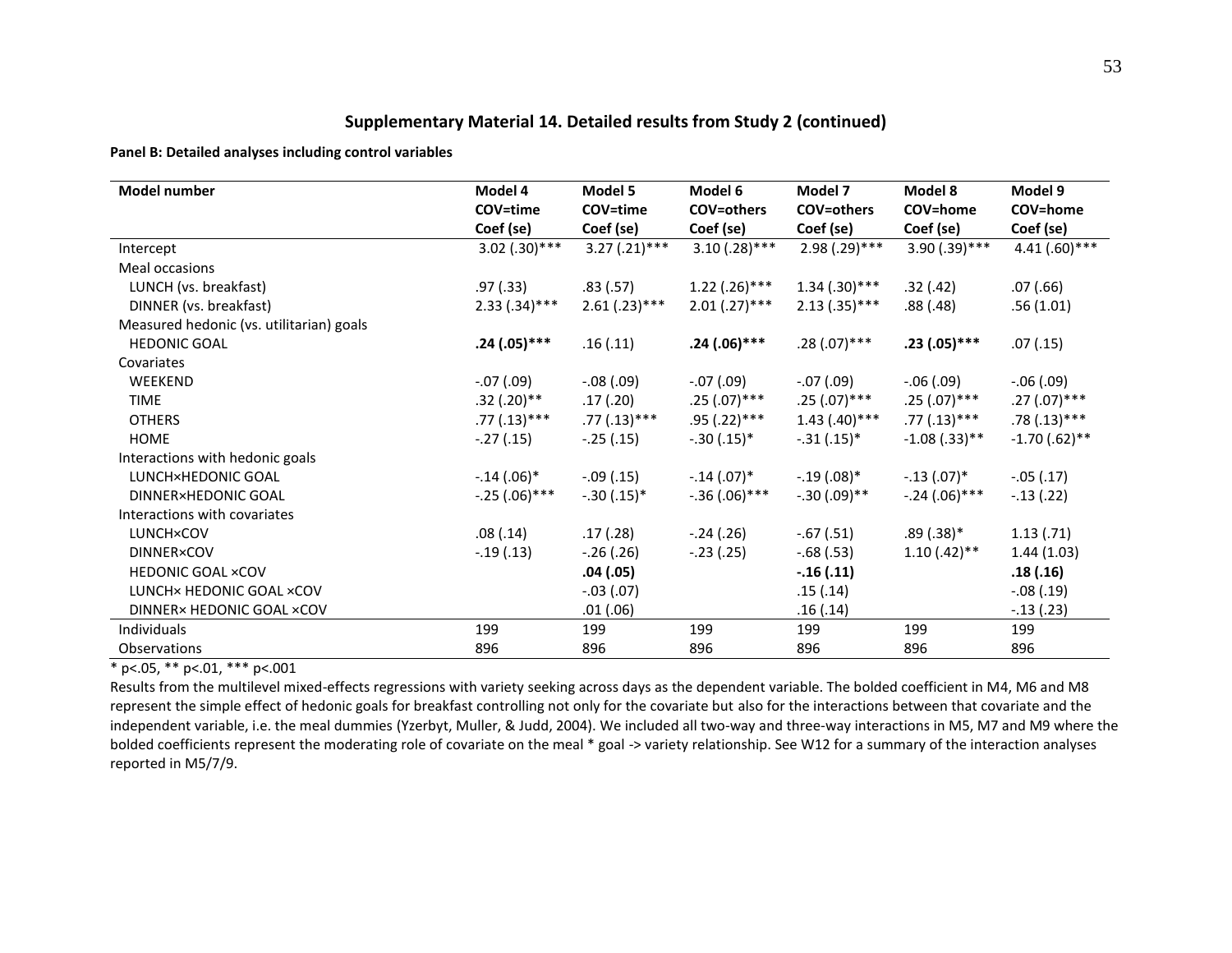

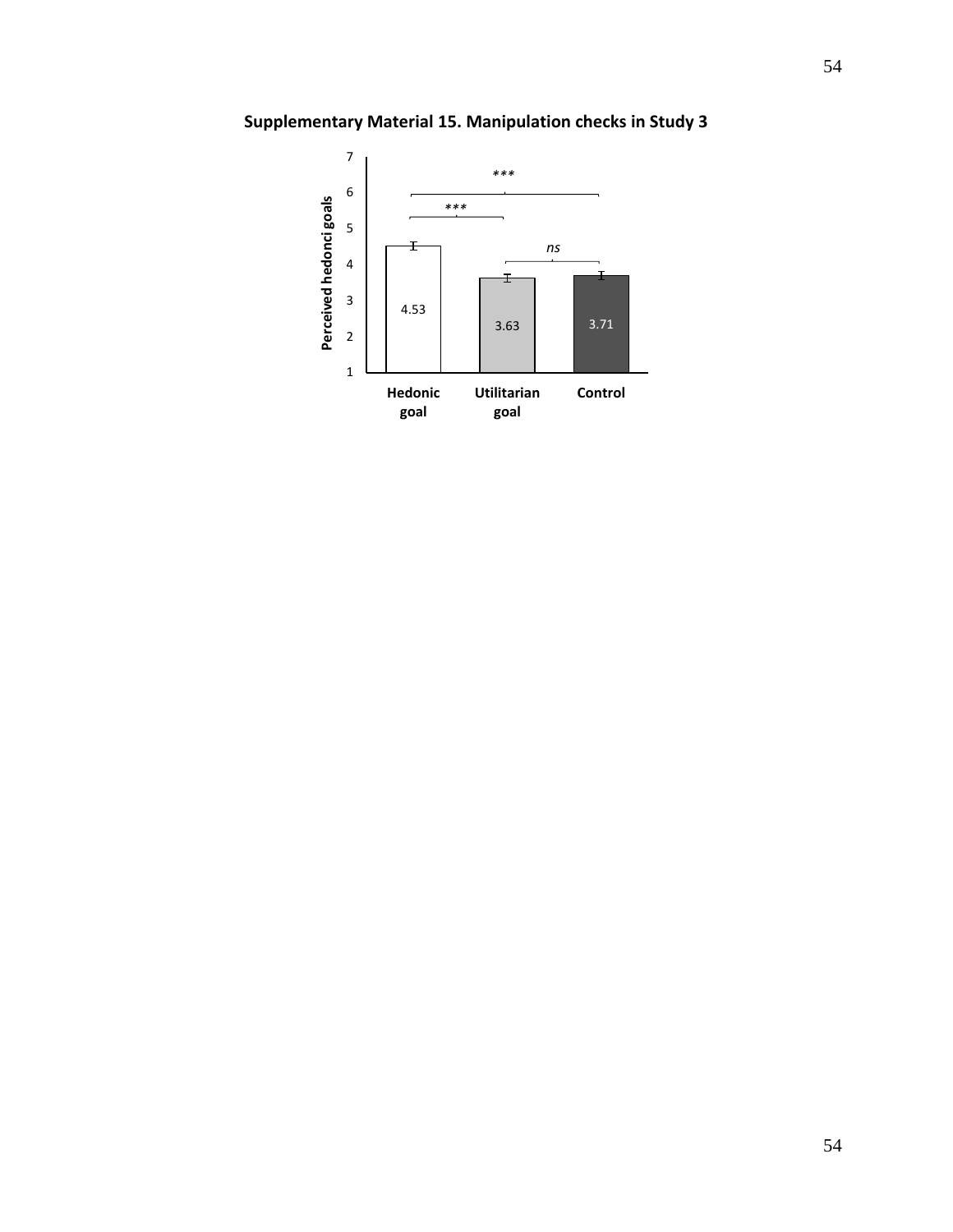#### **Supplementary Material 16. Robustness checks in Study 3**

The hedonic conditions vs. utilitarian condition contrast as well as the hedonic condition vs. control condition contrast hold (respectively  $\beta$  = -1.14,  $z$  = -2.96,  $p$  = .003;  $\beta$  = -1.09,  $z$  = -2.80,  $p = .005$ ) when also including the three covariates we measured in this study. Note that the location where breakfast would be eaten ( $\beta$  = .23, *z* = .68, *p* = .50), the presence of others ( $\beta$  = .-24,  $z = -0.54$ ,  $p = 0.59$ ) and morning arousal ( $\beta = 0.28$ ,  $z = 1.24$ ,  $p = 0.21$ ) had no direct effect on variety seeking. We also estimated a model including interaction terms between a manipulation dummy  $(0 = \text{hedonic goal vs. } 1 = \text{two other conditions})$  and the three covariates. None of the interaction terms were significant (home consumption:  $\beta = .85$ ,  $z = .98$ ,  $p = .33$ , presence of others:  $\beta = .54$ ,  $z = .74$ ,  $p = .46$ , morning arousal:  $\beta = .20$ ,  $z = .41$ ,  $p = .68$ ).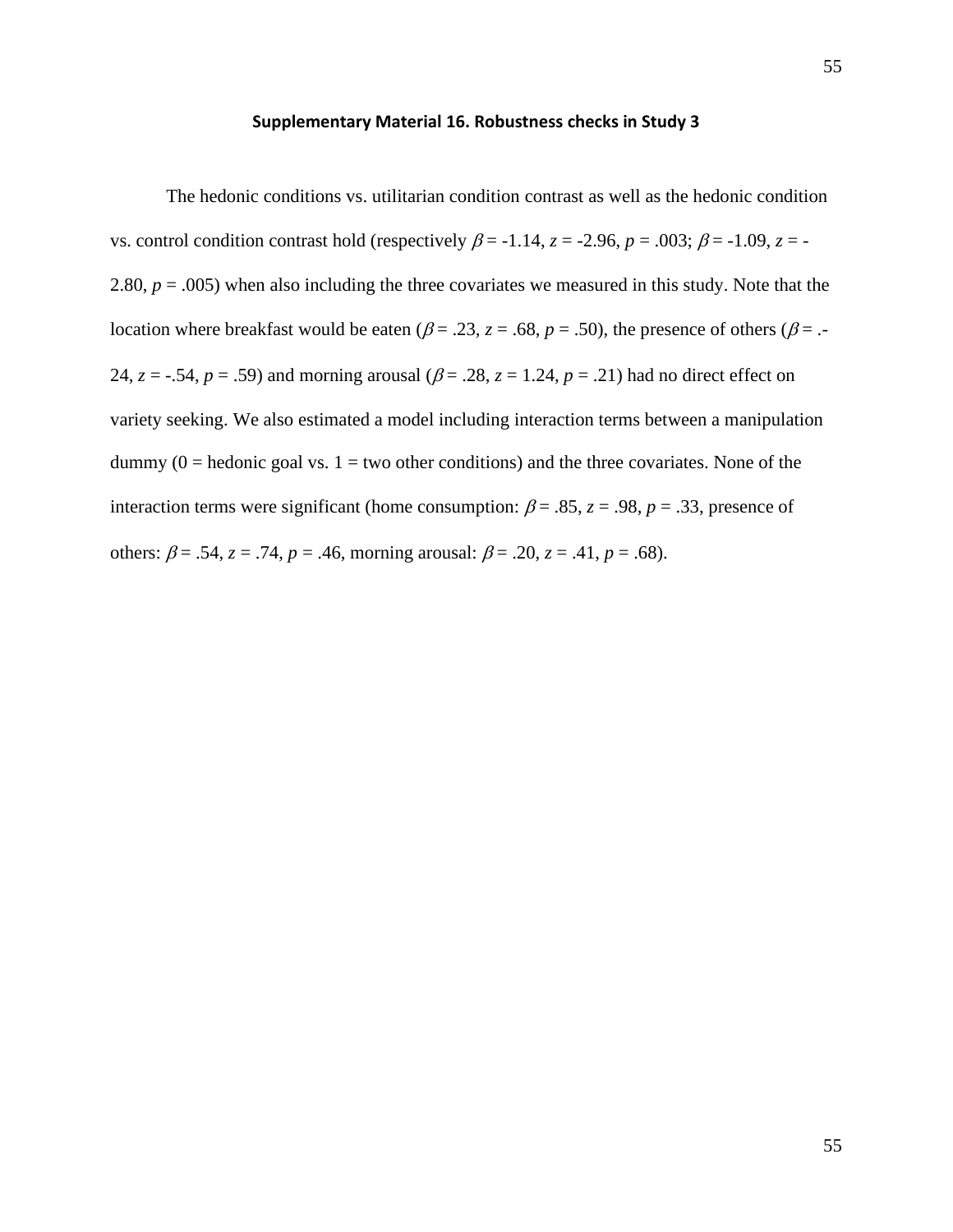#### **Supplementary Material 17: Comparing Hedonic and Temporal Interventions**

We propose that the pursuit of a hedonic goal is the primary psychological driver of variety seeking for that meal, which may also have spillover effects on the time spent preparing and eating that meal. In other words, time spent eating plays an intermediary role between goals and variety seeking, a finding that elucidates its effects in previous treatments of this subject (Khare & Inman, 2006, p.568). Support for our account is provided by the results of Study 1B and Study 2, where we found that the increase in variety seeking for weekend meals may be due to a sequential process involving an increase in hedonic goals followed by an increase in time spent eating. Furthermore, we found in Study 2 that the alternative serial mediation process was not significant. Time spent eating did not influence goals. In Study 4B, we directly compared the effects of an increase in the hedonic goal pursued for breakfast against an increase in time allocated to a meal in their effects on variety seeking at breakfast. Our theory predicts that only the hedonic goal intervention condition will increase variety seeking for breakfast.

*Method*. One hundred and eighty Amazon Mechanical Turk workers residing in the United States (40% female, *Mage* = 33.95, *SD* = 10.23) were randomly assigned, on a Monday, to one of three conditions: controls  $(n = 61)$ , hedonic goal intervention  $(n = 57)$ , or temporal intervention  $(n = 62)$ .

In a control condition, participants were instructed, "Your objective for tomorrow: we would like you to eat breakfast." In a hedonic goal intervention condition*,* participants were instructed, "Your objective for tomorrow: we would like you to maximize your enjoyment with a pleasurable and savory breakfast." In a temporal intervention condition, participants indicated the number of minutes they typically spend eating breakfast on Tuesdays, using a slider with endpoints, 0 and 60 minutes. Participants were then instructed to spend 60% more time than they

56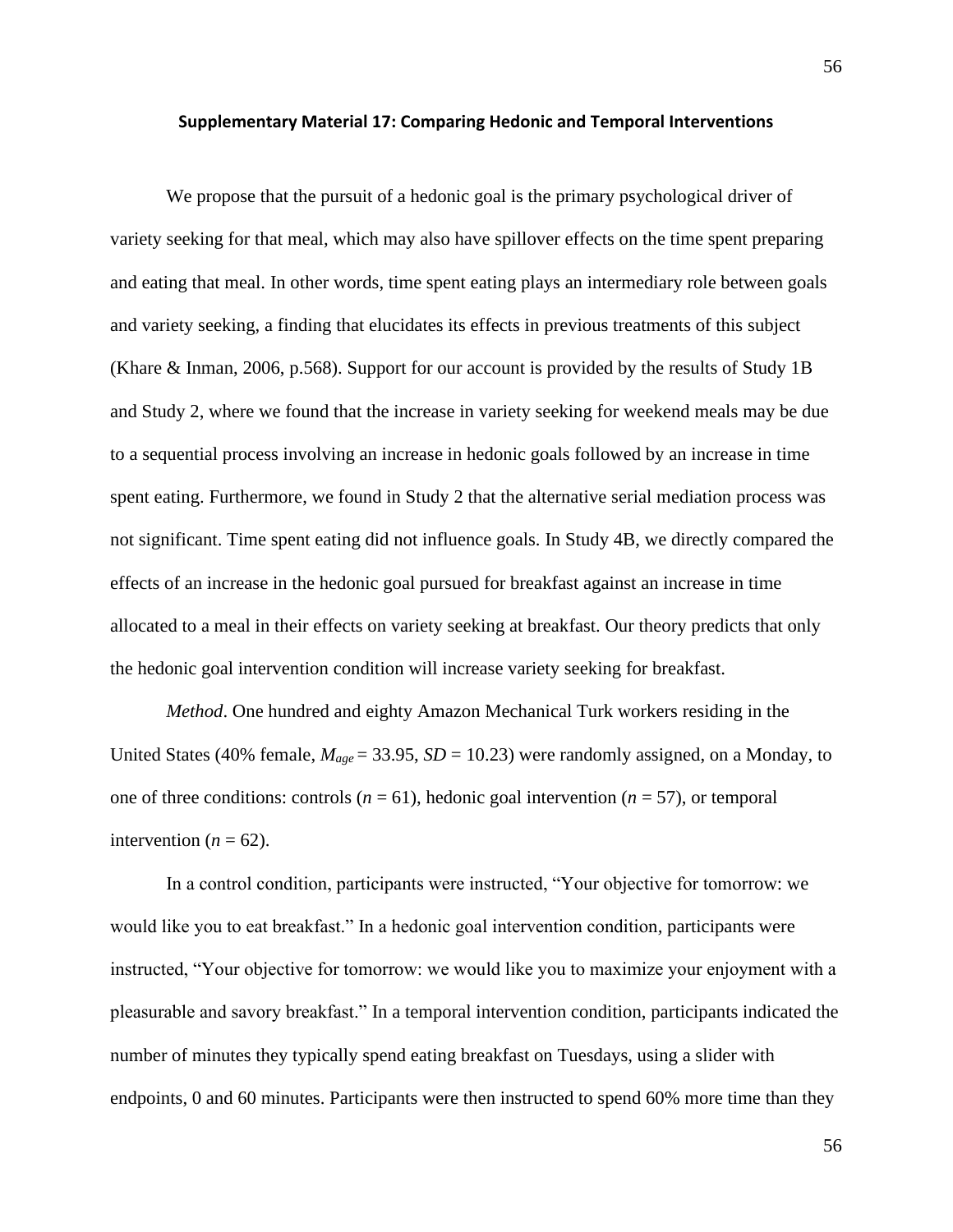indicated on their breakfast the next day. For example, "Your objective for tomorrow: please spend 60% more time that you would normally, on your breakfast tomorrow. In other words: 24 minutes." While the observed increase in time spent eating for breakfast from week to weekend was 10% in Study 1B, we increased the goal to 60% to increase the potential effect size of the intervention and maximize the possibility of observing an effect. The dependent measures, control variables, and manipulation checks were identical to those collected in Study 3.



*Manipulation checks.* A manipulation check on hedonic goals revealed a significant main effect  $(F(2,177) = 12.53, p < .001)$ , see above. Hedonic goals were significantly greater in the hedonic goal intervention condition ( $M = 4.42$ ,  $SE = .13$ ) compared to the temporal intervention condition ( $M = 3.76$ ,  $SE = .11$ ,  $\beta = -.81$ ,  $t = -4.56$ ,  $p < .001$ ), and control condition ( $M = 3.75$ ,  $SE$  $= .11, \beta = .74, t = -4.12, p < .001$ ). There was no difference between the temporal intervention and the control conditions ( $\beta$  = .07, *t* = .39, *p* = .70).

The manipulation check on predicted time spent preparing and eating revealed a significant main effect  $(F(2,177) = 7.32, p < .001)$ . Predicted time spent at breakfast in the hedonic goal condition ( $M = 22.54$  min,  $SE = 1.96$ ) was greater than in the control condition ( $M =$ 

57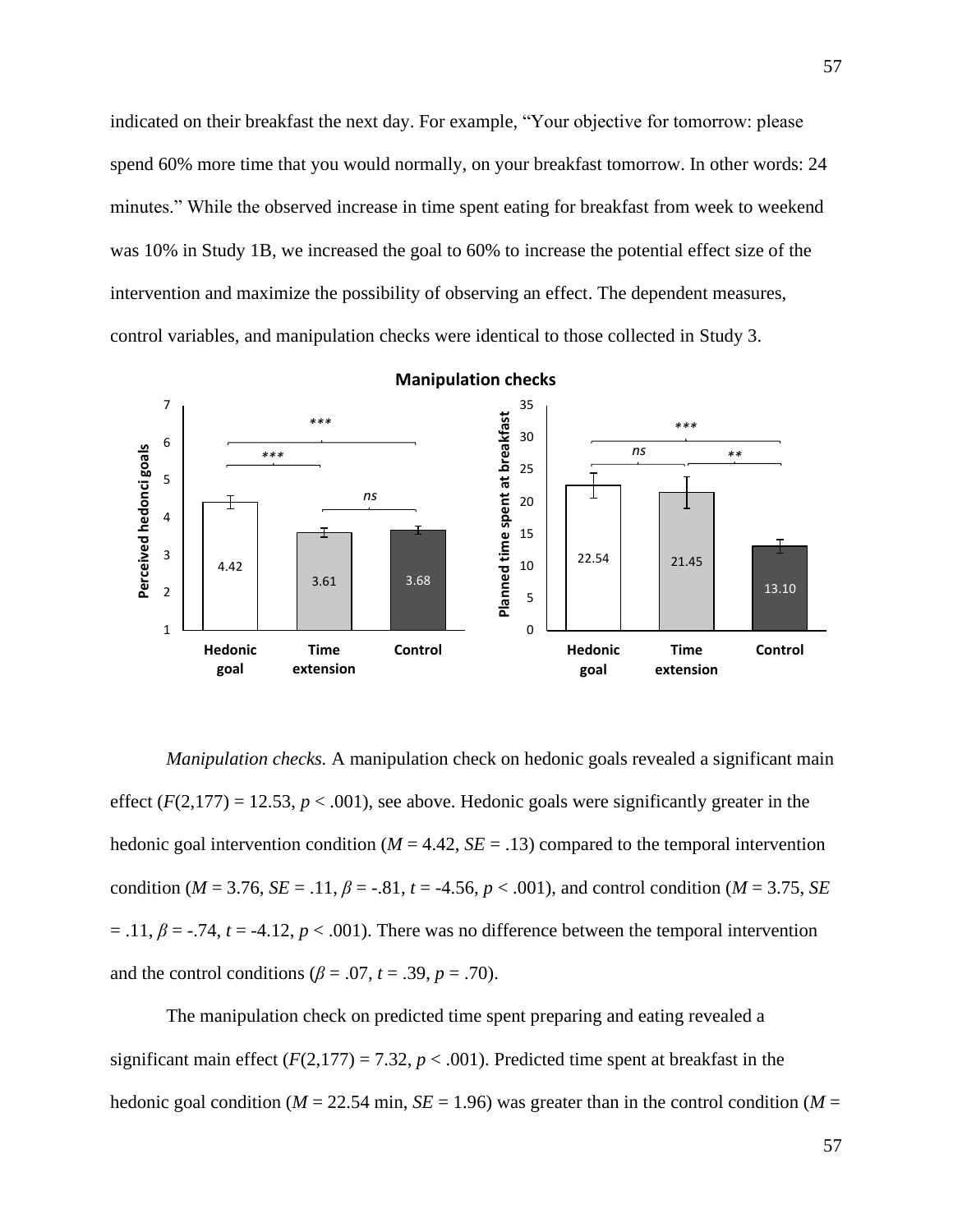13.10 min,  $SE = 1.90$ ,  $\beta = -9.45$ ,  $t = -3.46$ ,  $p = .001$ ) but was not different than in the temporal intervention condition ( $M = 21.44$  min,  $SE = 1.88$ ,  $\beta = -1.10$ ,  $t = -.40$ ,  $p = .69$ ). There was a significant difference between the temporal intervention and the control conditions ( $\beta$  = -8.35, *t* =  $-3.13, p = .002$ ).



**Comparing Hedonic and Temporal Interventions**

*Results.* As a test of our second hypothesis, we conducted a logistic regression similar to study 3. There was a significant main effect of experimental conditions on variety ( $\chi$ (2) = 7.54, *p* = .02). Consistent with our prediction, planned contrasts show that the hedonic goal intervention increased variety seeking over time compared to the temporal intervention condition ( $\beta$  = -.79, *z*  $= -2.11$ ,  $p = .03$ ) and the control condition ( $\beta = -.97$ ,  $z = -2.55$ ,  $p = .01$ ). The results are shown above. Note that we find no differences between the temporal intervention condition and the control condition ( $p = .63$ ).

*Robustness checks.* The two contrasts hold (respectively  $\beta$  = -.86, *z* = -2.25, *p* = .02;  $\beta$  = -1.07,  $z = -2.73$ ,  $p = .006$ ) when also including the three covariates we measured in this study. Note that the location where breakfast would be eaten ( $\beta$  = 1.10,  $z$  = 1.73,  $p$  = .08), the presence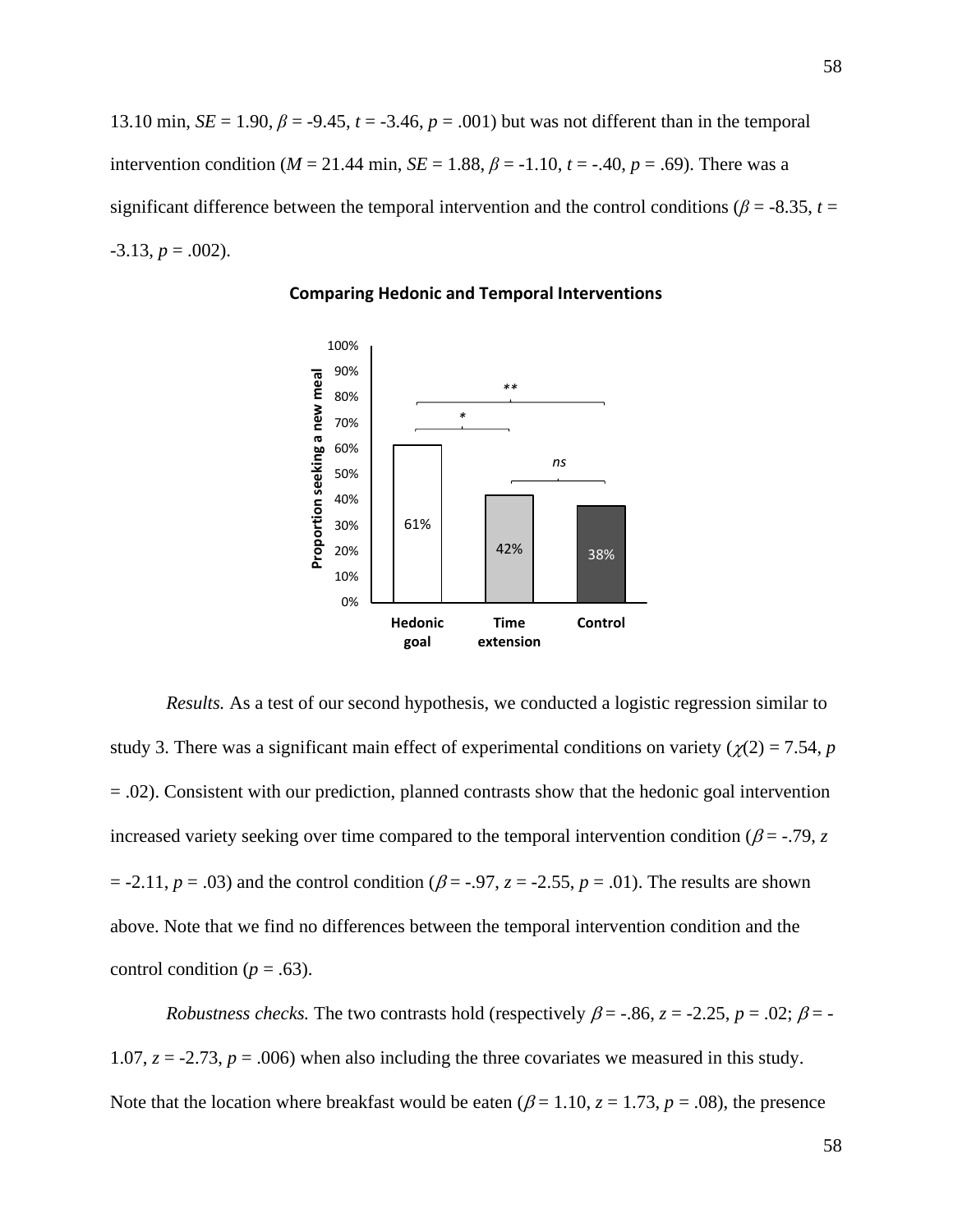of others ( $\beta$  = .16, *z* = .42, *p* = .67) and morning arousal ( $\beta$  = -.04, *z* = -.21, *p* = .84) had no direct effects on variety seeking. We also estimated a model including interaction terms between a manipulation dummy ( $0 =$  hedonic goal vs.  $1 =$  two other conditions) and the three covariates. None of the interaction terms were significant (home consumption:  $\beta$  = -15.66, *z* = -.01, *p* = .99, presence of others:  $\beta = -0.49$ ,  $z = -0.59$ ,  $p = 0.55$ , morning arousal:  $\beta = 0.22$ ,  $z = 0.44$ ,  $p = 0.66$ ).

*Discussion*. With regards to the influence of hedonic goal pursuit and time spent on preparing and eating meals, in Study 3, the hedonic goal intervention and time extension intervention both lead consumers to allocated similarly greater amounts of time to breakfast. Whereas the hedonic goal intervention did increase variety seeking across days for breakfast, however, the time extension intervention did not. Together with the results from Study 1B and Study 2, the results suggest reinterpretation of the relationship between time spent eating and variety seeking at meals. The results suggest a serial process whereby an increase in the pursuit of hedonic goals increases time spent on a meal, and in turn, increases the variety sought at it.